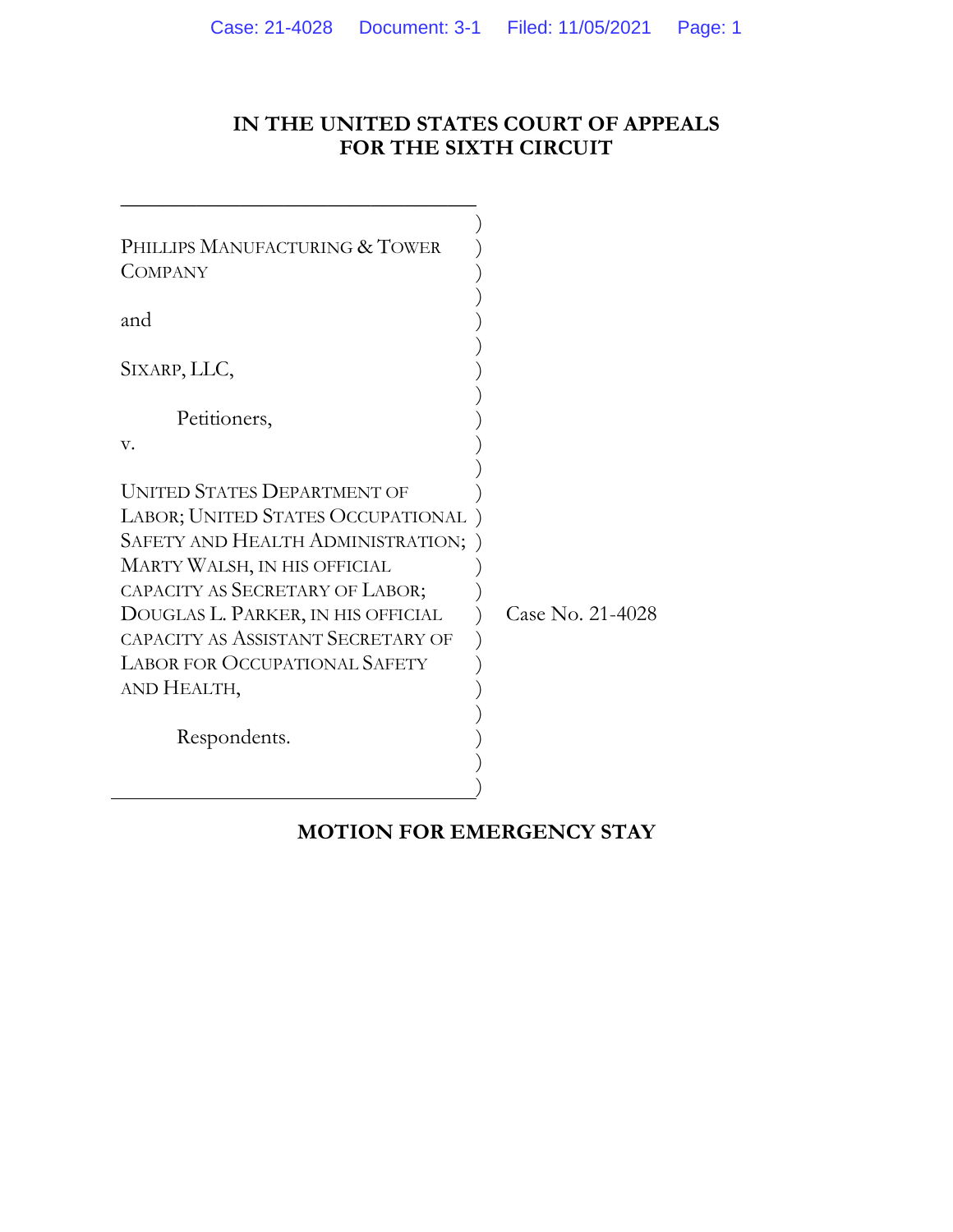# **TABLE OF CONTENTS**

| I.                                                                             |
|--------------------------------------------------------------------------------|
| II.                                                                            |
| III.                                                                           |
| IV.                                                                            |
|                                                                                |
|                                                                                |
|                                                                                |
|                                                                                |
| I.                                                                             |
| A. The Vaccine Mandate violates the major questions doctrine.  11              |
| Section 655(c) does not empower OSHA to promulgate the Vaccine<br>Β.           |
| C. The Vaccine Mandate violates the Congressional Review Act32                 |
| The Vaccine Mandate's statement of reasons is pretextual33<br>D.               |
| The Vaccine Mandate exceeds the Federal Government's authority under the<br>E. |
| As interpreted by OSHA, §655(c) violates the Nondelegation Doctrine 42<br>F.   |
| Н.                                                                             |
| III.                                                                           |
| IV.                                                                            |
| An Immediate Stay Accords With Past Precedent Reviewing ETS Rules.  47<br>V.   |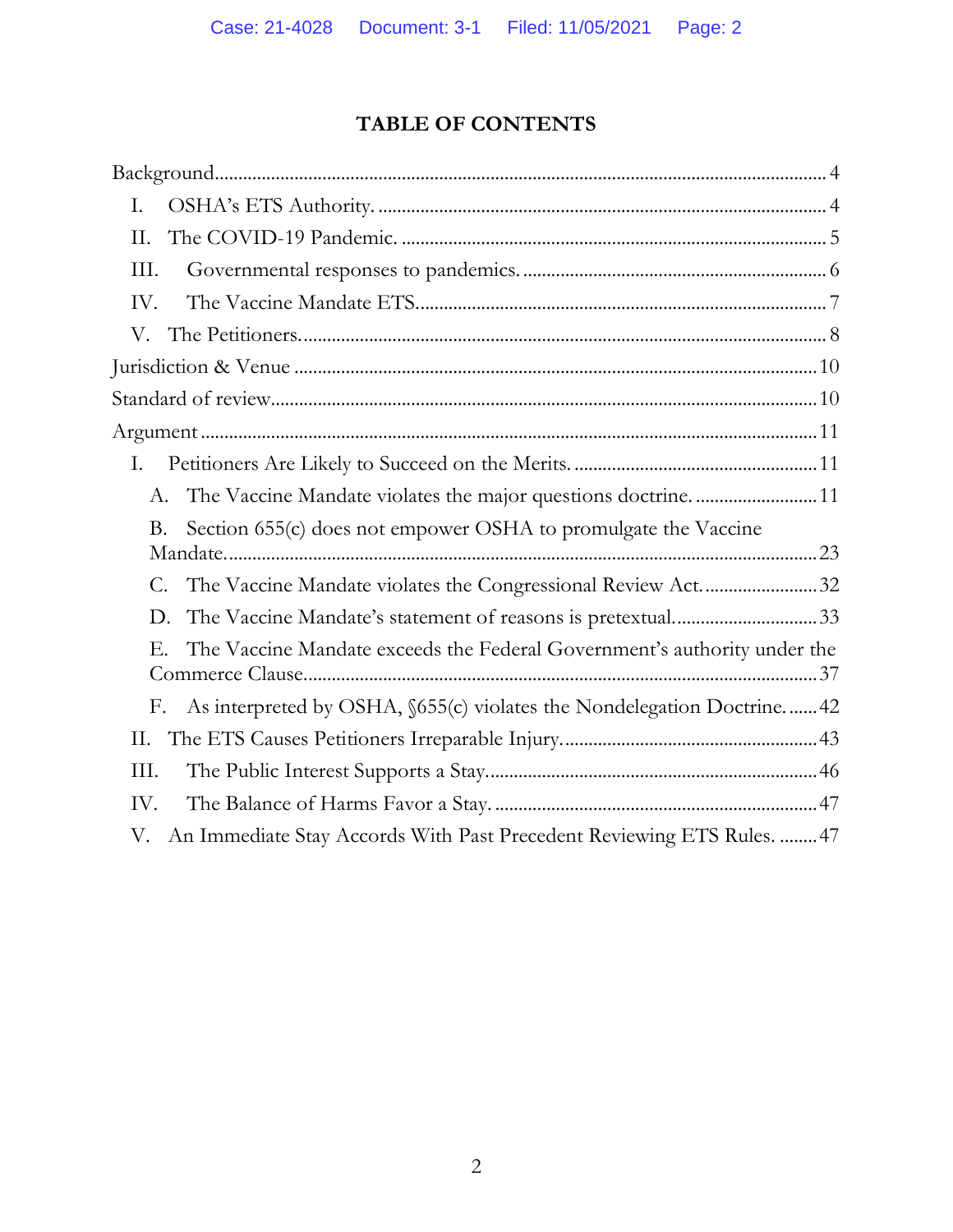#### Case: 21-4028 Document: 3-1 Filed: 11/05/2021 Page: 3

Petitioners, Phillips Manufacturing & Tower Company and Sixarp, LLC, respectfully move this Court pursuant to Federal Rule of Appellate Procedure 18, 28 U.S.C. §2112, and 29 U.S.C. §655(f) to enter an emergency stay of the Occupational Safety and Health Administration's "COVID-19 Vaccination and Testing; Emergency Temporary Standard," 86 Fed. Reg. 61402 (Nov. 5, 2021) ("Vaccine Mandate").

The Vaccine Mandate is one of the most significant regulatory actions ever taken by the Federal Government. Yet OSHA can locate no clear source of statutory authority. Moreover, even if Congress authorized the Mandate by statute, doing so would violate both the Nondelegation Doctrine and Commerce Clause. Setting aside these constitutional issues, the Occupational Safety and Health Act, relied upon by OSHA, provides no authority to impose a sweeping mandate on all American businesses, regardless of their nature or relative risk of infection in the workplace, to combat a communicable disease. And OSHA's pretextual statement of reasons is nowhere near sufficient to establish an adequate justification for the extraordinary measure of an Emergency Temporary Standard (ETS).

Petitioners recognize the seriousness of the pandemic, and do not dispute that the state and federal governments may take a variety of lawful and reasonable responses to protect the public from infectious disease. But the proposed ETS is neither lawful nor reasonable. Because the proposed ETS will irreparably harm Petitioners' businesses and the public interest is served when the federal agencies follow the Constitution, this Court should issue an immediate stay of the Vaccine Mandate's effective date.

3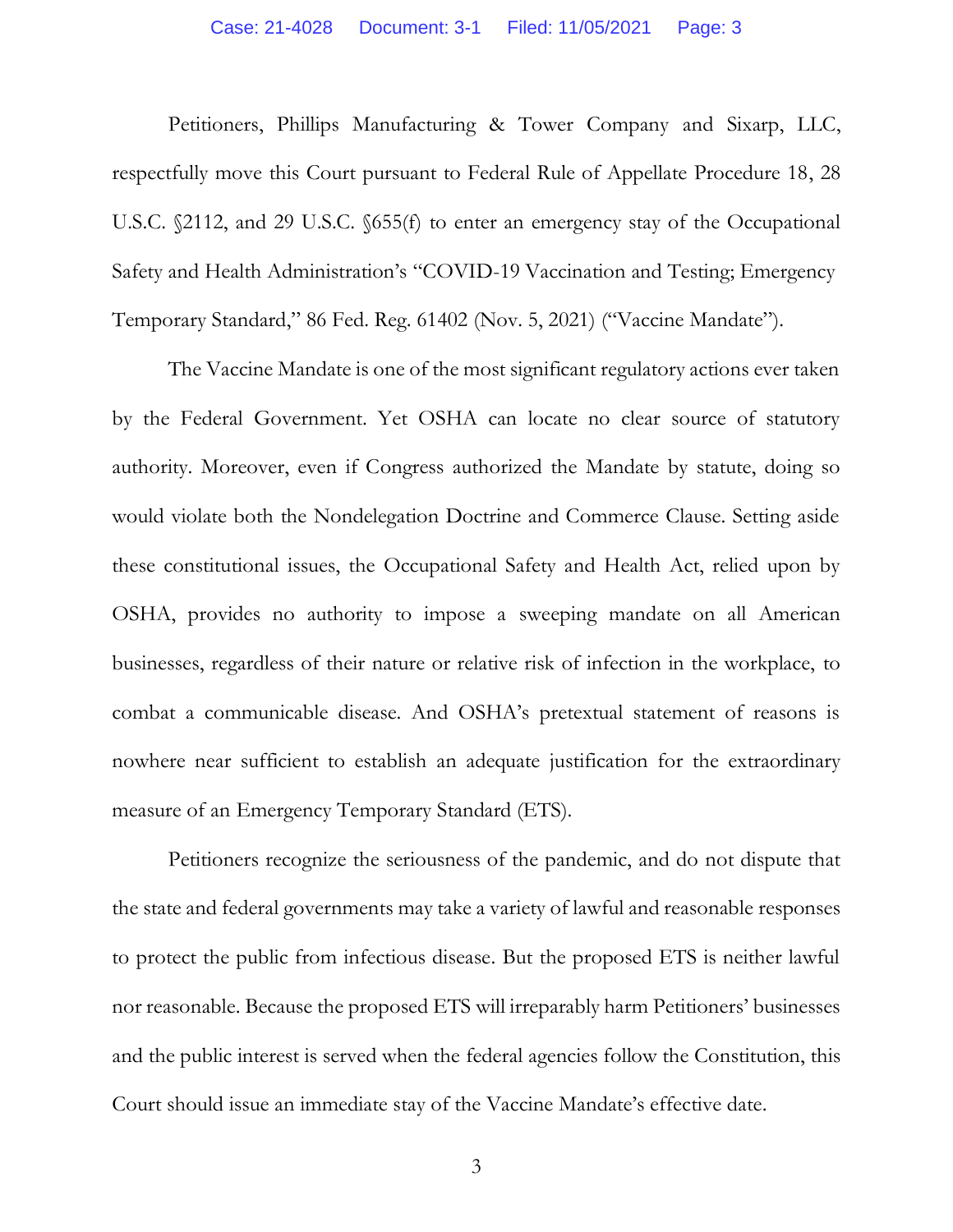### **BACKGROUND**

# **I. OSHA's ETS Authority.**

Congress enacted the Occupational Safety and Health Act (OSH Act) "to assure safe and healthful working conditions for the nation's work force and to preserve the nation's human resources." Asbestos Info. Ass'n/N. Am. v. Occupational Safety & Health *Admin.*, 727 F.2d 415, 417 (5th Cir. 1984) (citing 29 U.S.C. §651). The OSH Act empowers the Secretary of Labor to promulgate rules governing occupational health and safety through a notice and comment process. 29 U.S.C. §655(b). "The Act also allows the Secretary to by-pass these normal procedures in favor of promulgating an ETS to take effect immediately upon publication in the Federal Register if he determines that 'employees are exposed to grave danger from exposure to substances or agents determined to be toxic or physically harmful or from new hazards,' and also determines 'that such emergency standard is necessary to protect employees from such danger.'" *Id.* (quoting 29 U.S.C. §655(c)(1)).

OSHA has sparingly used its extraordinary power to promulgate emergency temporary standards. Indeed, between the OSH Act's enactment in 1971 and 1983, OSHA issued only nine ETS Rules. And of those nine, six were challenged. And of those six, only one survived judicial review. *See* Cong. Research Serv., *Occupational Safety and Health Administration (OSHA): Emergency Temporary Standards (ETS) and COVID-19*, R46288, at 27 (Sept. 13, 2021). And even the one ETS to survive judicial review was immediately stayed to allow for full stay motion briefing. *See Vistron v. OSHA*, No. 78-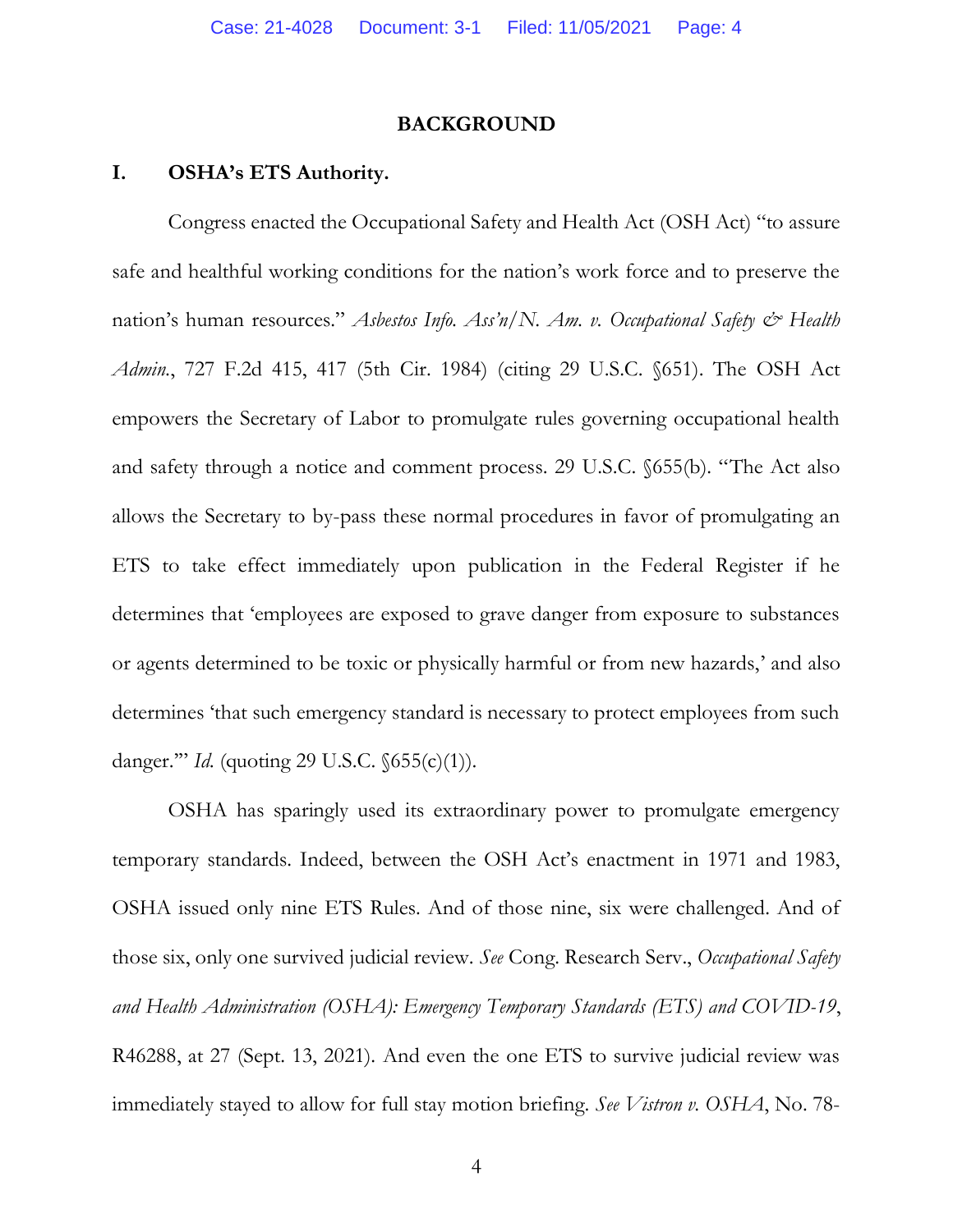3026, 6 OSHC 1483 (6th Cir. Mar. 28, 1978). Anticipating heightened judicial scrutiny, 1 OSHA did not issue another ETS until July 2021, when it sought to impose various COVID-related requirements on the healthcare industry. 86 Fed. Reg. 32376 (June 21, 2021). Notably, this ETS did not require vaccination and instead addressed workingcondition requirements such as personal protective equipment.

### **II. The COVID-19 Pandemic.**

The COVID-19 Pandemic has impacted the United States since at least March 2020. Three vaccinations have been in widespread distribution in the U.S. for several months and approximately 70% of the population has received at least one dose of a vaccine. *See* CDC, *Covid Vaccinations in the United States*, https://bit.ly/3aeINgQ. Studies show that the number of deadly cases of COVID-19 are plummeting. *See* Madeline Holcombe, "CDC predicts continued declines in Covid-19 hospitalizations and deaths over next 4 weeks," CNN (Oct. 14, 2021), https://cnn.it/3DUqxGm; Johns Hopkins Coronavirus Resource Center, "COVID-19 Dashboard" (last updated Nov. 5, 2021), https://bit.ly/2Z2MODj. Additionally, scientists have been able to isolate individuals in age groups that are not at high risk from COVID-19. *See* CDC, *Trends in Number of COVID-19 Cases and Deaths in the US Reported to CDC, by State/Territory*, https://bit.ly/3lkVGfR; *see also Journal of Hospital Medicine, Trends in COVID-19 Risk-Adjusted Mortality Rates* (Feb. 16, 2021), https://bit.ly/3Fto8Uy. And studies have

<sup>&</sup>lt;sup>1</sup> Gov't Accountability Office, *WORKPLACE SAFETY AND HEALTH: Multiple Challenges Lengthen OSHA's Standard Setting*, GAO-12-330 (Apr. 2012).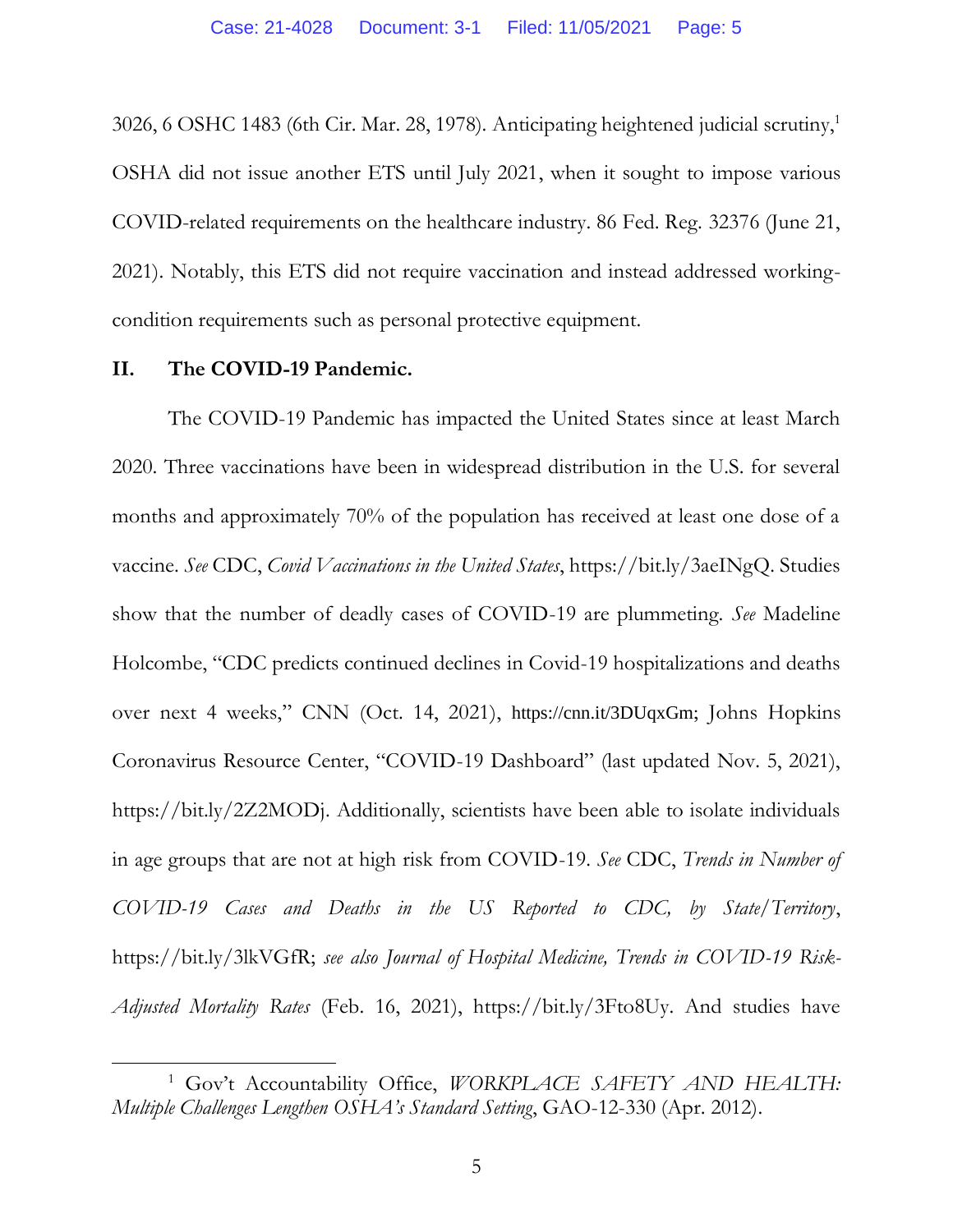demonstrated that natural immunity confers longer lasting and stronger protection against infection by COVID-19, including the Delta Variant, than any of the currently available COVID-19 vaccines. *See, e.g.*, Medrxiv, "Comparing SARS-CoV-2 natural immunity to vaccine-induced immunity: reinfections versus breakthrough infections" (Aug. 25, 2021), https://bit.ly/3DnKzIZ. Many large companies have voluntarily implemented COVID-19 vaccination mandates on its employees, *see, e.g.*, NBC News, "From McDonald's to Goldman Sachs, here are the companies mandating vaccines for all or some employees" (Aug. 3, 2021), https://nbcnews.to/3uSkPSa, as have local government bodies, *see*, *e.g.*, City of New York, "Vaccination Proof for Indoor Activities," https://on.nyc.gov/3BufsLw.

#### **III. Governmental responses to pandemics.**

Although COVID-19 is novel, pandemics are not. Since the Founding, pandemic response has been treated as a State and local issue. *See, e.g.*, *State v. Becerra*, 2021 WL 2514138, at \*11 (M.D. Fla. June 18, 2021) (citing CDC, *History of Quarantine* (Feb. 12, 2007)) ("In the early years of the republic, the federal role in curbing infectious disease extended to little more than support for the effort of local government."). To the extent Congress has attempted to address communicable diseases at the federal level, it has been through the Centers for Disease Control, Food and Drug Administration, and the Department of Health and Human Services, not OSHA. *See, e.g.*, 42 U.S.C. §264; 21 U.S.C. §360bbb-3. But even here, CDC has been checked twice by Federal courts for overreaching on COVID-19. *See Ala. Ass'n of Realtors v. Dep't of Health & Hum. Servs.*,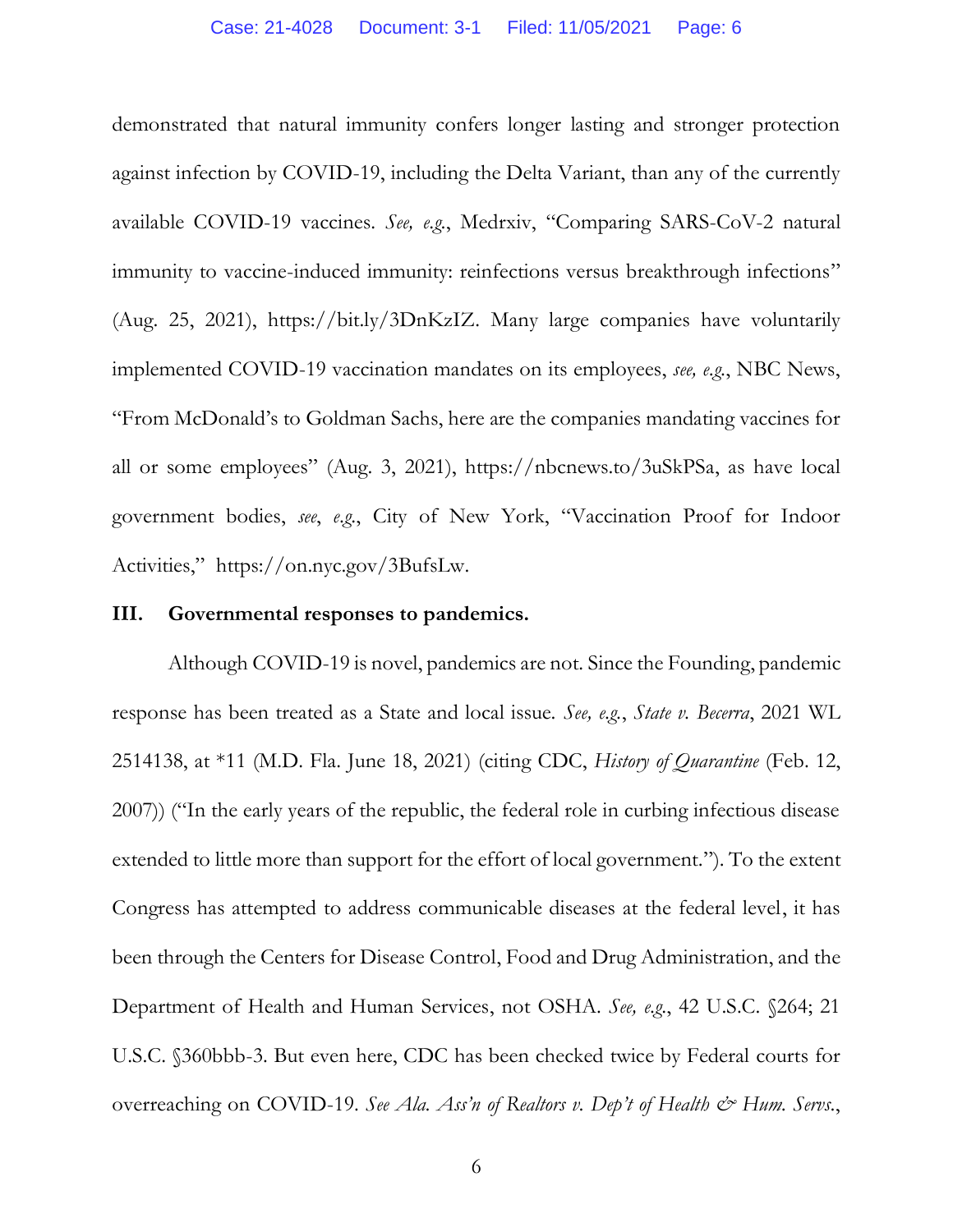2021 WL 3783142 (U.S. Aug. 26, 2021) (Eviction Moratorium); *State v. Becerra*, 2021 WL 2514138 (cruise ship halt order).

### **IV. The Vaccine Mandate ETS.**

On September 9, 2021, President Biden announced that the Department of Labor was developing an emergency rule to "require all employers with 100 or more employees, that together employ over 80 million workers, to ensure their workforces are fully vaccinated or show a negative test at least once a week." The White House, "Remarks by President Biden on Fighting the COVID-19 Pandemic" (Sept. 9, 2021), https://bit.ly/3oI0pKr. This requirement was part of the President's broader plan to "increase vaccinations among the unvaccinated with new vaccination requirements." *Id.*; *see also* The White House, *Path Out of the Pandemic: President Biden's Covid-19 Action Plan*, https://bit.ly/3adkMXx.; The White House, *Vaccination Requirements Are Helping Vaccinate More People, Protect Americans from COVID-19, and Strengthen the Economy* (Oct. 7, 2021), https://bit.ly/3lorbp0.

On November 5, 2021, OSHA relied upon its §655(c) authority to publish an ETS, effective immediately, mandating employees at a business employing 100 or more people get vaccinated or be subjected to weekly testing. As the White House's statements make clear, this mandate is part of broader Biden Administration efforts to vaccinate as much of the American population as possible. As the President's own Chief of Staff retweeted, "OSHA doing this vaxx mandate as an emergency workplace safety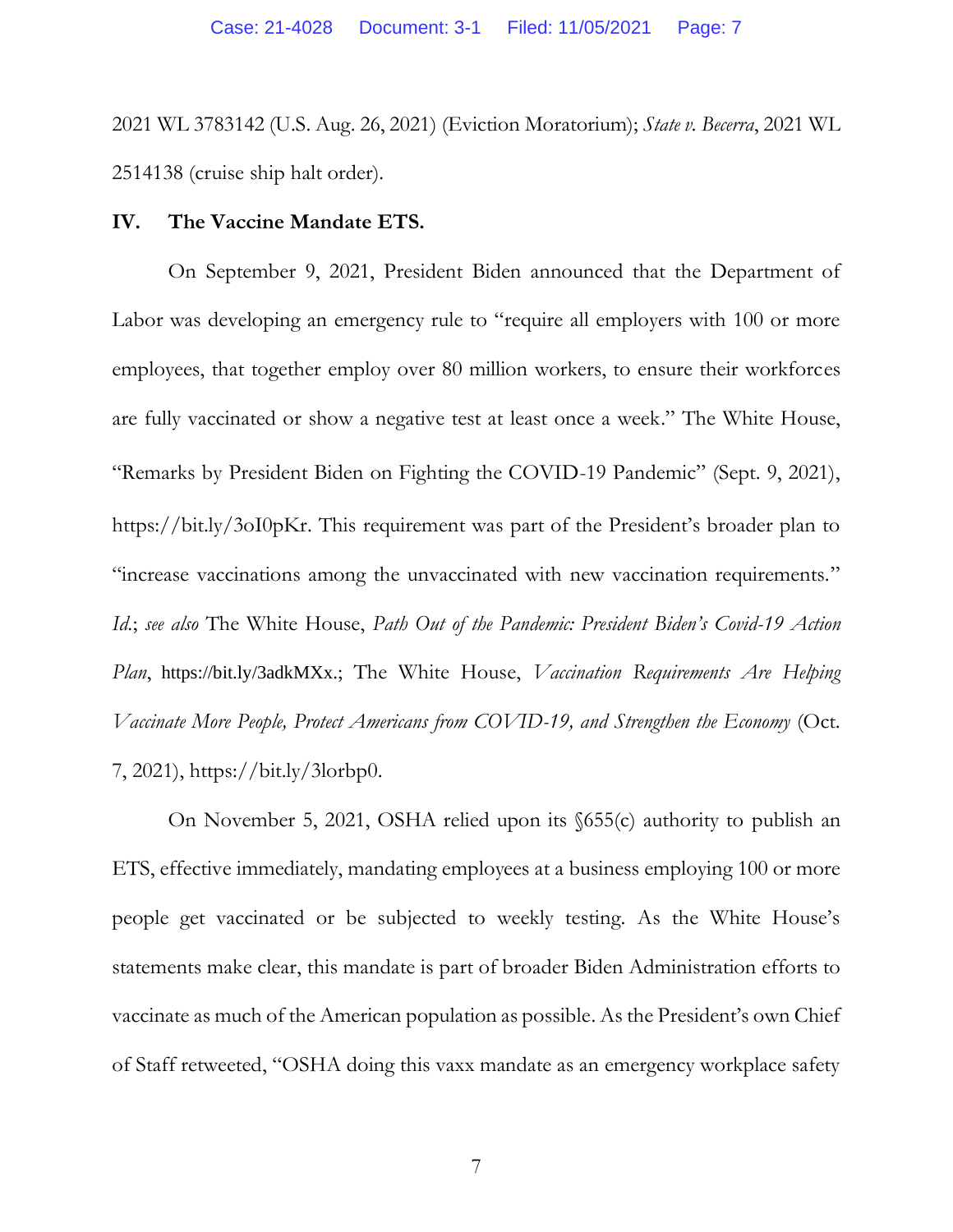rule is the ultimate work-around for the Federal govt to require vaccinations."

But the Vaccine Mandate offers a different rationale. Attempting to fit the Administration's goal of full societal vaccination into the OSH Act, OSHA justifies the Vaccine Mandate as a workplace-safety provision to protect workers from the virus that causes COVID-19 while on the job. 86 Fed. Reg. at 61404-07. The Vaccine Mandate finds that COVID-19 is a "harmful physical agent" and "new hazard" under the OSH Act that poses a "grave danger" to employees. *Id.* at 61424. OSHA goes on to find that a vaccine or testing requirement is necessary to prevent this grave danger. *Id.* at 61429. But the Vaccine Mandate includes several exceptions. Most notably, the Vaccine Mandate applies only to employers with 100 or more employees and exempts employees who "work exclusively outdoors" or from home. *Id.* at 61419.

#### **V. The Petitioners.**

Phillips Manufacturing & Tower Company manufactures welded steel tube and has 104 employees. *See* Affidavit of Angela R. Phillips, Ex. A ¶4. Phillips is thus directly regulated by the ETS. Moreover, Phillips has invested in antibody testing for its workforce to determine whether they have natural immunity. *Id.* ¶6. Those results indicated that 44 employees tested positive for COVID-19 antibodies. *Id.* ¶6. And most of the company's workers are necessarily separated in the manufacturing process. Management has further encouraged 6-foot social distancing since the COVID-19 pandemic began. *Id.* ¶7.

Many of Phillips's employees have declined the vaccine and are unlikely to get it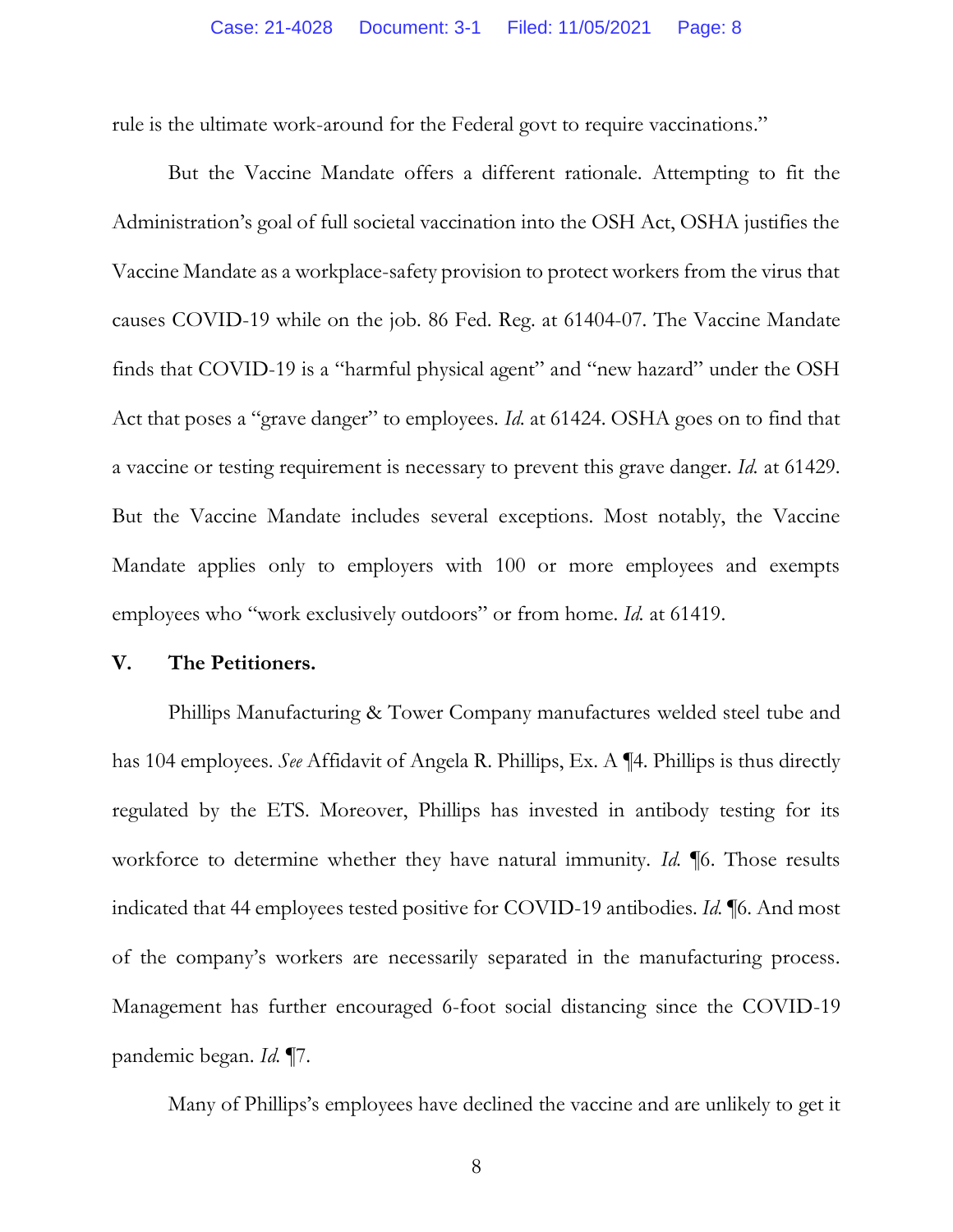even if it means the loss of their job. Despite extensive recruiting efforts, Phillips currently has 7 openings that it cannot fill, due to general labor shortages in the local area. *Id.* ¶9. As a result, Phillips's employees are already working overtime shifts, averaging 10-hours shifts, 6 days a week. *Id.* The vaccination mandate (or its alternative of weekly daily testing) will make it even more difficult to fill the open positions, let alone the new positions that will become vacant due to the workforce's reaction to the mandate. Indeed, based upon employee responses to a survey and their own costs of doing business, Phillips estimates that the ETS mandate will cost the company more than \$818,635 in additional recruiting, training, overtime, and other costs. *Id.* ¶11. Furthermore, Phillips also has a number of contracts with customers that impose substantial penalties—reaching tens of thousands of dollars—in the event Phillips is not productive enough to fill its orders due to the hurdles imposed by the Vaccine Mandate. *Id.* ¶13.

Petitioner Sixarp is a full-service contract packaging company specializing in secondary packaging operations for a number of industries. Declaration of Rick King, Ex. B ¶1. Like Phillips, Sixarp has been following the promulgation of the Vaccine Mandate and has studied the Mandate's effects on its business. *Id.* ¶3. Sixarp employs more than 600 people and would not otherwise impose a vaccine mandate or testing requirement but for the Vaccine Mandate. *Id.* ¶¶4, 5. At least 60 Sixarp employees have had COVID-19 and thus have natural immunity. *Id.* ¶7. Additionally, like Phillips, Sixarp has over 30 open positions that it is struggling to fill. *Id.* ¶8.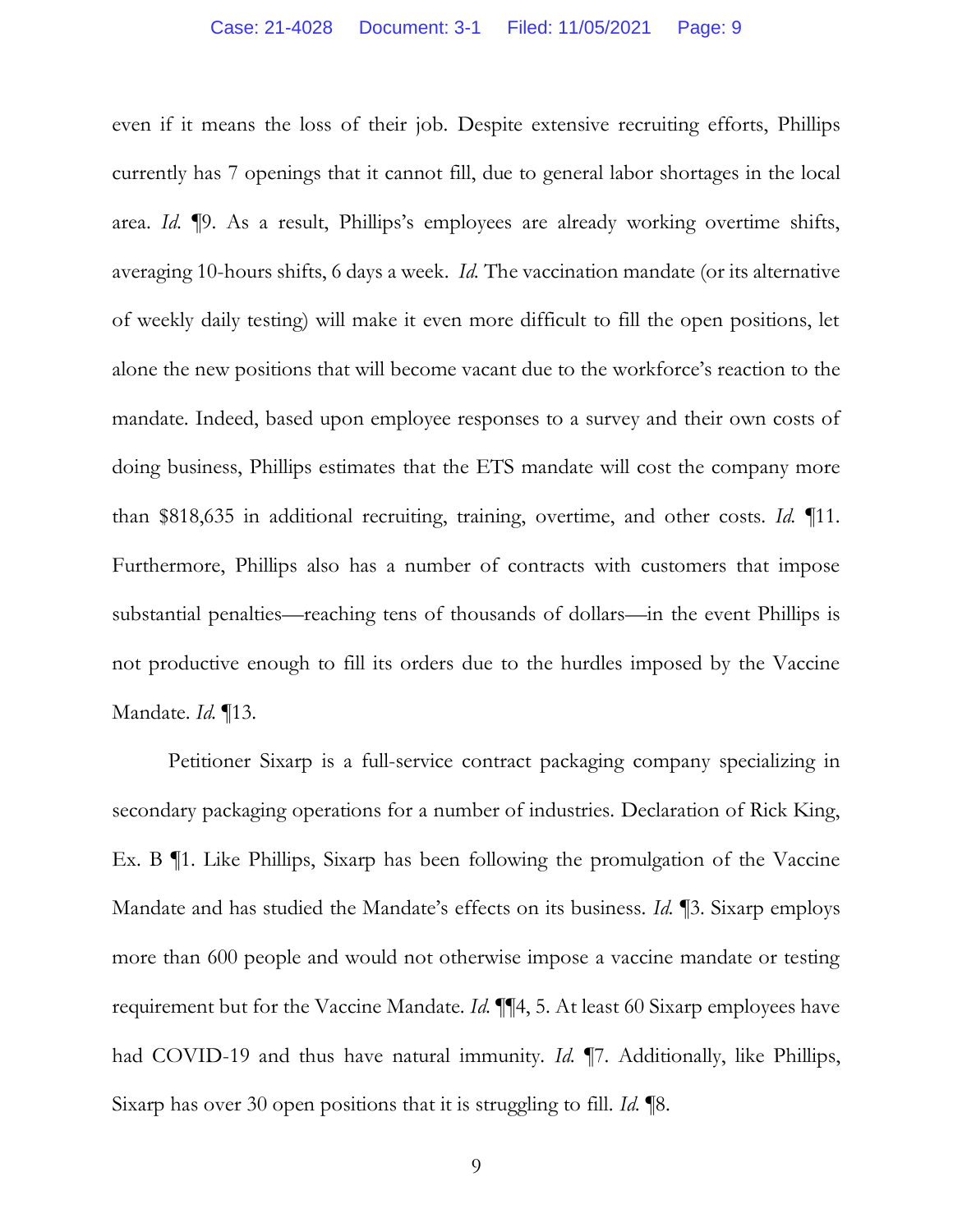# **JURISDICTION & VENUE**

This court has jurisdiction to review the ETS under 29 U.S.C. §655(f). Venue is appropriate because Petitioners' principal places of business are located within this Circuit. *Id.* This Court is authorized to stay the ETS rule by Federal Rule of Appellate Procedure 18,<sup>2</sup> 28 U.S.C.  $\frac{2112(a)(4)}{a}$ , and 29 U.S.C.  $\frac{655(f)}{b}$ .

### **STANDARD OF REVIEW**

Courts considering a motion to stay an agency action pending review examine four factors: "(1) the likelihood that the party seeking the stay will prevail on the merits of the appeal; (2) the likelihood that the moving party will be irreparably harmed absent a stay; (3) the prospect that others will be harmed if the court grants the stay; and (4) the public interest in granting the stay." *State of Ohio ex rel. Celebrezze v. Nuclear Regul.* 

<sup>2</sup> Because the ETS immediately takes effect and Petitioners must immediately begin to build the compliance framework, it would be impracticable to petition the agency first. *See Commonwealth v. Beshear*, 981 F.3d 505, 508 (6th Cir. 2020) (because "[i]nperson instruction ... is expected to resume at religious schools in the Commonwealth this coming Monday[,] [m]oving first in the district court would ... have been impracticable"); *see also Bos. Parent Coal. for Acad. Excellence Corp. v. Sch. Comm. of City of Bos.*, 996 F.3d 37, 44 (1st Cir. 2021) ("the tight timeframe present here renders prior recourse to the district court sufficiently impracticable"); *Commonwealth-Lord Joint Venture v. Donovan*, 724 F.2d 67, 68 (7th Cir. 1983) ("Rule 18 ... is not intended to apply in a case where the application would be an exercise of futility."). *Gonzalez ex rel. Gonzalez v. Reno*, 2000 WL 381901, at \*4 (11th Cir. Apr. 19, 2000) (same); *Prometheus Radio Project v. F.C.C.*, 2003 WL 22052896, at \*1 (3d Cir. Sept. 3, 2003) (same). Moreover, it is not clear that Rule 18 applies here because Congress created a specific procedure allowing any person adversely affected by an ETS to file suit immediately without reference to exhausting administrative procedures before the agency. *See* 29 U.S.C. §655(f). And existing OSHA procedures provide for a stay only in the case of individual citations, 29 C.F.R. §2200.63, rather than ETS Rules.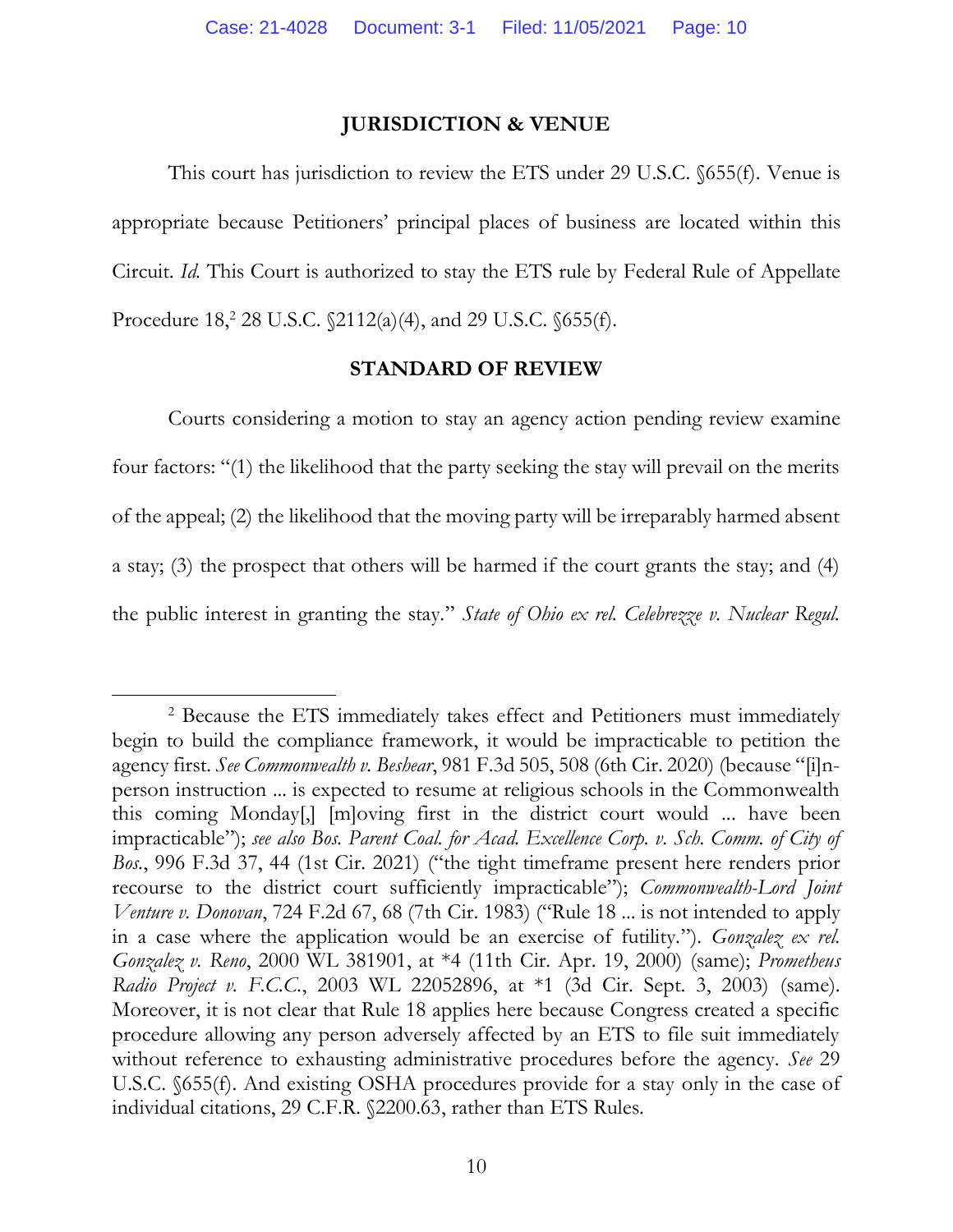*Comm'n*, 812 F.2d 288, 290 (6th Cir. 1987). Courts apply these "four criteria to [an] application for stay pending review of an OSHA ETS." *Asbestos Info. Ass'n/N. Am.*, 727 F.2d at 418.

### **ARGUMENT**

OSHA has issued one of the most significant rules in American history without authorization from Congress and in contravention of the Constitution. OSHA's ETS violates the constitutional separation of powers, Commerce Clause, Tenth Amendment, Occupational Health and Safety Act, and Administrative Procedure Act. It will cause substantial and irreparable harm to Petitioners. It violates the public interest in a government of laws, not bureaucratic work-arounds. And the Federal Defendants suffer no harm by having to act in accordance with the Constitution and laws enacted by Congress. This case demonstrates the Founders' wisdom of creating an independent judiciary. The private rights of individuals are being disparaged by a federal agency claiming authority that is generally left to the States and which has not been authorized by Congress. The Judiciary was created to defend the rights of individuals against such lawless usurpation.

# **I. Petitioners Are Likely to Succeed on the Merits.**

### **A. The Vaccine Mandate violates the major questions doctrine.**

The Vaccine Mandate is one of the most far-reaching and invasive rules ever promulgated by the Federal Government. It fundamentally alters federal-state relations and pushes Congress's authority beyond its outer limits. Yet OSHA can cite to no clear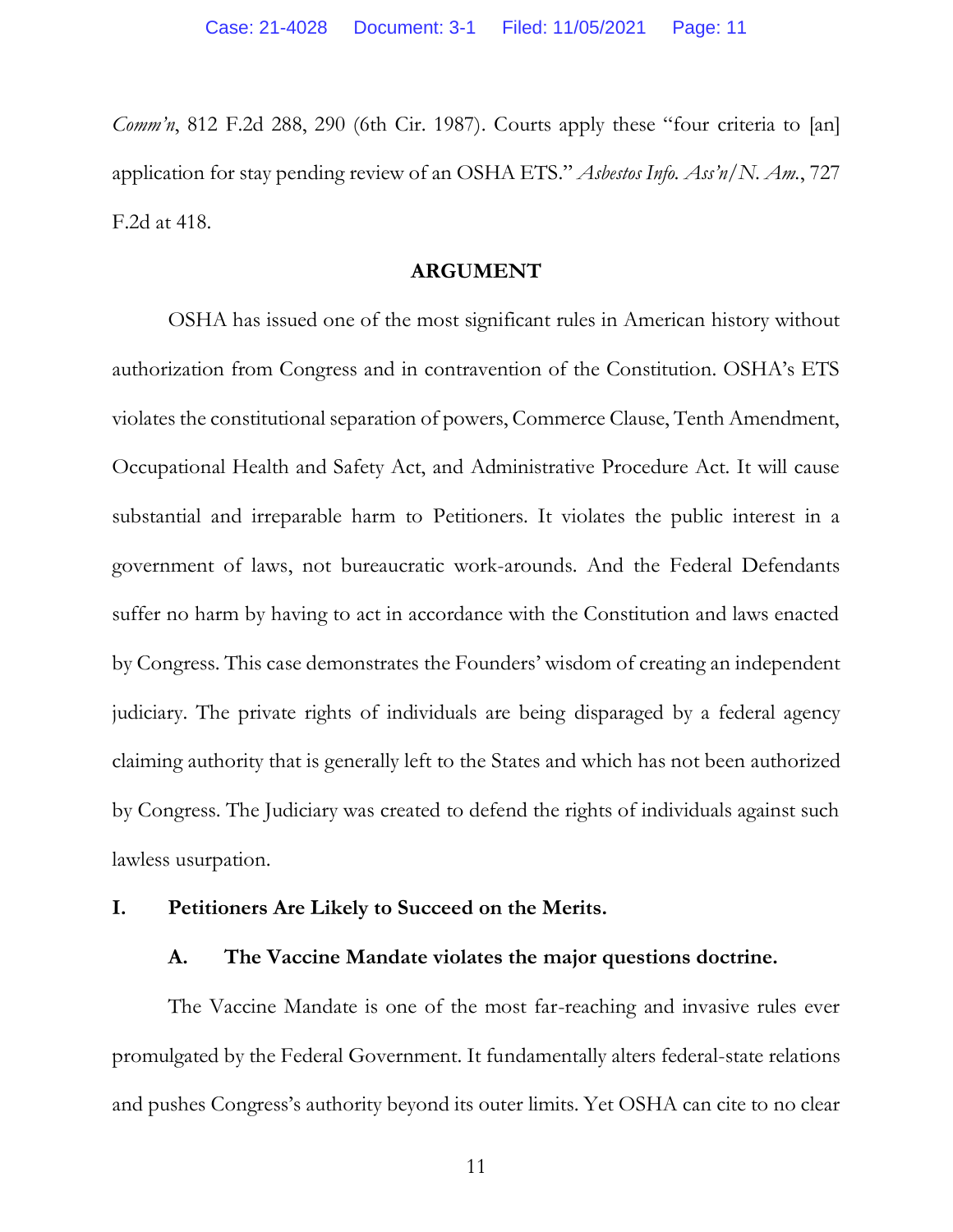#### Case: 21-4028 Document: 3-1 Filed: 11/05/2021 Page: 12

statutory authorization for the Mandate. The only statue OSHA does cite for authority, §655(c)—a workplace safety provision—contains no explicit authority to mandate vaccination for an extensive portion of the American people. Indeed, the Supreme Court and this Circuit have just recently rejected a substantively indistinguishable attempt to rely on ambiguous-at-best statutory authority to impose a nationwide eviction moratorium to stop the spread of COVID-19.

The Supreme Court "expect[s] Congress to speak clearly if it wishes to assign to an agency decisions of vast 'economic and political significance.'" *Util. Air Regul. Grp. v. E.P.A.*, 573 U.S. 302, 324 (2014). Congress "does not alter the fundamental details of a regulatory scheme in vague terms or ancillary provisions—it does not, one might say, hide elephants in mouseholes." *Whitman v. Am. Trucking Associations*, 531 U.S. 457, 468 (2001). And courts will not construe statutes to allow agencies to test constitutional limits if a narrowing construction is available. *Solid Waste Agency of N. Cook Cty. v. U.S. Army Corps of Eng'rs*, 531 U.S. 159, 172-73 (2001).

"In order for an executive or independent agency to exercise regulatory authority over a major policy question of great economic and political importance, Congress must either: (i) expressly and specifically decide the major policy question itself and delegate to the agency the authority to regulate and enforce; or (ii) expressly and specifically delegate to the agency the authority both to decide the major policy question and to regulate and enforce." *Paul v. United States*, 140 S. Ct. 342 (2019) (statement of Kavanaugh, J., respecting denial of certiorari) (citation omitted); *FDA v. Brown &*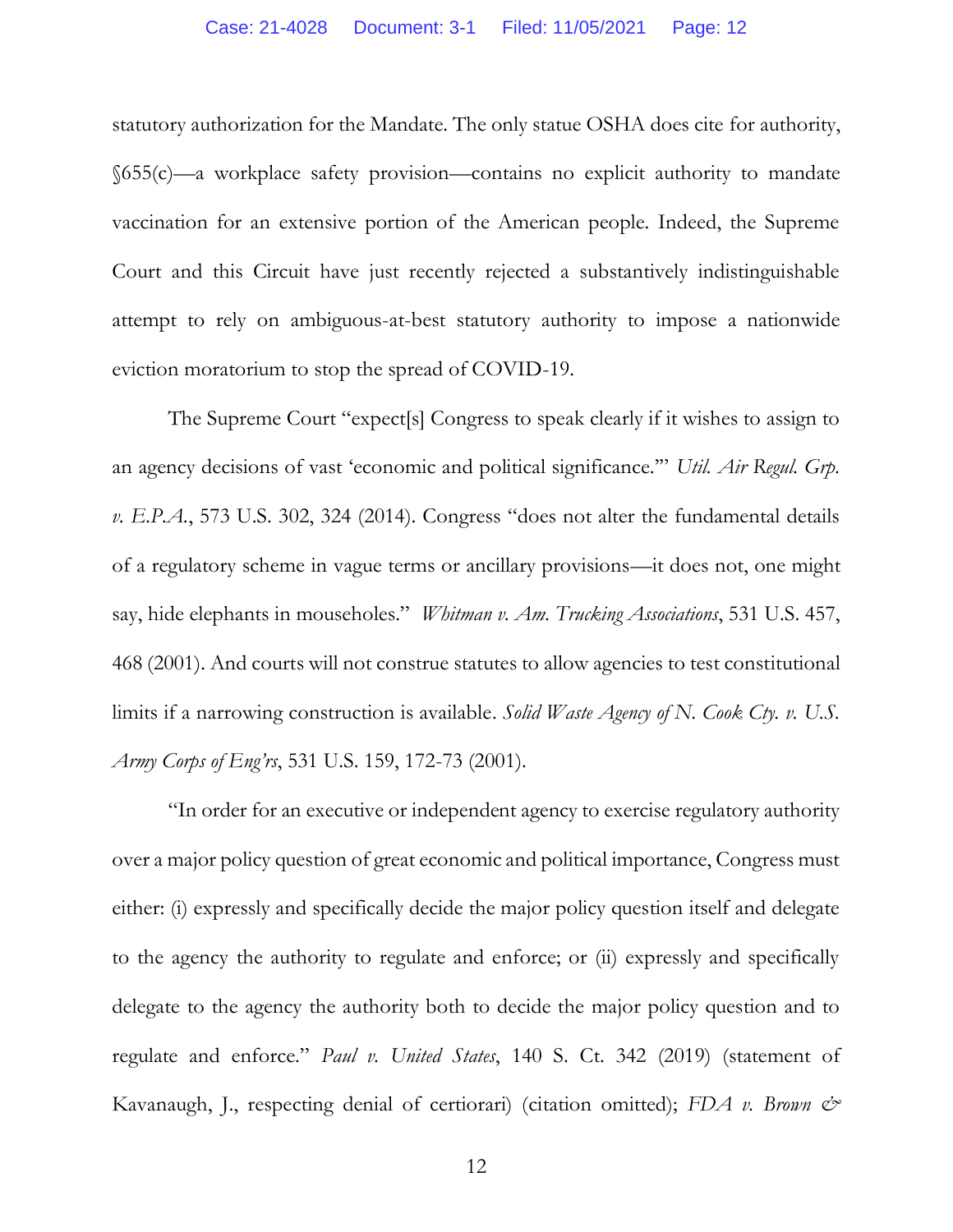*Williamson Tobacco Corp.*, 529 U.S. 120 (2000); *MCI Telecomms. Corp. v. Am. Telephone & Telegraph Co.*, 512 U.S. 218 (1994); Stephen A. Breyer, Judicial Review of Questions of Law and Policy, 38 Admin. L. Rev. 363, 370 (1986)). The Executive cannot "bring about an enormous and transformative expansion in [its] regulatory authority without clear congressional authorization." *Util. Air Regulatory Grp.* 573 U.S. at 324; *see also Brown & Williamson Tobacco Corp.*, 529 U.S. at 159.

The Vaccine Mandate is the quintessential example of a situation where Congress must go first. It is one of the most high-profile regulatory actions in the nation's history.<sup>3</sup> It affects an estimated 80 million individual Americans and a myriad of businesses. *See* The White House, *Path Out of the Pandemic: President Biden's Covid-19 Action Plan*, https://bit.ly/3adkMXx. It reaches into a sphere that since the Founding has been the undisputed domain of the States. *See Hillsborough Cty., Fla. v. Automated Med. Lab'ys, Inc.*, 471 U.S. 707, 719 (1985). And it fundamentally reorders the relationship between citizens and the Federal Government by compelling them to act. *Cf. Nat'l Fed'n of Indep. Bus. v. Sebelius*, 567 U.S. 519, 552 (2012) ("*NFIB*") ("Allowing Congress to justify federal regulation by pointing to the effect of inaction on commerce would bring countless decisions an individual could potentially make within the scope of federal regulation,

<sup>&</sup>lt;sup>3</sup> Further demonstrating the mandate's significance, it has been deemed a "major" rule" meaning it will have over a \$100 million impact on the economy. *See* 86 Fed. Reg. at 61504; *cf. State v. Becerra*, 2021 WL 2514138, at \*21 (M.D. Fla. June 18, 2021) ("In light of CDC's unprecedented assertion of power and the conditional sailing order's broader economic implications, a predominant doubt remains that Congress would convey such formidable authority by the vague terms of Section 264(a).").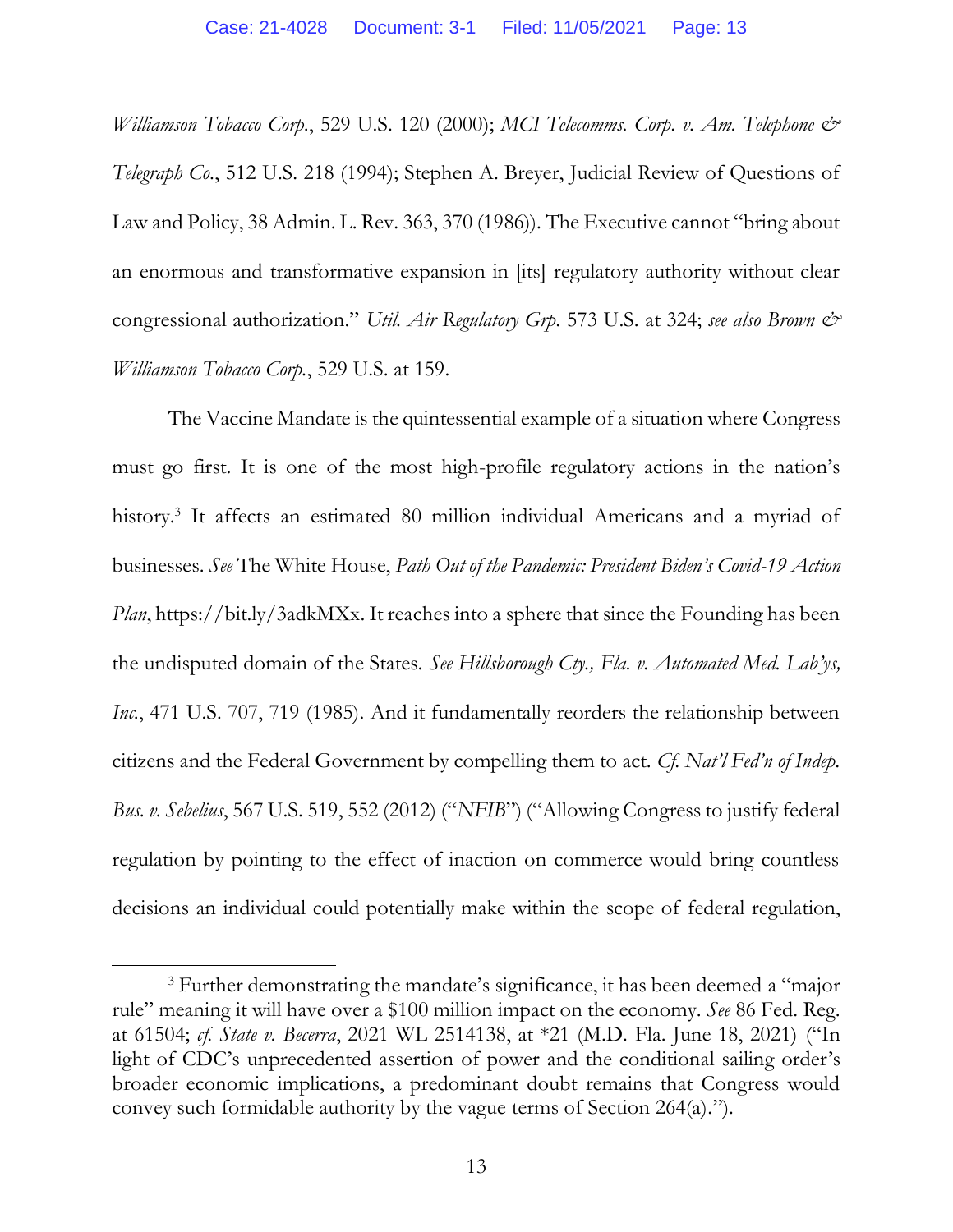and—under the Government's theory—empower Congress to make those decisions for him."). Neither the President nor OSHA dispute that this is an issue of massive public importance. Accordingly, the major questions doctrine applies and OSHA must point to an unambiguous statutory authorization for the Vaccine Mandate. OSHA fails to identify any such authority.

OSHA asserts that its statutory authority stems from an obscure provision of the OSH Act that had largely fallen into desuetude until the COVID-19 pandemic. Section 6(c) of the Act provides the Secretary of Labor with authority to promulgate an "emergency temporary standard to take immediate effect" if he finds "such emergency standard is necessary to protect employees from" a "grave danger from exposure to substances or agents determined to be toxic or physically harmful or from new hazards." 29 U.S.C. §655(a).

This case thus poses a now familiar question—whether the term "necessary" authorizes a novel measure of vast economic and social significance that would intrude into a traditional domain of State police power and test Congress's powers under the nondelegation doctrine and Commerce Clause. In a recent case addressing federal authority in the COVID context, this Court applied the major questions doctrine and held that the term "necessary" cannot bear such weight. *Tiger Lily, LLC v. United States Dep't of Hous. & Urb. Dev.*, 5 F.4th 666, 671 (6th Cir. 2021).

Moreover,  $\delta$ 655(c) authorizes an ETS for only "substances or agents determined to be toxic or physically harmful or from new hazards." OSHA asserts that the virus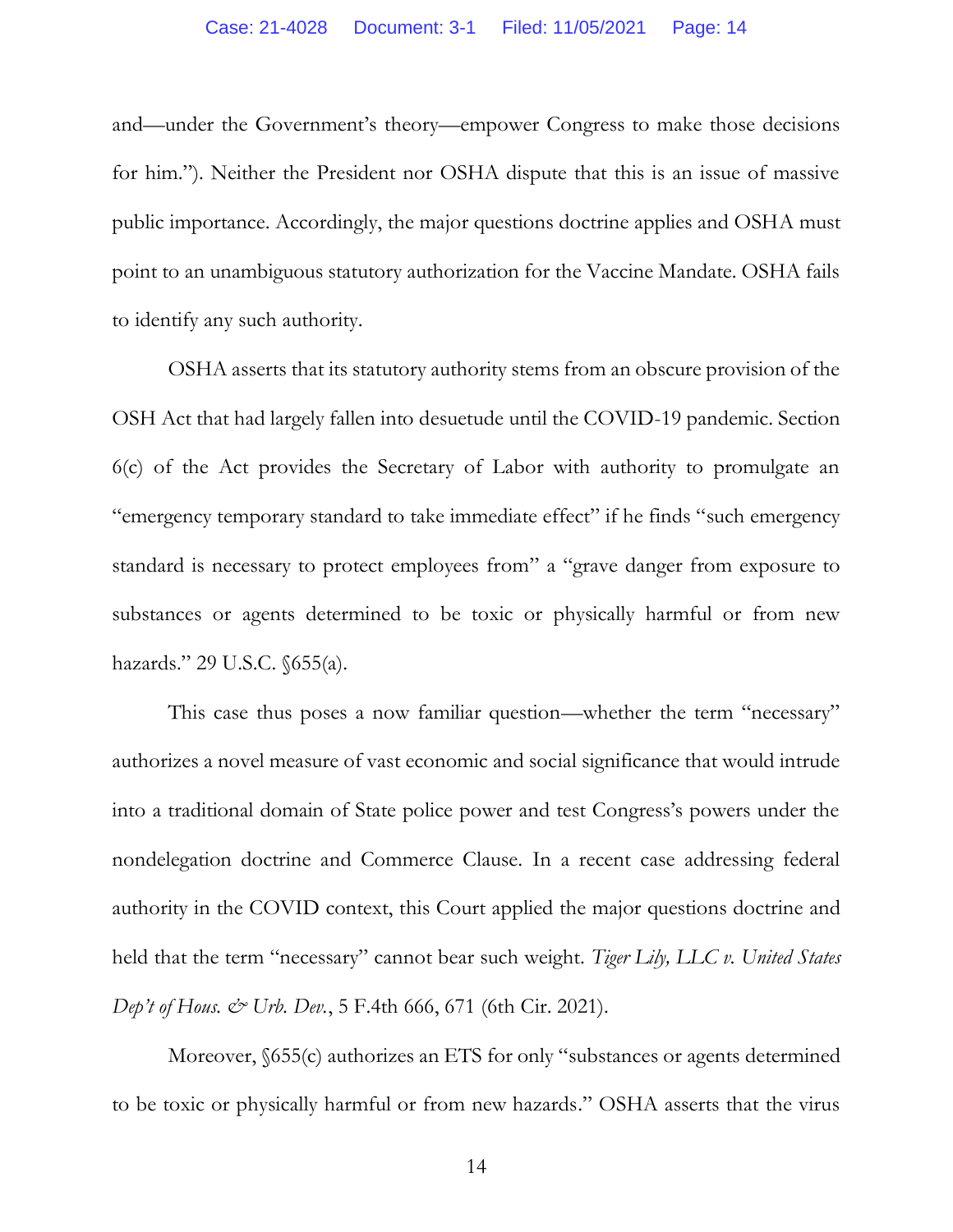causing COVID-19 fits this definition. But the structure of the OSH Act, OSHA's longstanding practice, and Congress's allocations of authority across agencies belies this contention. Read in the context of §655, the terms "substances," "agents," and "hazards" clearly refer to only those that occur in the "employment" context or in "places of employment." 29 U.S.C. §655(d). Section 655(c)'s grant of ETS setting authority is not a standalone provision. Rather, an ETS must eventually lead to a permanent standard in line with §655(b). 29 U.S.C. §655(c)(3) ("Upon publication of such standard in the Federal Register the Secretary shall commence a proceeding in accordance with subsection (b), and the standard as published shall also serve as a proposed rule for the proceeding."). But under §655(b), it is clear that standards can be promulgated only for substances encountered specifically in the workplace. *See, e.g.*, 29 U.S.C. §655(b)(5). And the plain meaning of the terms "toxic materials" and "harmful physical agents" do not include viruses. *See, e.g.*, Paul J. Larkin & Doug Badger, *The First General Federal Vaccination Requirement: The OSHA Emergency Temporary Standard for COVID-19 Vaccinations*, at 9-11 & n. 50-58, https://bit.ly/3Dok06C (collecting definitions to conclude that "a 'virus' is a communicable pathogen with a protein coat encapsulating an RNA or DNA genetic material that replicates within a host or dies. A 'toxin' is different" and "[t]he natural reading of the term 'physical agent' does not include viruses").

The structure of the OSH Act beyond §655 also confirms that OSHA's authority does not extend to communicable diseases like COVID-19. *See, e.g.*, 29 U.S.C. §675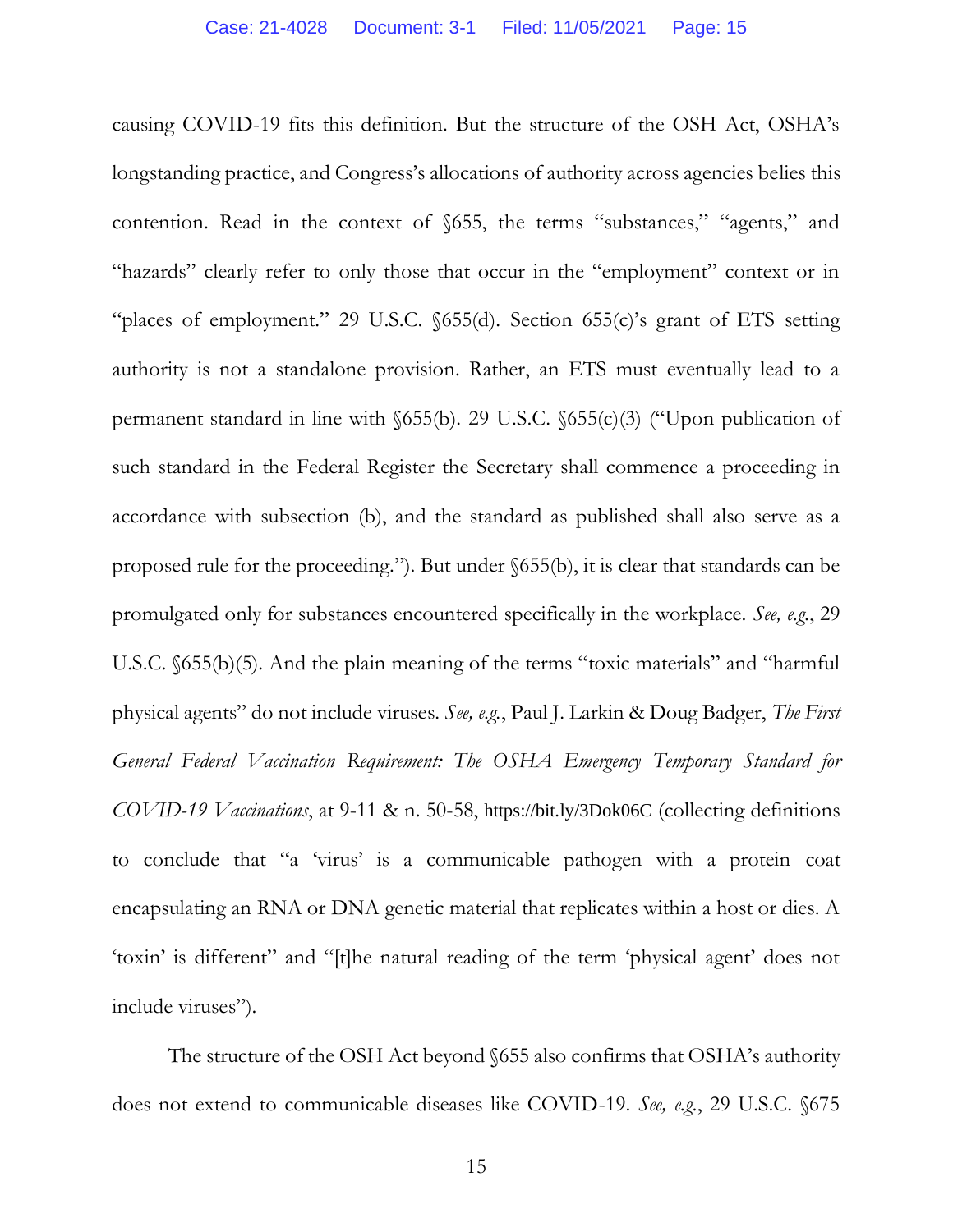(listing toxic substances as those "in industrial usage"); 29 U.S.C.  $\delta$ 671a(c)(1)(A) (focusing on "issues related to the contamination of workers' homes with hazardous chemicals and substances, including infectious agents, transported from the workplaces of such workers"). And Congress's findings justifying the OSH Act refers to "personal injuries and illnesses *arising out of work situations*." 29 U.S.C. §651(a) (emphasis added). Thus, "the entirety of the OSH Act shows that Congress did not grant OSHA authority to impose a vaccination requirement by virtue of the terms in the ETS provision that make no mention of viruses." Larkin & Badger, *supra*, at 12.

OSHA's longstanding ETS practice confirms this interpretation. OSHA has traditionally interpreted this term to apply to substances found in particular workplaces like benzene, 42 Fed. Reg. 22515 (May 3, 1977), pesticides, 38 Fed. Reg. 10715 (May 1, 1973), asbestos, 48 Fed. Reg. 51086 (Nov. 4, 1983), and vinyl cyanide, 43 Fed. Reg. 2585 (Jan. 17, 1978). *See also Indus. Union Dep't, AFL-CIO v. Am. Petroleum Inst.*, 448 U.S. 607, 642-43 (1980) (noting that the OSH Act "empowers the Secretary to promulgate standards, not for chemicals and physical agents generally, but for 'toxic materials' and 'harmful physical agents'"). *See also Am. Dental Ass'n v. Martin*, 984 F.2d 823, 843 (7th Cir. 1993) (Coffey, J., concurring in part, dissenting in part). Indeed, until 2021, OSHA had never attempted to employ its ETS authority to regulate an airborne virus. And it has never "previously construed the OSH Act as granting OSHA the authority to impose a vaccine mandate as a workplace safety condition." Larkin & Badger, *supra*, at 18.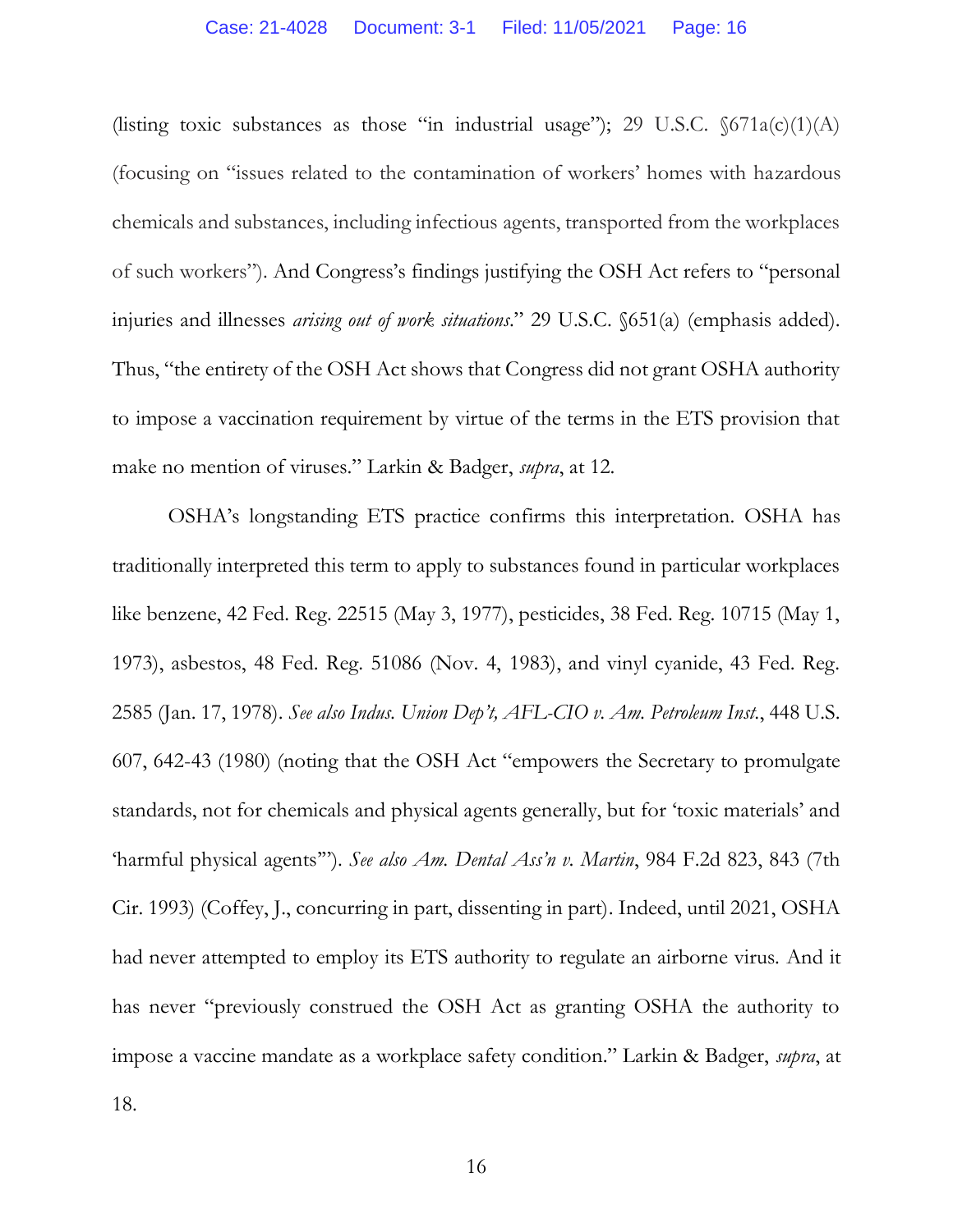Additionally, when Congress intends for an agency to address a communicable disease such as COVID-19, it knows how to do so. For example, Congress specifically empowered CDC to address "the introduction, transmission, or spread of communicable diseases" in certain circumstances. 42 U.S.C. §264(a). And Congress empowered the FDA to address the approval of vaccines, including requiring individuals to be informed of the "option to accept or refuse administration of" an emergency approved vaccine. 21 U.S.C. §360bbb-3. Significantly, Congress specifically provided in the OSH Act that OSHA's standard-setting authority did not displace the authority of other federal agencies such as HHS regarding their "exercise [of] statutory authority to prescribe or enforce standards or regulations affecting occupational safety or health." 29 U.S.C. §653(b)(1). OSHA's Vaccine Mandate directly usurps HHS's authority over workplace vaccination in contravention of this express statutory restriction.

Congress has consistently treated viruses and occupational health standards as separate issues and empowered different agencies to address them under different grants of statutory authority. In the Federal Food Drug and Cosmetic Act of 1938, Congress granted authority over "biologics" and "drugs," which includes vaccines, to the Commissioner of Food and Drugs. 21 U.S.C. §321(g); 42 U.S.C. §262(i)(1). The OSH Act specifically does not displace this authority. 29 U.S.C. §653(b)(1). Indeed, Congress has before addressed the transmission of bloodborne pathogens in the workplace context before by requiring OSHA to adopt regulations to prevent the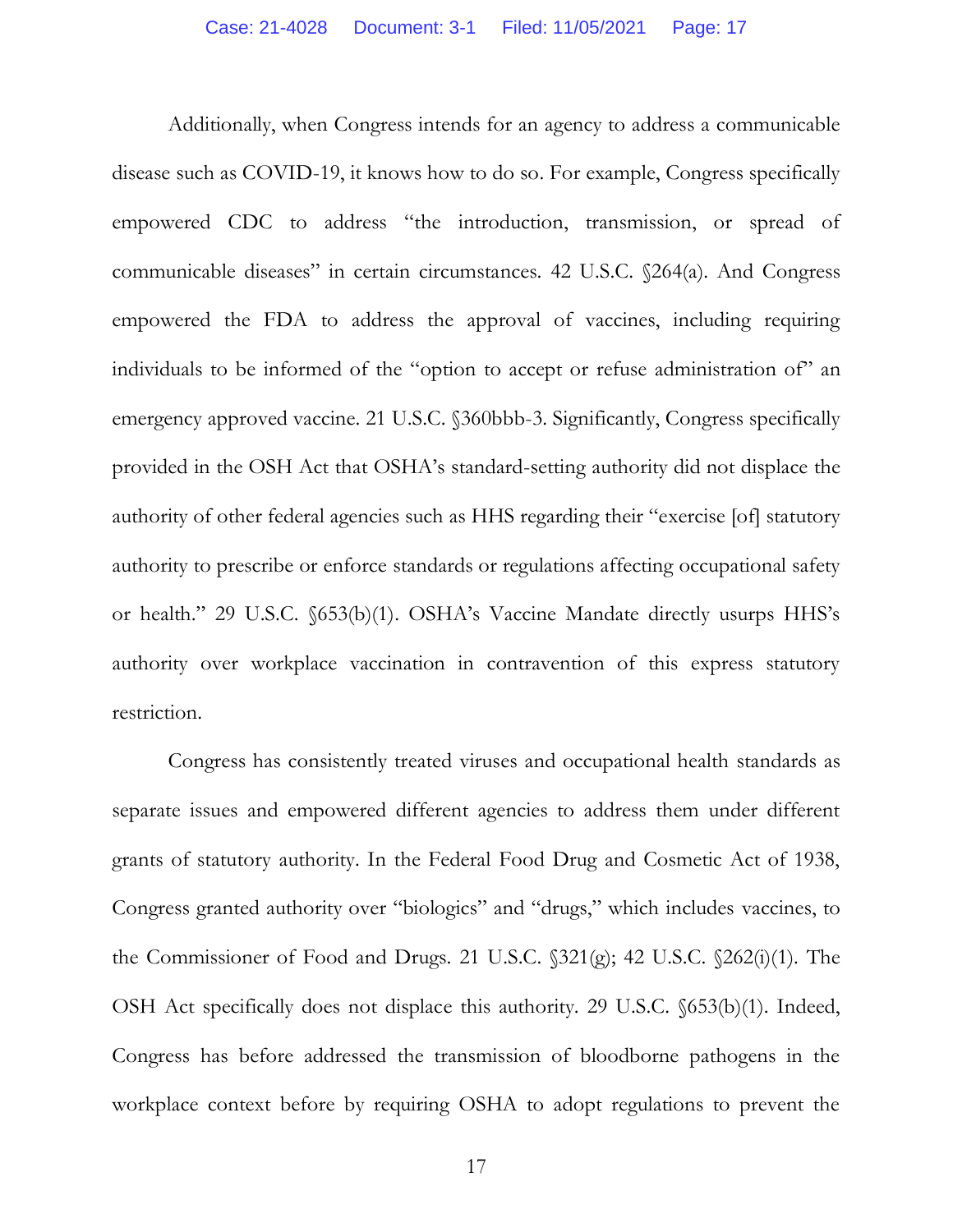workplace transmission of Hepatitis B. *See* Needlestick Safety and Prevention Act, Pub. L. 106-430, 114 Stat. 1901 (2000). But Congress did not authorize a vaccination requirement. *Id.* Congress knows how to specifically empower an agency to address the spread of communicable diseases like COVID-19 but it has failed to grant any such authority to OSHA. *Cf. W. Virginia Univ. Hosps., Inc. v. Casey*, 499 U.S. 83, 99 (1991); *see also* Larkin & Badger, *supra*, at 18 ("Congress' failure to impose a vaccination requirement, while not dispositive, is powerful evidence that Congress wanted the FDA and CDC, not OSHA, to make vaccination decisions for Americans—and even those agencies lack the authority to require a vaccination.").

The Supreme Court has long been on guard against expansive interpretations of the OSH Act, and §6 in particular. In *Industrial Union*, the Court noted that the Act was crafted around congressional concerns "about allowing the Secretary to have too much power over American industry." 448 U.S. at 651-52. To avoid such unilateral power, the Court noted that the OSH Act "narrowly circumscribe[s] the Secretary's power to issue emergency standards." *Id.* Indeed, the Court noted that such narrowing of the Secretary's power to promulgate standards was necessary to avoid concerns about the OSH Act's constitutionality. *See id.* at 646 ("A construction of the statute that avoids this kind of open-ended grant should certainly be favored.").

OSHA's expansive interpretation of this narrowly circumscribed power thus has no basis in the text of the OSH Act—much less the exceedingly clear authorization needed to press constitutional boundaries. Accordingly, OSHA has not provided the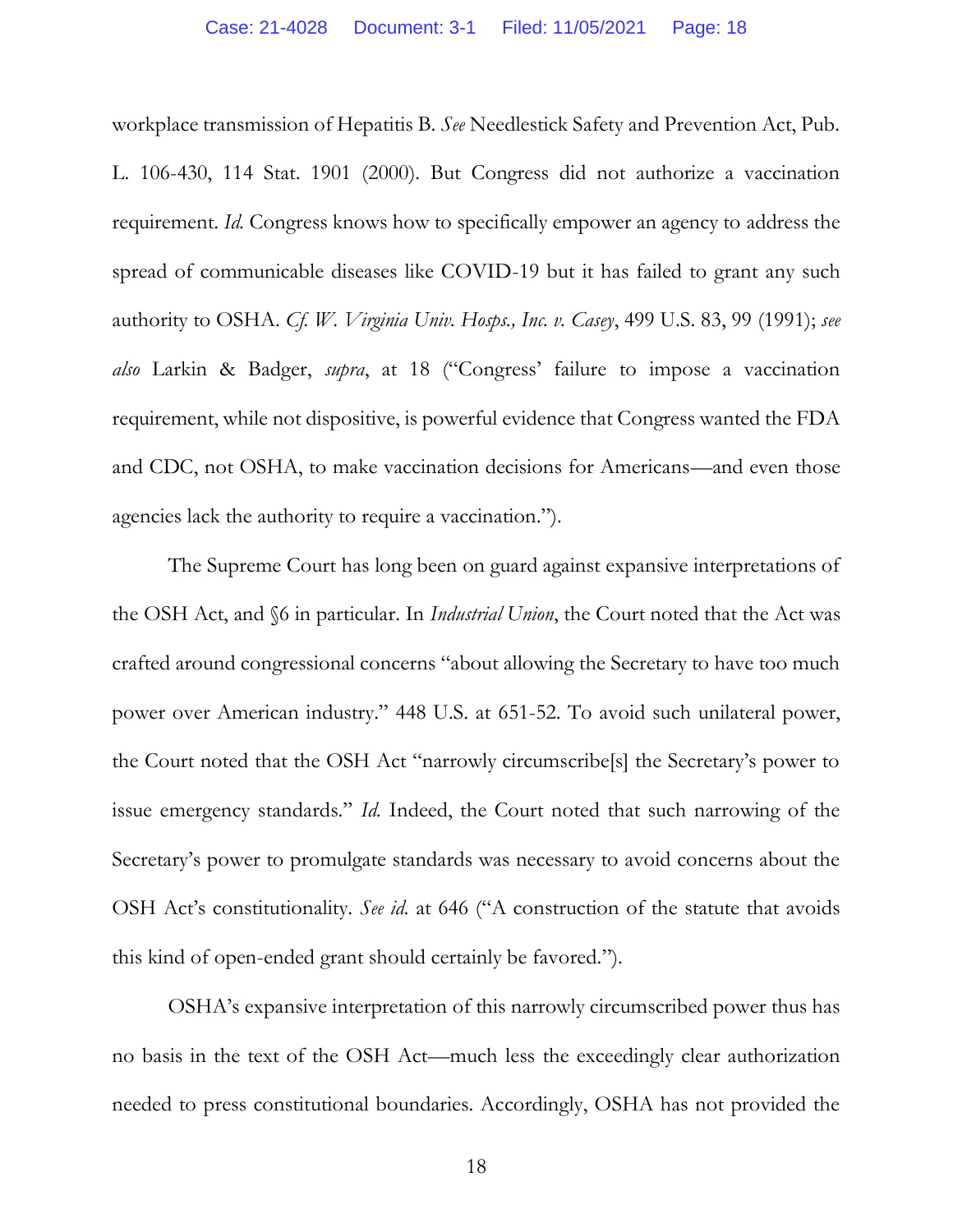clear statutory authority for its novel foray into COVID-19 regulation. *Util. Air Regul. Grp. v. EPA*, 573 U.S. 302, 324 (2014) ("When an agency claims to discover in a longextant statute an unheralded power to regulate 'a significant portion of the American economy,' we typically greet its announcement with a measure of skepticism."). As in *Industrial Union*, "[i]n the absence of a clear mandate in the [OSH] Act, it is unreasonable to assume that Congress intended to give the Secretary the unprecedented power over American industry that would result from the Government's view" of its statutory authority. 448 U.S. at 645. And recent precedents of the Supreme Court and this Court put OSHA's overreach beyond question.

The Supreme Court's holding in *Alabama Association of Realtors* and this Court's holding in *Tiger Lily* are dispositive. In *Alabama Association of Realtors*, the Court considered the Public Health Service Act's (PHSA) authorization to the Surgeon General to "make and enforce such regulations as in his judgment are necessary to prevent the introduction, transmission, or spread of communicable diseases." 2021 WL 3783142, at \*1 (quoting 42 U.S.C. §264(a)). The Court relied on the major questions doctrine as an independently sufficient reason to reject the government's argument that the term "necessary" authorized an eviction moratorium to prevent the spread of COVID-19. *See id.* at \*3. The Court reasoned that even if the PHSA's necessity standard "were ambiguous, the sheer scope of the CDC's claimed authority under § 361(a) would counsel against the Government's interpretation." *Id.* 

That holding decides this case. The Vaccine Mandate is an even broader measure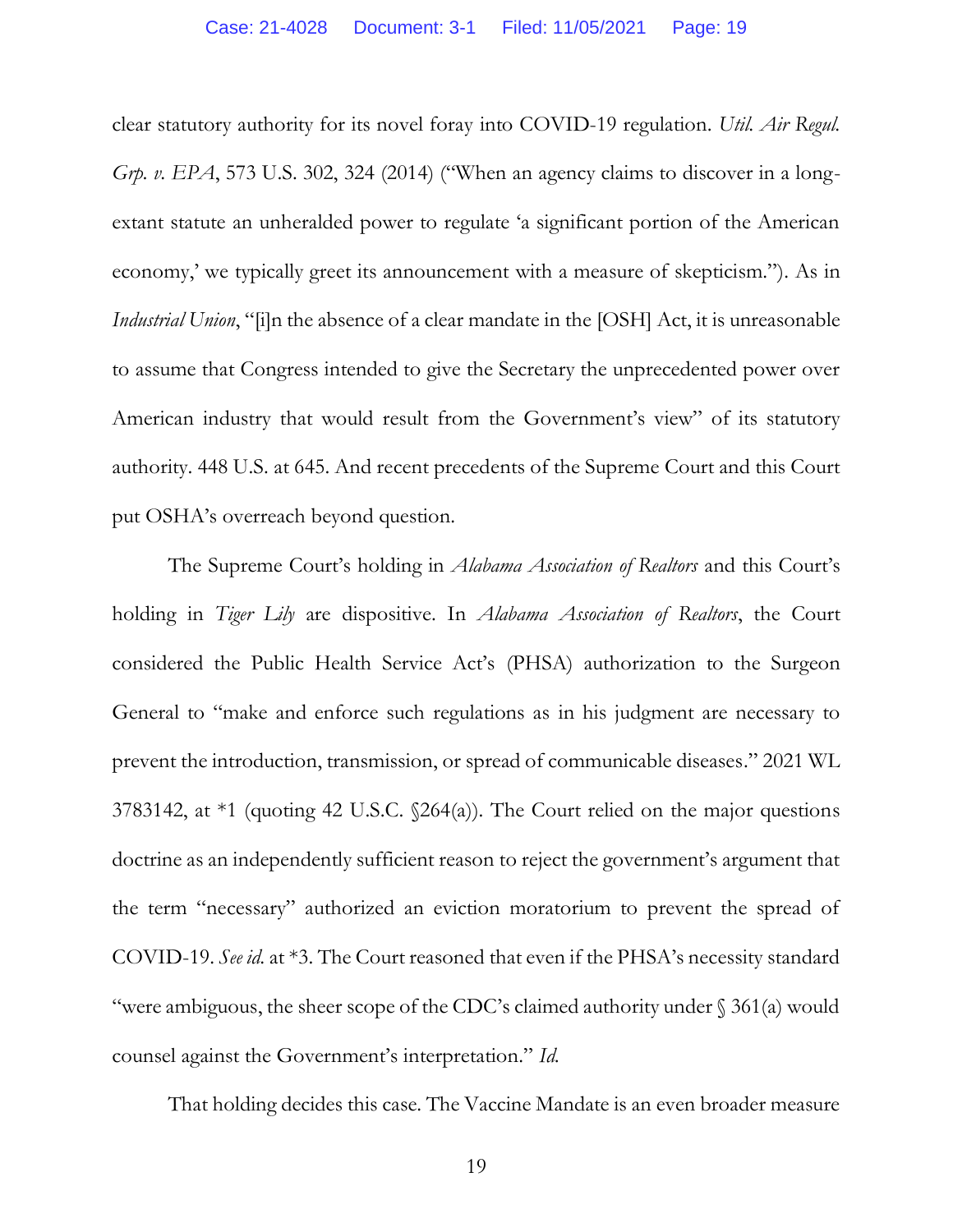than the Eviction Moratorium, because it potentially reaches every working-age American who is currently or could at some point work for a company with 100 employees, while the Moratorium affected only landlords and tenants in existing landlord-tenant relationships. And the OSH Act provides a far thinner reed for the Vaccine Mandate than the PHSA did for the Moratorium. The OSH Act speaks of toxic agents and potentially harmful substances, things that are tied to workplace safety. But the PHSA specifically authorized CDC to address "the introduction, transmission, or spread of communicable diseases," which unmistakably includes COVID-19. Even more so than CDC's interpretation of the PHSA, OSHA's "read[ing] of §[655(c)] would give [OSHA] a breathtaking amount of authority. It is hard to see what measures this interpretation would place outside [OSHA's] reach." 2021 WL 3783142, at \*3. As in *Alabama Association of Realtors*, the government has "identified no limit in §[655(c)] beyond the requirement that [OSHA] deem a measure 'necessary.'" *Id.* And like CDC's Eviction Moratorium, OSHA's "claim of expansive authority under §[655(c)] is unprecedented." *Id.* at \*4. It takes more than the "wafer-thin reed" of the term "necessary" to authorize one of the most significant governmental actions in American history.

In *Tiger Lily*, this Court also relied on the major questions doctrine to determine that the Eviction Moratorium was unlawful. In focusing on the statutory terms "necessary" and "other measures," this Court concluded that this "broadly worded statute" did not "supersede state landlord-tenant law" because, broad as these phrases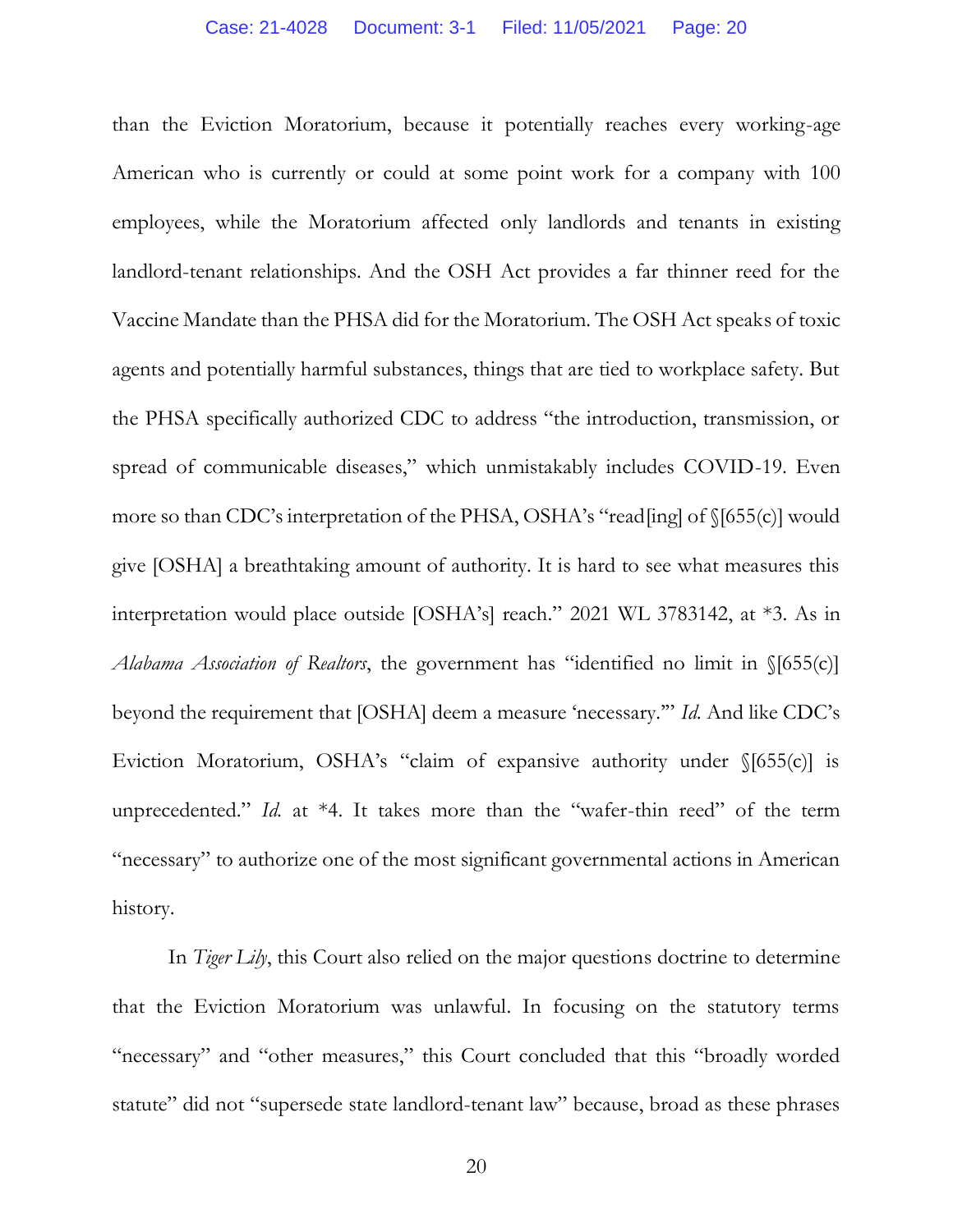are, "Congress must 'enact exceedingly clear language if it wishes to significantly alter the balance between federal and state power." *Tiger Lily, LLC*, 5 F.4th at 671. Moreover, like the Supreme Court, this Court noted that CDC's interpretation would authorize "the CDC [to] do anything it can conceive of to prevent the spread of disease." *Id.* at 672. So too here. And as with the Eviction Moratorium, "[s]uch unfettered power would likely require greater guidance than" the analogous necessity standard of  $\delta$ 655(c).  $Id^4$ 

The Government likely will attempt to draw sophistical distinctions between *Alabama Association of Realtors*, *Tiger Lily*, and this case. A few simple points demonstrate that those holdings are dispositive to this case. First, the Vaccine Mandate—a positive injunction—impacts more individuals and businesses and is more intrusive on State power and individual liberty than the Eviction Moratorium—a negative prohibition affecting a subset of the population in landlord-tenant relationships. Second, the

<sup>&</sup>lt;sup>4</sup> A federal court also recently relied upon the major questions doctrine to enjoin CDC's claim of authority to halt the commercial cruise industry. The court noted that "the federal government's role in quarantine regulation throughout American history … confirms CDC's historically limited application of inspection, sanitation, and isolation." *State v. Becerra*, 2021 WL 2514138, at \*20. The court found that "the expansive breadth of authority asserted by the conditional sailing order to microscopically regulate a multi-billion-dollar industry is breathtaking," an "unprecedented assertion of power" for which "predominant doubt remains that Congress would convey such formidable authority by the vague terms of Section 264(a). *Id*. \*20-21. There, too, CDC was acting under arguably clearer authority than OSHA because the statute at issue specifically provides authority to address "communicable diseases." *Id.* And OSHA's order here is not targeted at a specific industry, but at *all* business. 86 Fed. Reg. at 61434 ("this rule encompasses all industries covered by the OSH Act").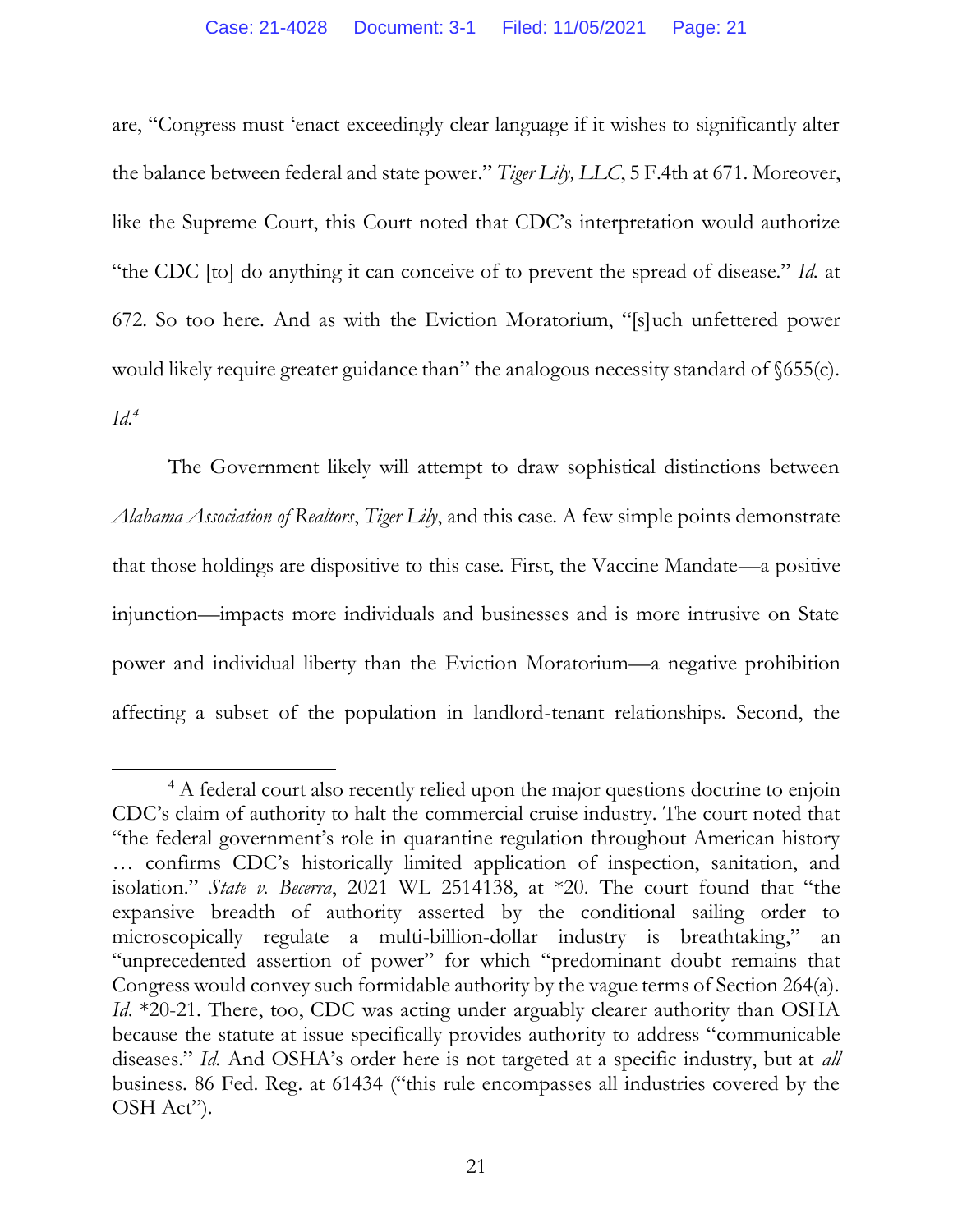Eviction Moratorium was focused on one industry, while the Vaccine Mandate impacts *all American industries*. Third, both cases are fundamentally about the term "necessary" and §655(c) of the OSH Act provides far less clear authority to OSHA to address COVID-19 than §361(a), which specifically addresses communicable diseases, provided to CDC. Fourth, OSHA, like CDC, identifies no limiting principle whatsoever. *See Ala. Ass'n of Realtors*, 2021 WL 3783142, at \*3 ("It is hard to see what measures this interpretation would place outside the CDC's reach, and the Government has identified no limit in §361(a) beyond the requirement that the CDC deem a measure 'necessary.' 42 U.S.C. §264(a); 42 C.F.R. §70.2. Could the CDC, for example, mandate free grocery delivery to the homes of the sick or vulnerable? Require manufacturers to provide free computers to enable people to work from home? Order telecommunications companies to provide free high-speed Internet service to facilitate remote work?").

If Congress wishes to authorize the President to implement a Vaccine Mandate—and test the limits of the Executive's power under the nondelegation doctrine and the Federal Government's power under the Commerce Clause and Tenth Amendment—it must do so clearly. *See Solid Waste Agency of N. Cook Cty.*, 531 U.S. at 172-73 ("Congress does not casually authorize administrative agencies to interpret a statute to push the limit of congressional authority."); *United States v. Bass*, 404 U.S. 336, 349 (1971) ("[U]nless Congress conveys its purpose clearly, it will not be deemed to have significantly changed the federal-state balance."); *Boelens v. Redman Homes, Inc.*, 748 F.2d 1058, 1067 (5th Cir. 1984). Section 655(c)'s ambiguous-at-best authority does not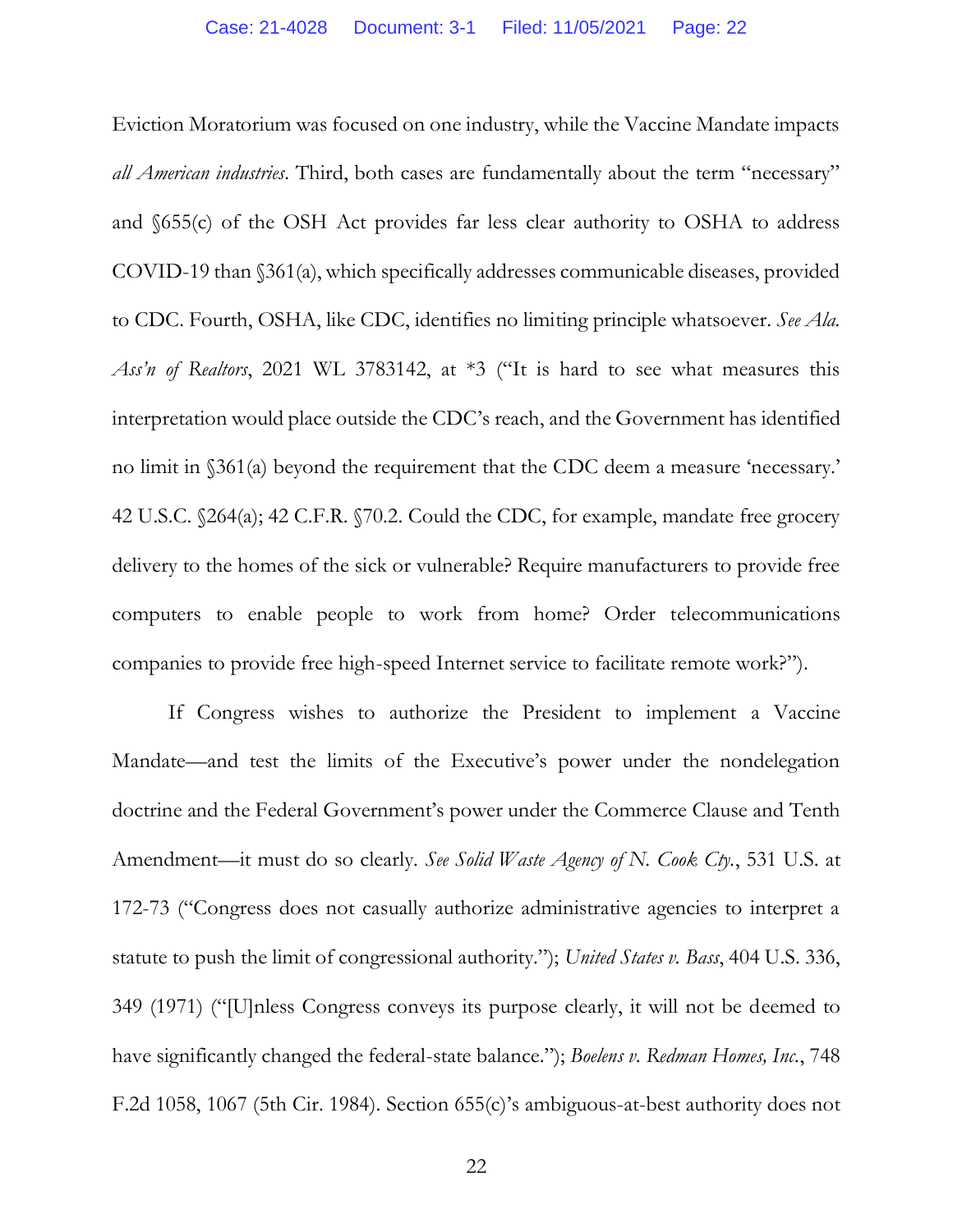come close to providing the absolutely clear authorization needed to displace "the background assumption that Congress normally preserves 'the constitutional balance between the National Government and the States.'" *Bond v. United States*, 572 U.S. 844, 862 (2014).

# **B. Section 655(c) does not empower OSHA to promulgate the Vaccine Mandate.**

Even aside from the major questions doctrine, nothing in the text of  $\delta$ 655(c) authorizes the Vaccine Mandate. Section 655(c) requires two specific findings before the promulgation of an ETS. First, the Secretary must determine "that employees are exposed to grave danger from exposure to substances or agents determined to be toxic or physically harmful or from new hazards." 29 U.S.C. §655(c)(1). Second, the Secretary must determine "that such emergency standard is necessary to protect employees from such danger." *Id.* Courts carefully monitor OSHA's compliance with these standards to prevent agency circumvention of the APA's notice and comment procedures. *Asbestos Info. Ass'n/N. Am.*, 727 F.2d at 422 ("The ETS statute is not to be used merely as an interim relief measure, but treated as an extraordinary power to be used only in 'limited situations' in which a grave danger exists, and then, to be 'delicately exercised.'"); *Dry Color Mfrs. Ass'n, Inc. v. Dep't of Lab.*, 486 F.2d 98, 105 (3d Cir. 1973) ("The courts should not permit temporary emergency standards to be used as a technique for avoiding the procedural safeguards of public comment and hearings required by subsection 6(b). Especially where the effects of a substance are in sharp dispute, the promulgation of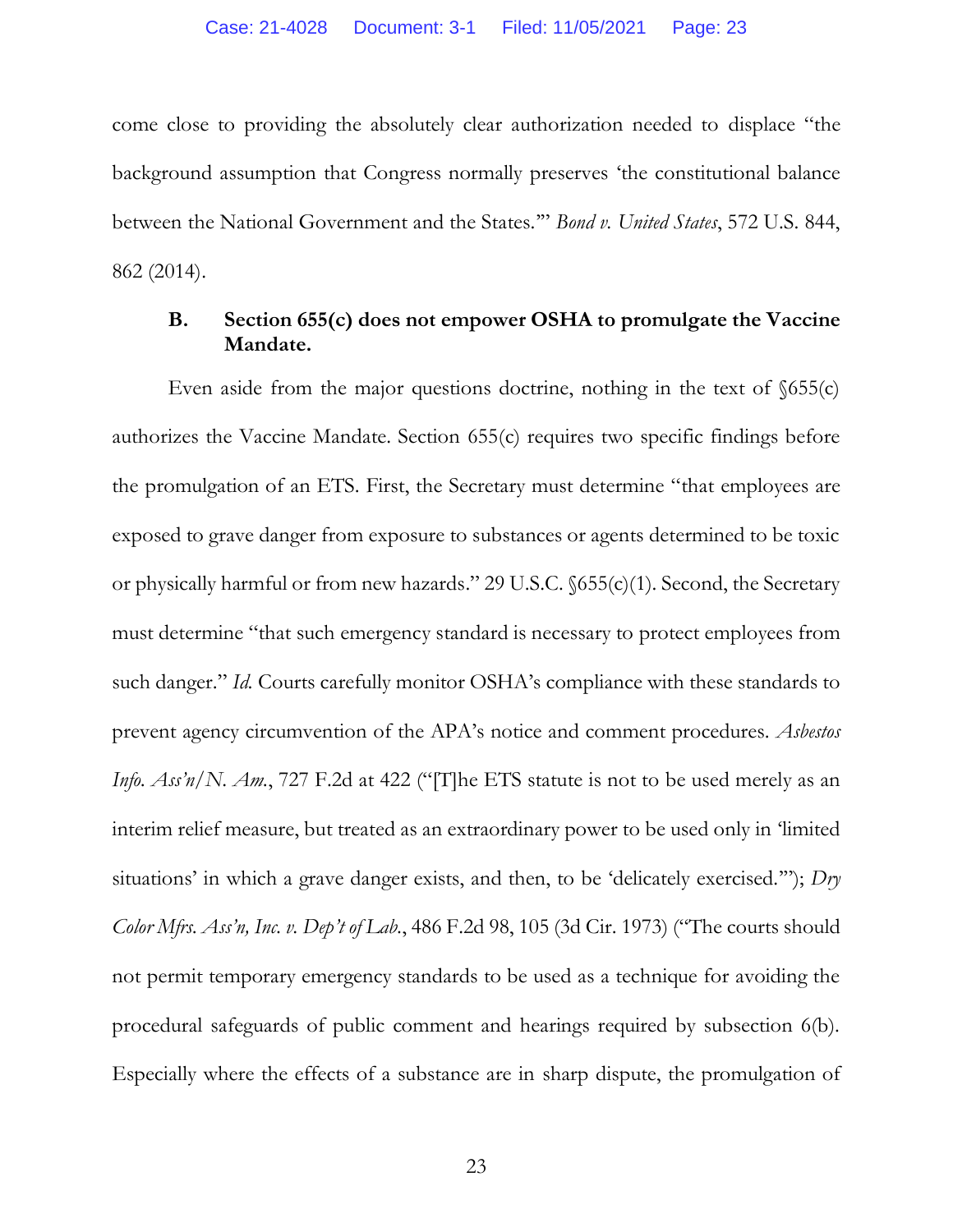standards under subsection 6(b) is preferable since the procedure for permanent standards is specifically designed to bring out the relevant facts."). Moreover, courts have been clear that OSHA "cannot use its ETS powers as a stop-gap measure" because "[t]his would allow it to displace its clear obligations to promulgate rules after public notice and opportunity for comment in any case, not just in those in which an ETS is necessary to avert grave danger." *Asbestos Info. Ass'n/N. Am.*, 727 F.2d at 422. In light of these concerns, Courts "must take a 'harder look' at OSHA's action than [they] would if we were reviewing the action under the more deferential arbitrary and capricious standard applicable to agencies governed by the Administrative Procedure Act." *Id.* at 421.

#### **1. OSHA Has Not Demonstrated a Grave Danger.**

There is no question that COVID-19 poses a grave danger to some (especially the elderly and those with compromised immune systems). But that is not the inquiry required under  $$655(c)(1)$ . Instead, the Court must "evaluate both the nature of the consequences of exposure, and also the number of workers likely to suffer those consequences." *Id.* at 424. And, as explained above, the exposure risk must be *unique to the workplace*, rather than a risk inherent in everyday life. *Indus. Union*, 448 U.S. at 642 ("There are many activities that we engage in every day—such as driving a car or even breathing city air—that entail some risk of accident or material health impairment."). The OSH Act is not an "open-ended grant" of authority to OSHA to regulate all dangers in society. *Id.* at 645. Rather, OSHA's jurisdiction is confined to risks unique to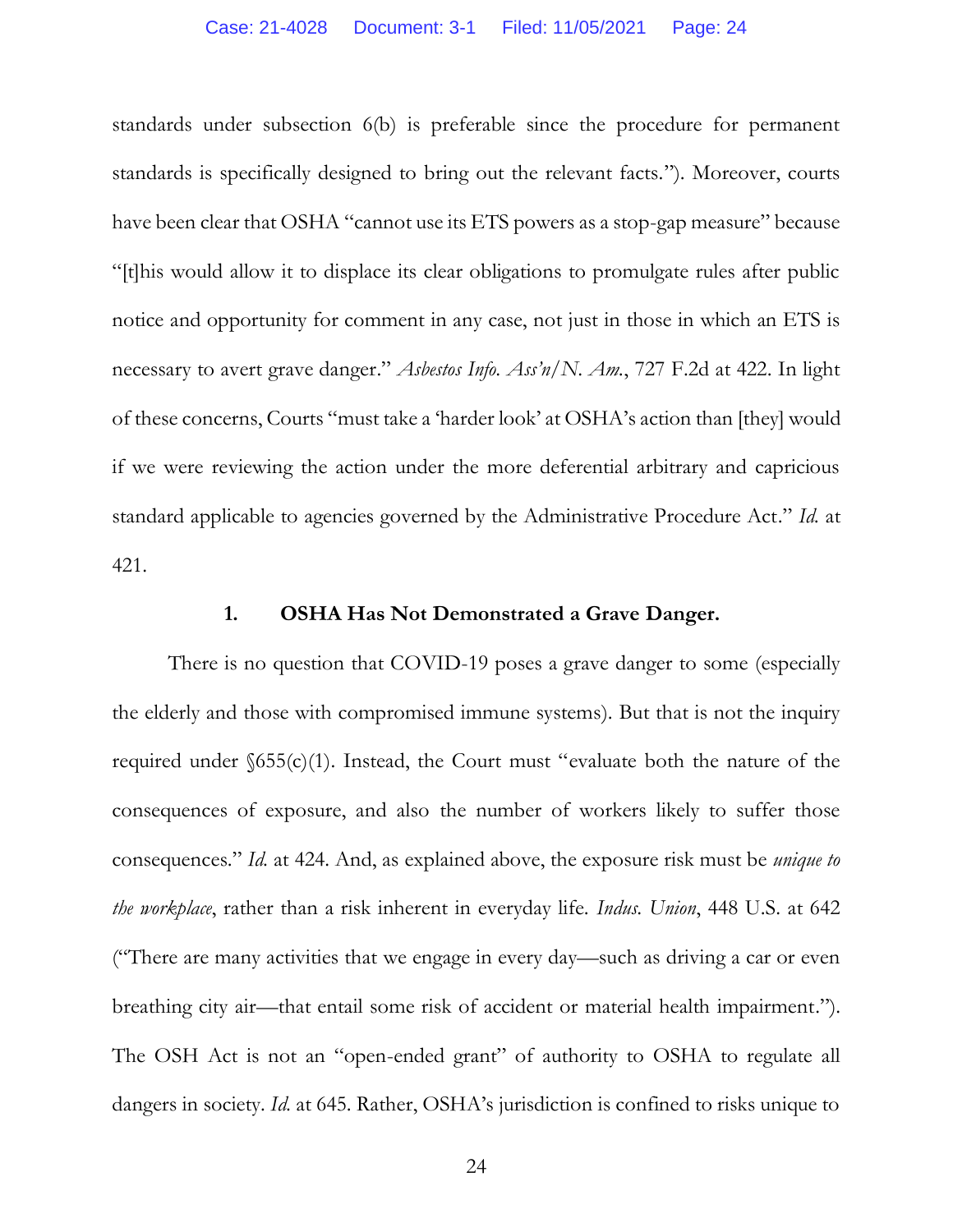the workplace rather than prevalent throughout everyday life. *See id.*; *see also* 29 U.S.C. §651(a), (b)(1), (b)(4) (OSH Act designed to reduce "personal injuries and illnesses arising out of work situations" and provide "safe and healthful working conditions"). By contrast, the COVID-19 pandemic "exposes everyone everywhere to a pathogen, not merely industrial workers at a petroleum refinery or similar lines of business." Larkin & Badger, *supra* at 12.

A ''grave danger'' represents a risk greater than the ''significant risk'' that OSHA must show in order to promulgate a permanent standard under section 6(b) of the OSH Act, 29 U.S.C. 655(b). *Int'l Union, United Auto., Aerospace, & Agr. Implement Workers of Am., UAW v. Donovan*, 590 F. Supp. 747, 755-56 (D.D.C. 1984), *adopted*, 756 F.2d 162 (D.C. Cir. 1985); *see also Indus. Union Dep't, AFL–CIO*, 448 U.S. at 640 n.45 (noting the distinction between the standard for risk findings in permanent standards and ETSs). The findings of grave danger and necessity must be based on evidence of ''actual, prevailing industrial conditions," *see Int'l Union*, 590 F. Supp. at 751, and thus requires more than the outdated, more generalized information contained in the ETS findings, *cf. Fla. Peach Growers Ass'n, Inc. v. U. S. Dep't of Lab.*, 489 F.2d 120, 131 (5th Cir. 1974); *see also Dry Color Mfrs. Ass'n, Inc.*, 486 F.2d at 105.

OSHA's central mistake stems not from an exercise of fact-finding or agency expertise, but from an error of law. OSHA asserts jurisdiction over "hazards which might occur outside of the workplace as well as within." 86 Fed. Reg. at 61407. This is an unlimited assertion of authority that, for the reasons discussed above, cannot be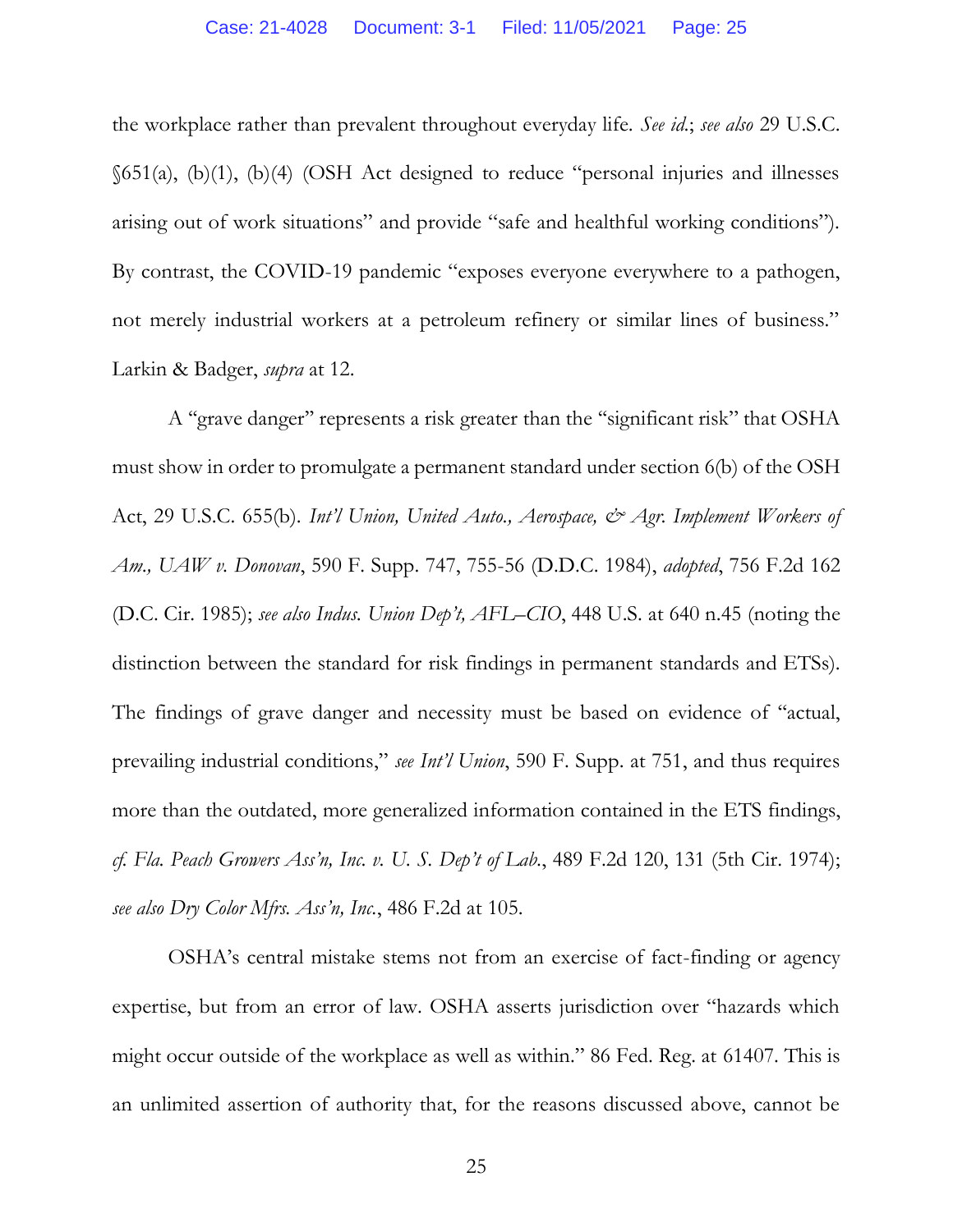squared with the text of the OSH Act nor the major questions doctrine. *Indus. Union*, 448 U.S. at 642-45. OSHA's interpretation of §655 to allow for the regulation of nonworkplace specific hazards would allow it to regulate employee eating habits, recreational activities, or (here) to mandate vaccines, turning its limited ETS powers into precisely the "open-ended grant" of authority that the Supreme Court rejected. *Id.* This blatant error of law is not entitled to deference and underlies OSHA's entire grave danger analysis.

Reflecting this legal error, the Vaccine Mandate makes no particularized findings that differentiate workplace COVID risk from any other everyday COVID risk—an important distinction from the healthcare ETS. *See* 86 Fed. Reg. 32376 (June 21, 2021). It thus identifies no grave danger *stemming from employment*. For that matter, the ETS also fails to distinguish among workplaces that might entail significantly different levels of risk. Some employees no doubt face a greater risk due to substantial exposure from customers or members of the public—such as emergency room employees, a bartender at a busy nightclub, or ushers at a concert. On the other hand, workers who are relatively spaced out in a factory and who do not interact with non-employees in their workplace, like employees who work for Phillips, surely face less risk of exposure at work. But the ETS baselessly assumes any employee of a business with 100 or more workers faces grave danger—reinforcing the fact that the ETS is intended not to regulate risk in workplace risk but instead societal vaccination rates via individual vaccination decisions—something well beyond the authority of OSHA.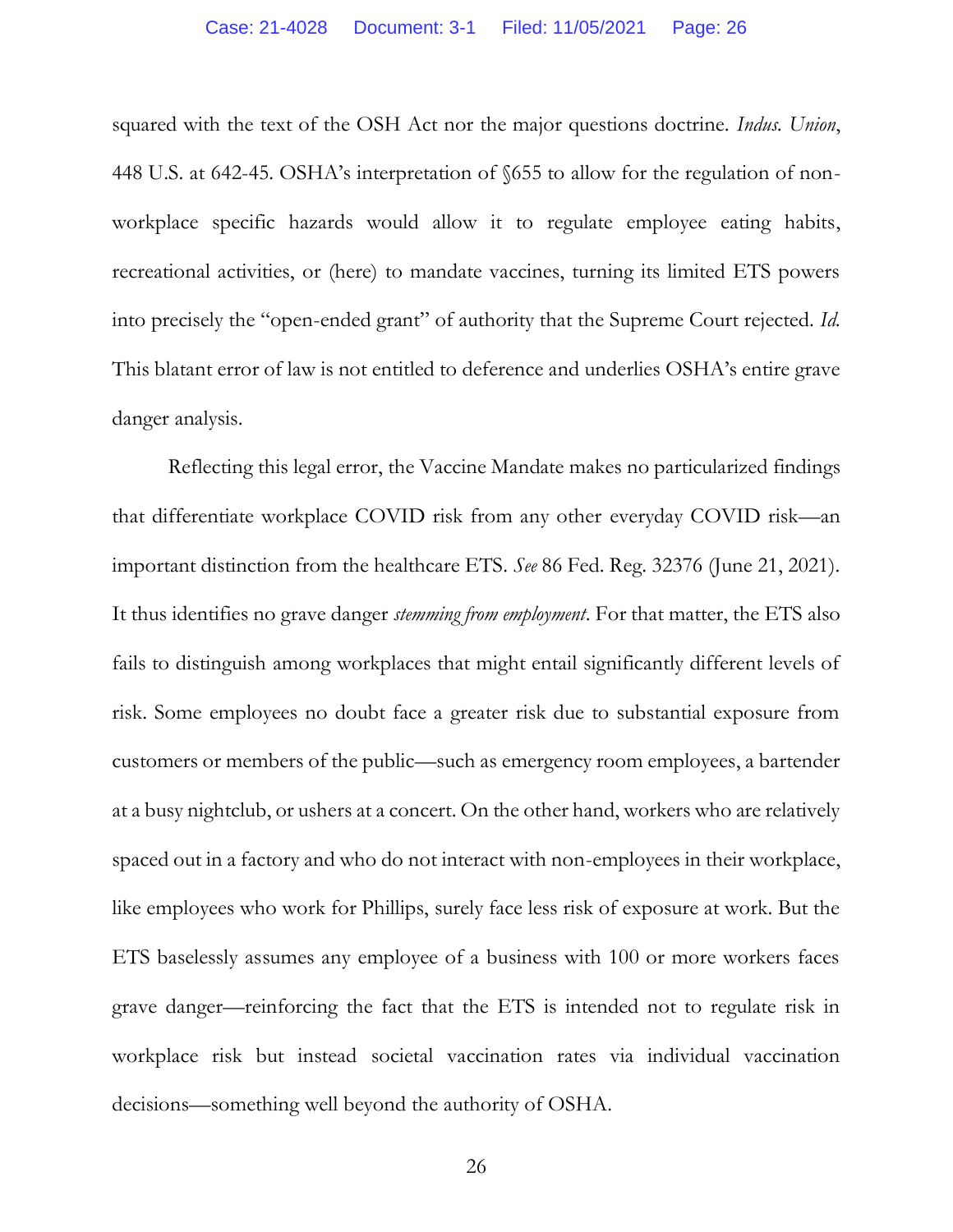OSHA argues that it has authority to impose the Vaccine Mandate because there is nothing in the OSH Act affirmatively prohibiting it from doing so. 86 Fed. Reg. at 61407 ("there is nothing in the Act to suggest that its protections do not extend to hazards which might occur outside of the workplace as well as within"). But this gets the inquiry backward. Agencies have only the authority granted by Congress and this grant must be "exceedingly clear" when an agency seeks to regulate in an area of immense political and economic significance that alters the federal-state balance of power. *USFS v. Cowpasture River Preservation*, 140 S.Ct. 1837, 1850 (2020). Moreover, the cases OSHA cites merely prove this point: the Fourth Circuit's upholding of OSHA's authority to regulate workplace noise was specifically premised on its holding that the regulation was specifically "directed toward abating workplace noise" and the "industrial cause and effect of hearing loss." *Forging Indus. Ass'n v. Sec'y of Lab.*, 773 F.2d 1436, 1443 (4th Cir. 1985). Similarly, OSHA's hepatitis and HIV rule was premised on the specific workplace risk from the "blood of patients," *Martin*, 984 F.2d at 824, and it ultimately took congressional action to get this measure across the finish line, *see*  Needlestick Safety and Prevention Act, Pub. L. 106-430, 114 Stat. 1901 (2000).

The ETS also fails to consider that the danger is not from lacking the vaccine, but lacking immunity. OSHA must articulate a precise link between the danger and the remedy. "The Act requires determination of danger from exposure to harmful substances, not just a danger of exposure; and, not exposure to just a danger, but to a grave danger; and, not the necessity of just a temporary standard, but that an emergency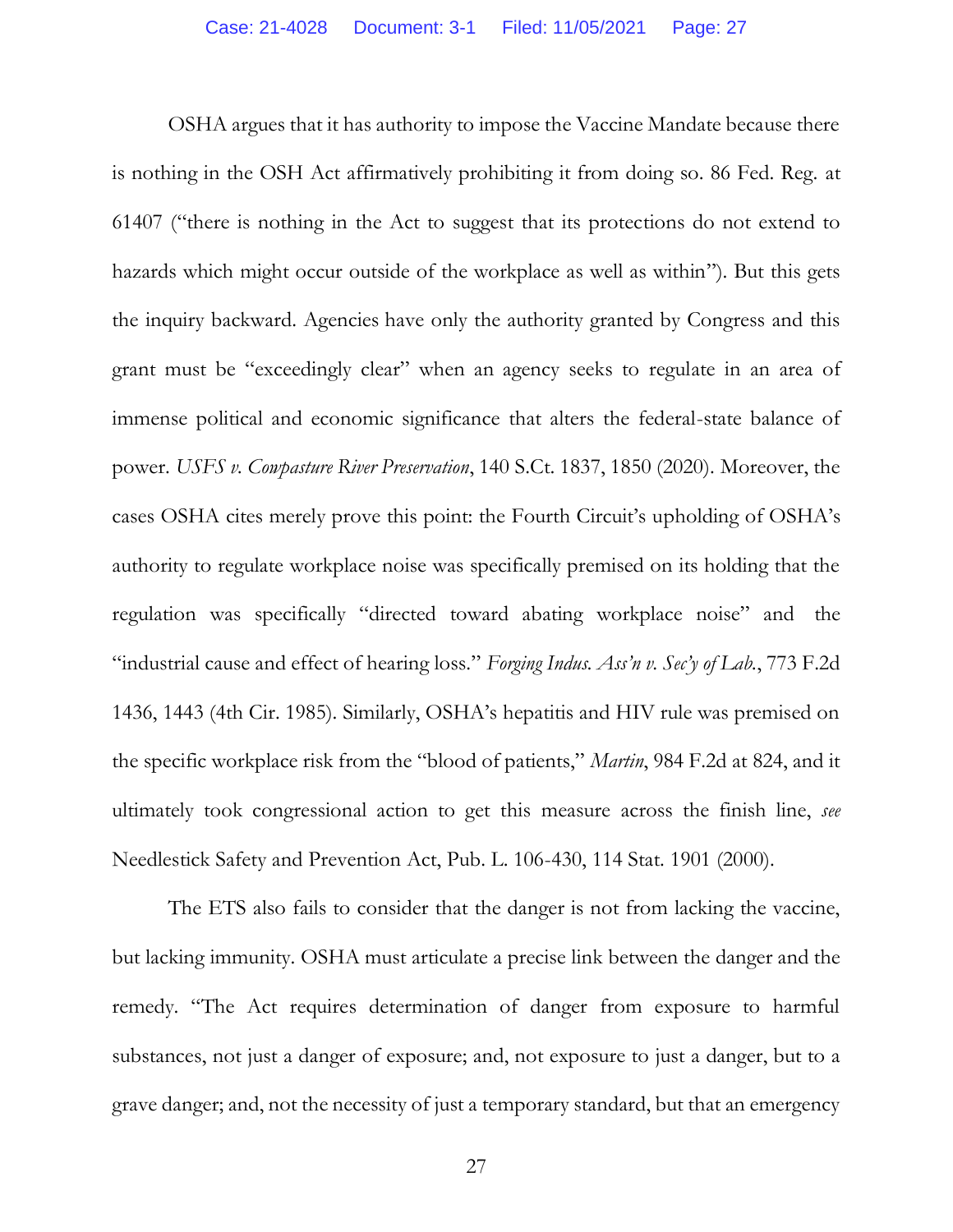standard is necessary." *Fla. Peach Growers Ass'n*, 489 F.2d at 130. The danger arises not from lacking a vaccine, but from lacking immunity. Medrxiv, "Comparing SARS-CoV-2 natural immunity to vaccine-induced immunity: reinfections versus breakthrough infections" (Aug. 25, 2021), https://bit.ly/3DnKzIZ ("This study demonstrated that natural immunity confers longer lasting and stronger protection against infection, symptomatic disease and hospitalization caused by the Delta variant of SARS-CoV-2, compared to the BNT162b2 two-dose vaccine-induced immunity. And it is unclear if vaccination of an individual who has natural immunity will provide any perceptible benefit in fighting future infection."). The largest such study conducted to date definitively concluded that natural immunity provides equal or better immunity than that induced by vaccination. Yair Goldberg, et al., *Protection of previous SARS-CoV-2 infection is similar to that of BNT162b2 vaccine protection: A three-month nationwide experience from Israel*, Medrxiv (Apr. 24, 2021), https://bit.ly/3n8uXTe; *see also, e.g.*, Martin Kuldorff and Jay Bhattacharya, "The ill-advised push to vaccinate the young," THEHILL.COM (June 17, 2021), https://bit.ly/2Z2ZpX6. 5 Indeed, to the extent data exists, it shows that vaccinating a recently recovered COVID patient is not appropriate.

<sup>&</sup>lt;sup>5</sup> The ETS dismisses these and similar studies as somehow flawed because of "their exclusion of asymptomatic infections." 86 Fed. Reg. at 61423. But this mischaracterizes the evidence. For example, the Gazit study included any person with a recorded positive test during the relevant period—symptomatic or not—and simply noted the *possibility* that "we might be underestimating asymptomatic infections[.]" *See* https://bit.ly/3DnKzIZ; *see also Asbestos Info. Ass'n/N. Am.*, 727 F.2d at 420 (due to the extraordinary context of an ETS, including its lack of public comment, courts look to evidence outside of the administrative record).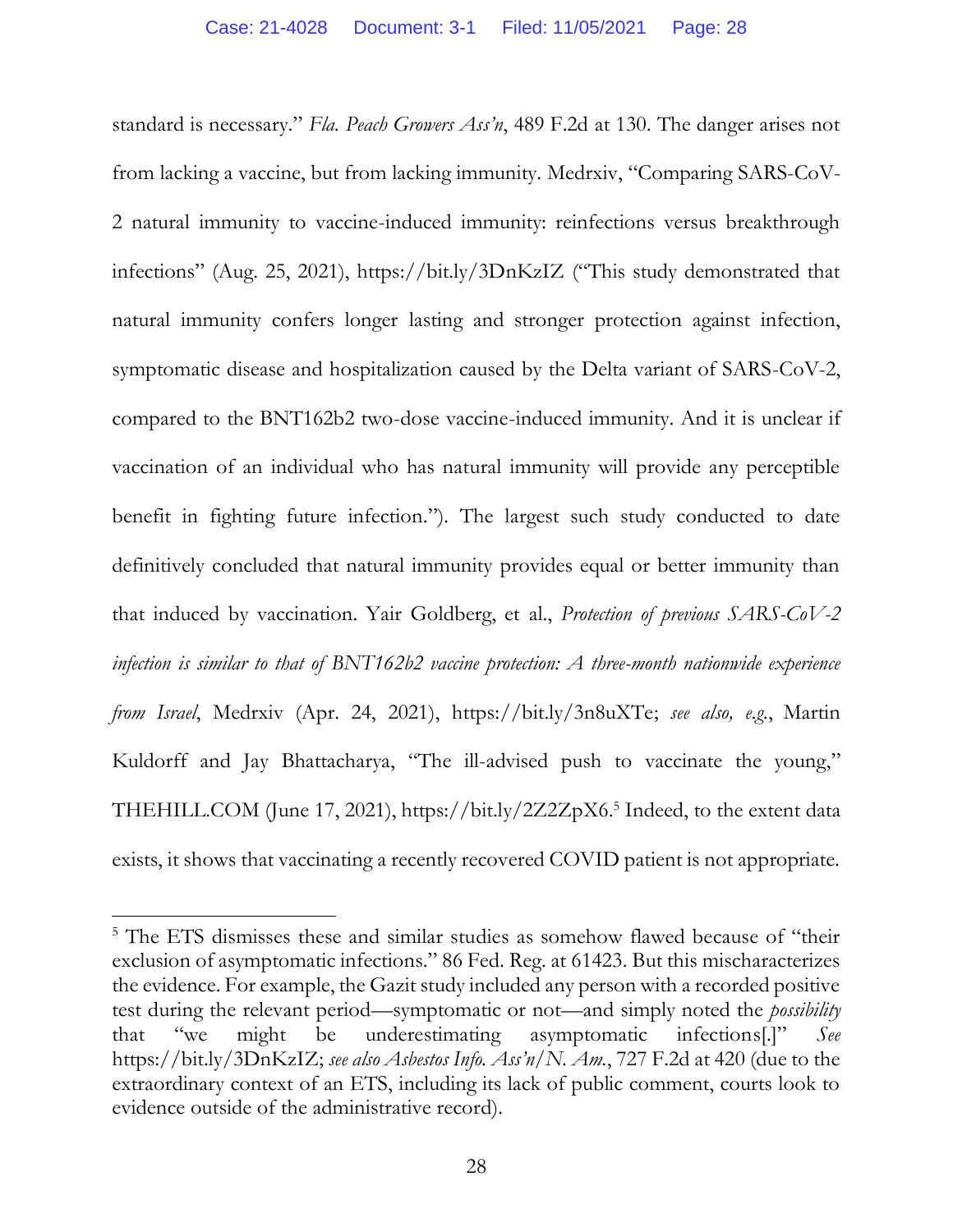R. R. Goel et al., Science 10.1126/science.abm0829 (Oct. 14, 2021), https://bit.ly/3DXLS1K ("[B]oosting of pre-existing immunity from prior infection with mRNA vaccination mainly resulted in a transient benefit to antibody titers with little-to-no long-term increase in cellular immune memory.").

These studies show that the risks from COVID-19—which are no doubt serious for some individuals—comes from the lack of immunity, not lack of a vaccine. Those who have natural immunity are not at a grave risk of harm as that term is used in the OSH Act. The Court's holding in *Industrial Union* is again useful on this point. That case involved §655(b)'s "significant risk of harm" standard, which is less demanding than  $655(c)$ 's grave danger standard. The Court held that under  $655(b)$ ,

the Secretary must make a finding that the workplaces in question are not safe. But "safe" is not the equivalent of "risk-free." There are many activities that we engage in every day—such as driving a car or even breathing city air—that entail some risk of accident or material health impairment; nevertheless, few people would consider these activities "unsafe." Similarly, a workplace can hardly be considered "unsafe" unless it threatens the workers with a significant risk of harm.

448 U.S. at 642. Although those with immunity may still have some risk of contracting COVID-19, they are at less risk than those who are vaccinated. Section 655(c)'s grave danger standard does not give OSHA a blank check to demand absolute safety. *Id.* at 641 ("[W]e think it is clear that the statute was not designed to require employers to provide absolutely risk-free workplaces whenever it is technologically feasible to do so, so long as the cost is not great enough to destroy an entire industry.").

Because OSHA has failed to demonstrate a grave danger unique to workplaces,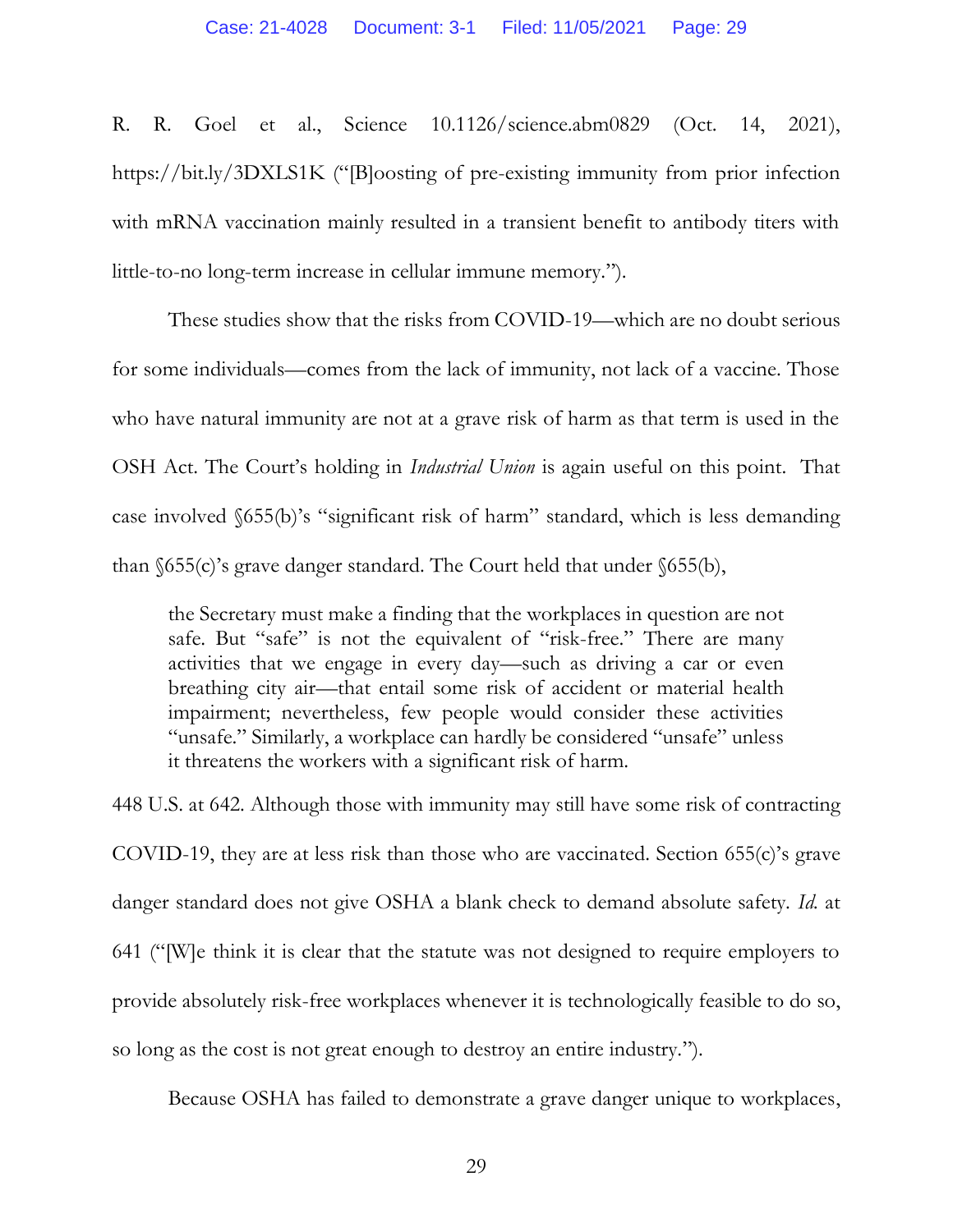has failed to substantiate its 100-employee standard, and has misidentified the risk as unvaccinated individuals rather than lacking immunity, the Vaccine Mandate must fail.

# **2. OSHA Has Not Demonstrated that the Vaccine Mandate is Necessary.**

OSHA bears a heavy burden to prove that "the ETS, OSHA's most dramatic weapon in its enforcement arsenal, is 'necessary' to achieve the projected benefits." *Asbestos Info. Ass'n/N. Am.*, 727 F.2d at 426. "[A]n ETS must, on balance, produce a benefit the costs of which are not unreasonable. The protection afforded to workers should outweigh the economic consequences to the regulated industry." *Id.* at 423. "[I]t is expected that even an emergency temporary standard not overlook those obvious distinctions among the chemicals to be regulated, uses and plant practices that make certain regulations that are appropriate in one category of cases entirely unnecessary in another." *Dry Color Mfrs. Ass'n, Inc.*, 486 F.2d at 105.

OSHA's grossly overbroad, one-size-fits-all approach comes nowhere close to the careful tailoring required by  $\delta$ 55(c) and longstanding judicial interpretations. Petitioner Phillips has demonstrated precisely how a more tailored approach could work by testing for natural immunity and making decisions based on *immunity status* rather than *vaccination status*. This obvious alternative alone prevents OSHA from meeting the exacting necessity standard. When using its most potent weapon, OSHA must tailor its response to the cause of the grave danger. *Fla. Peach Growers Ass'n*, 489 F.2d at 130. The availability of obvious alternatives and a gross mismatch between the danger (lack of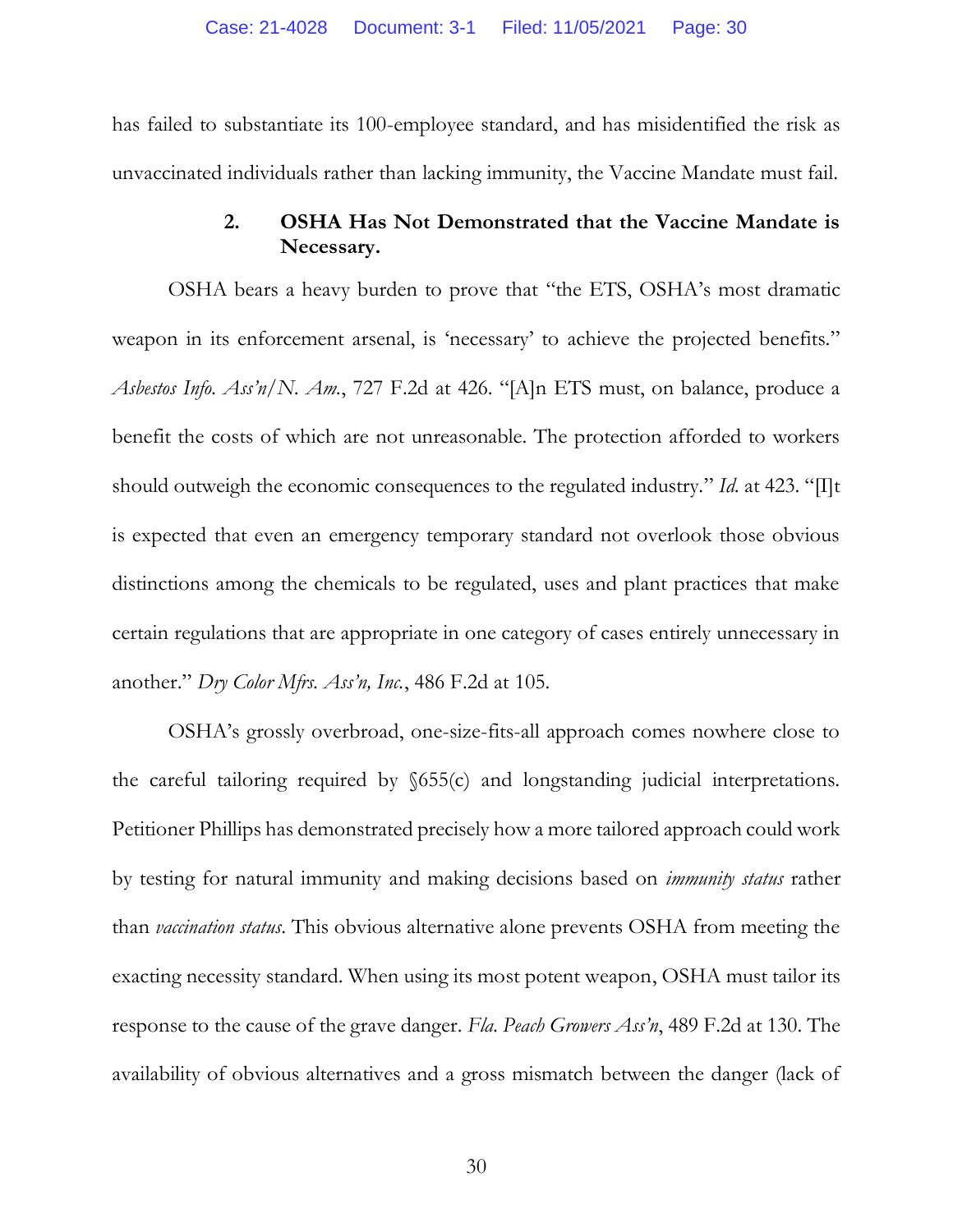#### Case: 21-4028 Document: 3-1 Filed: 11/05/2021 Page: 31

immunity) and the means (vaccinating those with immunity) preclude a finding of necessity. Indeed, OSHA itself has recognized in the past that vaccination is unnecessary when "antibody testing has revealed that the employee is immune." 29 C.F.R.  $\{1910.1030(f)(2)(i)$  (applying to hepatitis vaccination).

The Vaccine Mandate ETS is also overbroad in its application to all industry, regardless of the actual risks of exposure. OSHA's selection of a 100-employee standard is obviously arbitrary. It could have tailored to specific industries based on the dangers to each industry. It could have tailored to specific types of workplaces (poorly ventilated, close quarters, etc.), but instead applied to all workplaces indiscriminately. As the healthcare COVID ETS demonstrated, an ETS must carefully examine the particular conditions of the industry it regulates.

OSHA makes no effort to do so in the Vaccine Mandate or to explain the counterintuitive conclusion that vaccination was not necessary to the healthcare industry—at the highest risk of exposure—but it is now necessary to all industry. Indeed, under the Vaccine Mandate, a sales company with 101 employees working across several offices will have to require vaccination, but a healthcare provider (that does not receive Medicaid or Medicare funds) with 99 employees working in a single location and in close contact with COVID patients will not have to require vaccination. The Vaccine Mandate arbitrarily applies to companies with 100 or more employees for purposes of administrative convenience. Yet the Mandate fails to consider that a company with 104 employees has much more in common when it comes to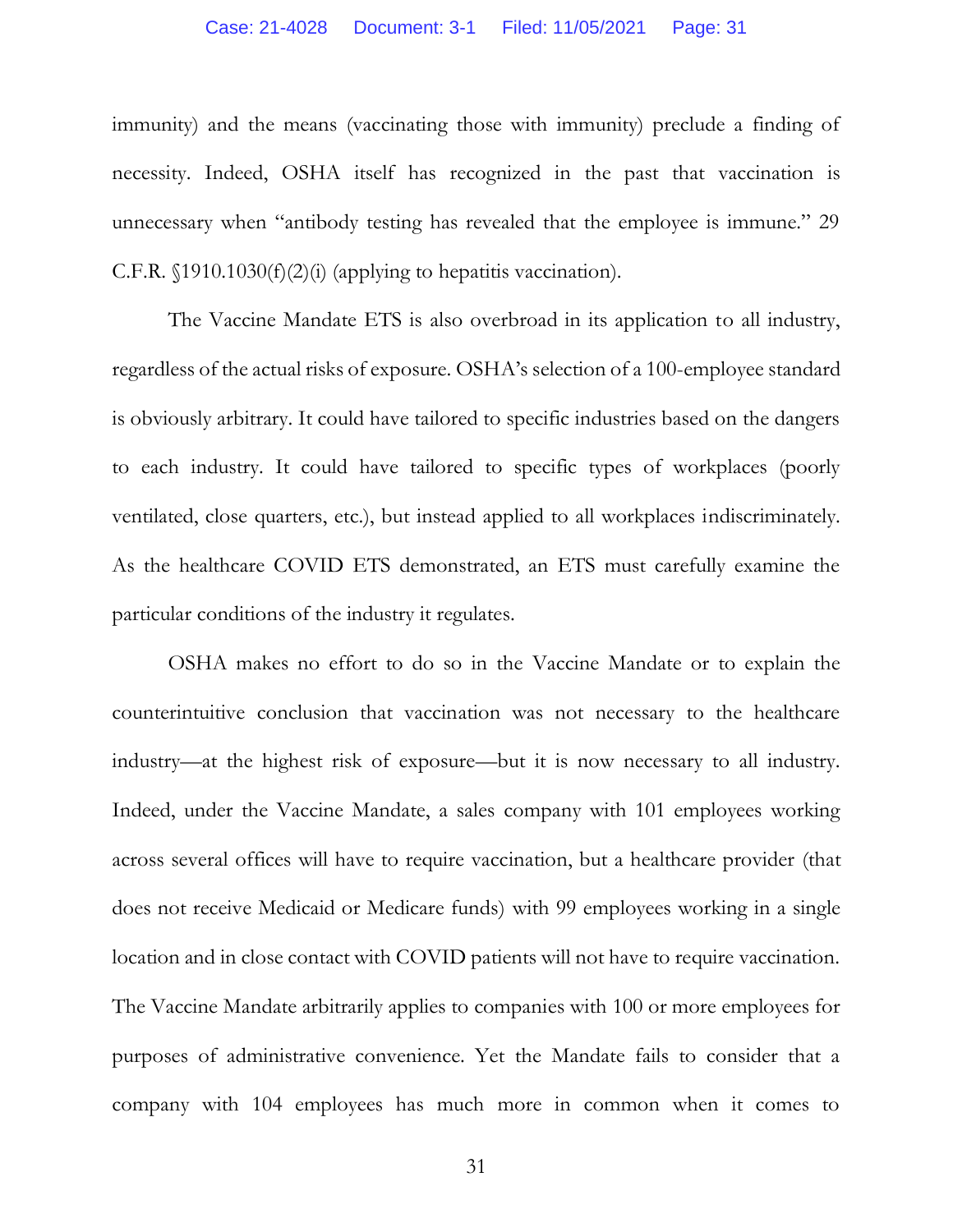#### Case: 21-4028 Document: 3-1 Filed: 11/05/2021 Page: 32

administrative compliance structures with a company of 98 employees than it does with a company of 500 or more.

Such are the absurd results of blanket standards—justifying Congress's "repeatedly expressed ... concern about allowing the Secretary to have too much power over American industry," and demonstrating its wisdom in specifically withholding from OSHA "unprecedented power over American industry." *Indus. Union*, 448 U.S. at 651. Indeed, OSHA's 100-employee standard is clearly the result of political pressure rather than agency expertise. The White House, "Remarks by President Biden on Fighting the COVID-19 Pandemic" (Sept. 9, 2021) (dictating 100-person standard to OSHA).

Ultimately, the ETS's justifications come nowhere close to satisfying the OSH Act's stringent requirements. OSHA's indiscriminate nationwide Vaccine Mandate cannot be promulgated through the narrow and extraordinary ETS procedure.

# **C. The Vaccine Mandate violates the Congressional Review Act.**

The Congressional Review Act requires all rules to be submitted to Congress to allow it an opportunity to pass a resolution disapproving the rule. A "major rule" must also receive a report from the Government Accountability Office and its effective date must be delayed. OSHA concedes that the Vaccine Mandate is a "major rule" for purposes of the CRA. Yet it relies on the CRA's "limited exception[]" for rules which "an agency for good cause finds (and incorporates the finding and a brief statement of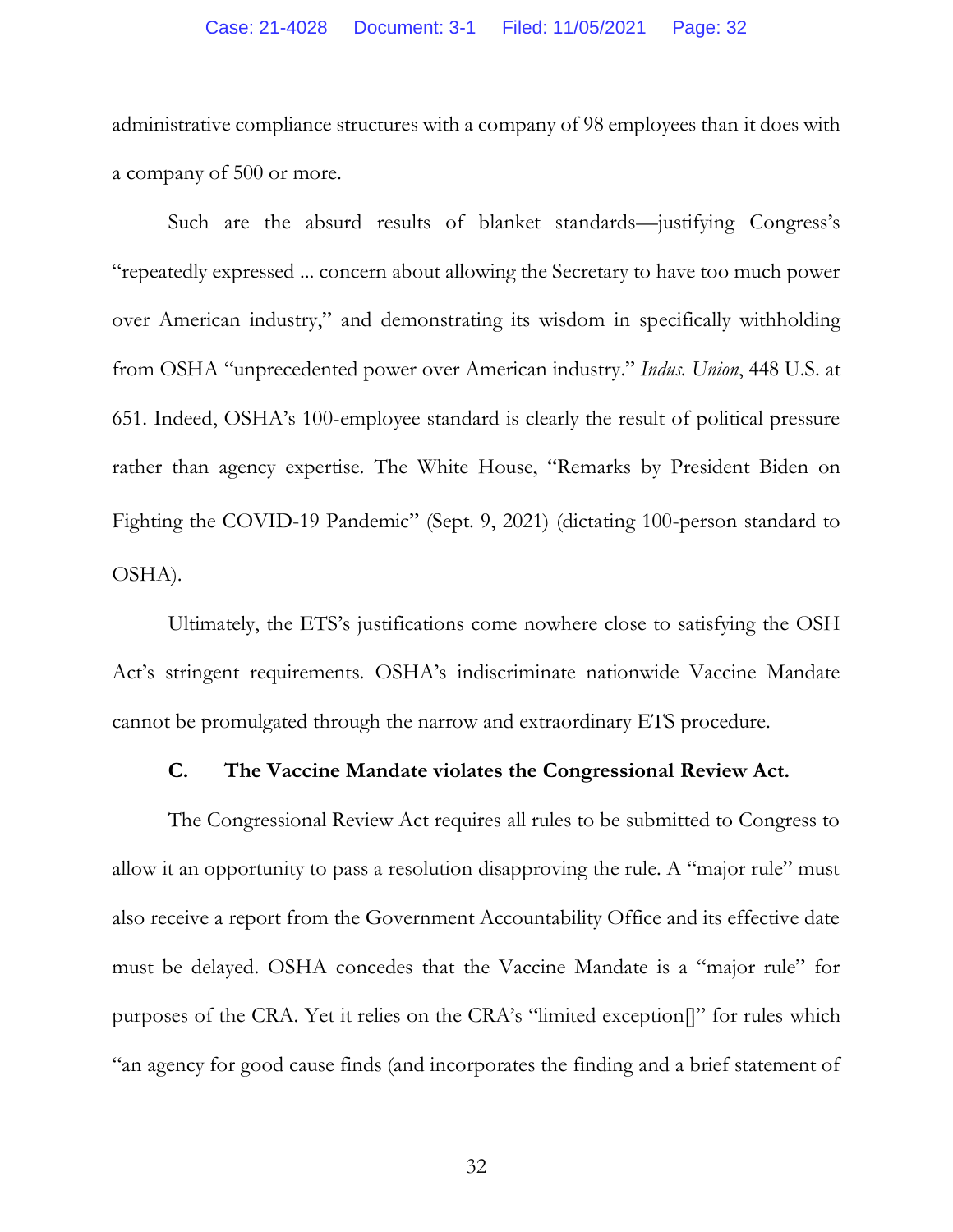reasons therefor in the rule issued) that notice and public procedure thereon are impracticable, unnecessary, or contrary to the public interest." 5 U.S.C. §808; 86 Fed. Reg. at 61504. Yet OSHA's cursory dismissal of the CRA in a matter of sentences and rubber-stamp finding of good cause comes nowhere close to meeting the exacting standards allowing a major rule to avoid the CRA. *Sorenson Commc'ns Inc. v. F.C.C.*, 755 F.3d 702, 706 (D.C. Cir. 2014) ("Deference to an agency's invocation of good cause particularly when its reasoning is potentially capacious, as is the case here—would conflict with this court's deliberate and careful treatment of the exception in the past."); *see also* OMB, *Guidance on Compliance with the Congressional Review Act*, M-19-14 (Apr. 11, 2019) (noting APA good cause standard applies in CRA context).

### **D. The Vaccine Mandate's statement of reasons is pretextual.**

OSHA's statement of reasons must "form the actual basis for the Agency's Actions." *Asbestos Info. Ass'n/N. Am.*, 727 F.2d at 425. OSHA cannot offer a pretextual reason for the ETS. *Dep't of Com. v. New York*, 139 S. Ct. 2551, 2575 (2019) ("*Census Case*"). But that is precisely what has occurred.

The Administration has not been coy about the purpose of the Vaccine Mandate: increasing the number of individual Americans who are vaccinated. The Vaccine Mandate was announced as a component of a "new plan to require more Americans to be vaccinated, to combat those blocking public health." The White House, "Remarks by President Biden on Fighting the COVID-19 Pandemic" (Sept. 9, 2021). The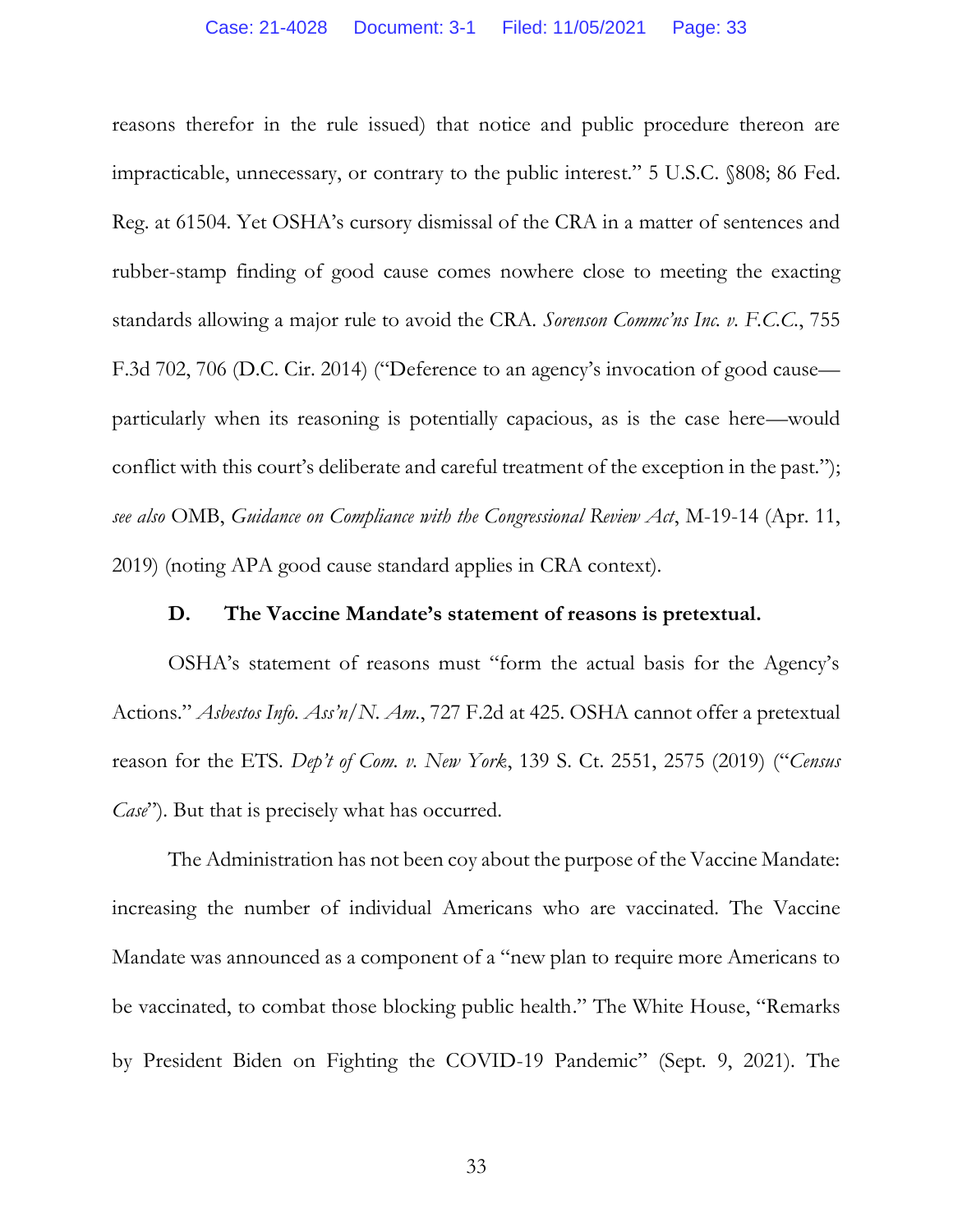President was clear that the ETS is a "new vaccination requirement" intended to "increase vaccinations among the unvaccinated." *Id.*

This rationale is also echoed by the White House's "Path Out of the Pandemic: President Biden's COVID-19 Action Plan." The President's Action Plan is clear that the Vaccine Mandate is part of "a six-pronged, comprehensive national strategy." The White House, *Path Out of the Pandemic: President Biden's Covid-19 Action Plan*. The ETS is part of the "Vaccinating the Unvaccinated" prong, which seeks to "reduce the number of unvaccinated Americans by using regulatory powers and other actions to substantially increase the number of Americans covered by vaccination requirements" with the goal of "full<sup>[]</sup> vaccinat<sup>[[1]</sup> without reference to workplace safety. *Id.* 

On October 7, 2021, President Biden gave another speech in which he made clear that the ETS's rationale is to vaccinate as many Americans as possible: "I've had to move toward requirements that everyone get vaccinated .... The Labor Department is going to shortly issue an emergency rule — which I asked for several weeks ago, and they're going through the process — to require all employees [employers] with more than 100 people ... to ensure their workers are fully vaccinated or face testing at least once a week." The White House, "Remarks by President Biden on the Importance of COVID-19 Vaccine Requirements" (Oct. 7, 2021), https://bit.ly/3BrCMte. The President does not mention workplace safety. Similarly, in a report issued on October 7, the White House stated that the ETS was part of the Administration's attempt to address the "pandemic of the unvaccinated." The White House, *Vaccination Requirements*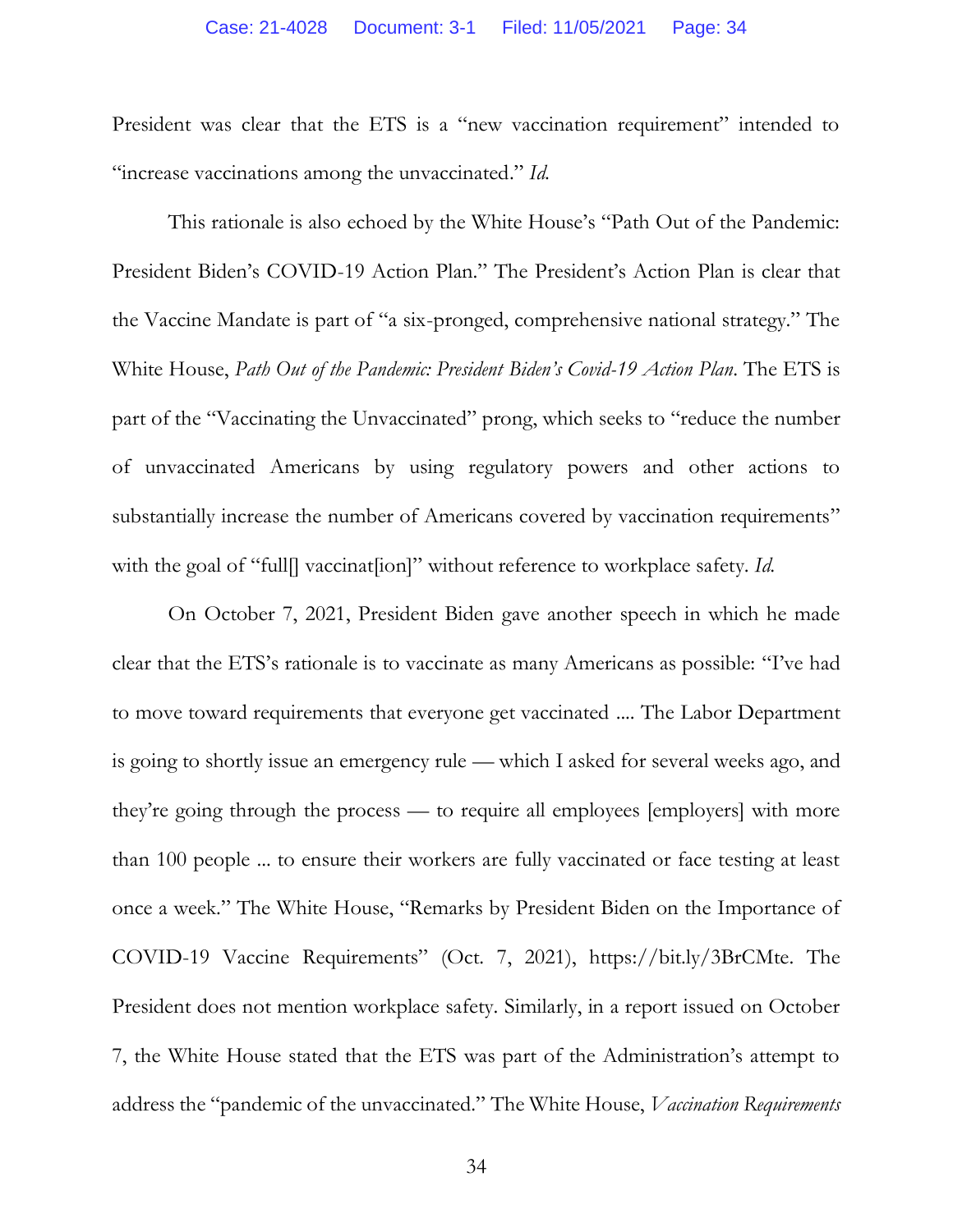*Are Helping Vaccinate More People, Protect Americans from COVID-19, and Strengthen the Economy* (Oct. 7, 2021), https://bit.ly/3lorbp0.

These rationales are completely missing from the Vaccine Mandate's statement of reasons. It nowhere mentions the goal of increasing public, societal vaccination rates. Instead, it attempts to jam this goal into an occupational safety statute. OSHA's justification based on workplace safety is thus clearly contrived to further the President's overall individual vaccination rate goal. *New York*, 139 S. Ct. at 2575 ("[U]nlike a typical case in which an agency may have both stated and unstated reasons for a decision, here ... the sole stated reason [] seems to have been contrived."). Indeed, this is an even stronger case of pretext than the *Census Case*. There, the incongruity of reasoning was implied from the "significant mismatch between the Secretary's decision and the rationale he provided." *Id.* at 2575. As explained above, such a mismatch is apparent from the record here as well. But here the pretext is even more apparent. No implication is needed—the White House has given one and only one reason for the ETS—increased vaccination of the population at large—while OSHA has given one and only one reason for the ETS—workplace safety. Indeed, the President's own Chief of Staff went so far as to retweet a statement that "OSHA doing this vaxx mandate as an emergency workplace safety rule is the ultimate work-around for the Federal govt to require vaccinations." In administrative law, a "work-around" is called pretext. And what is being "worked around" are the legitimate statutory and constitutional limits on executive power.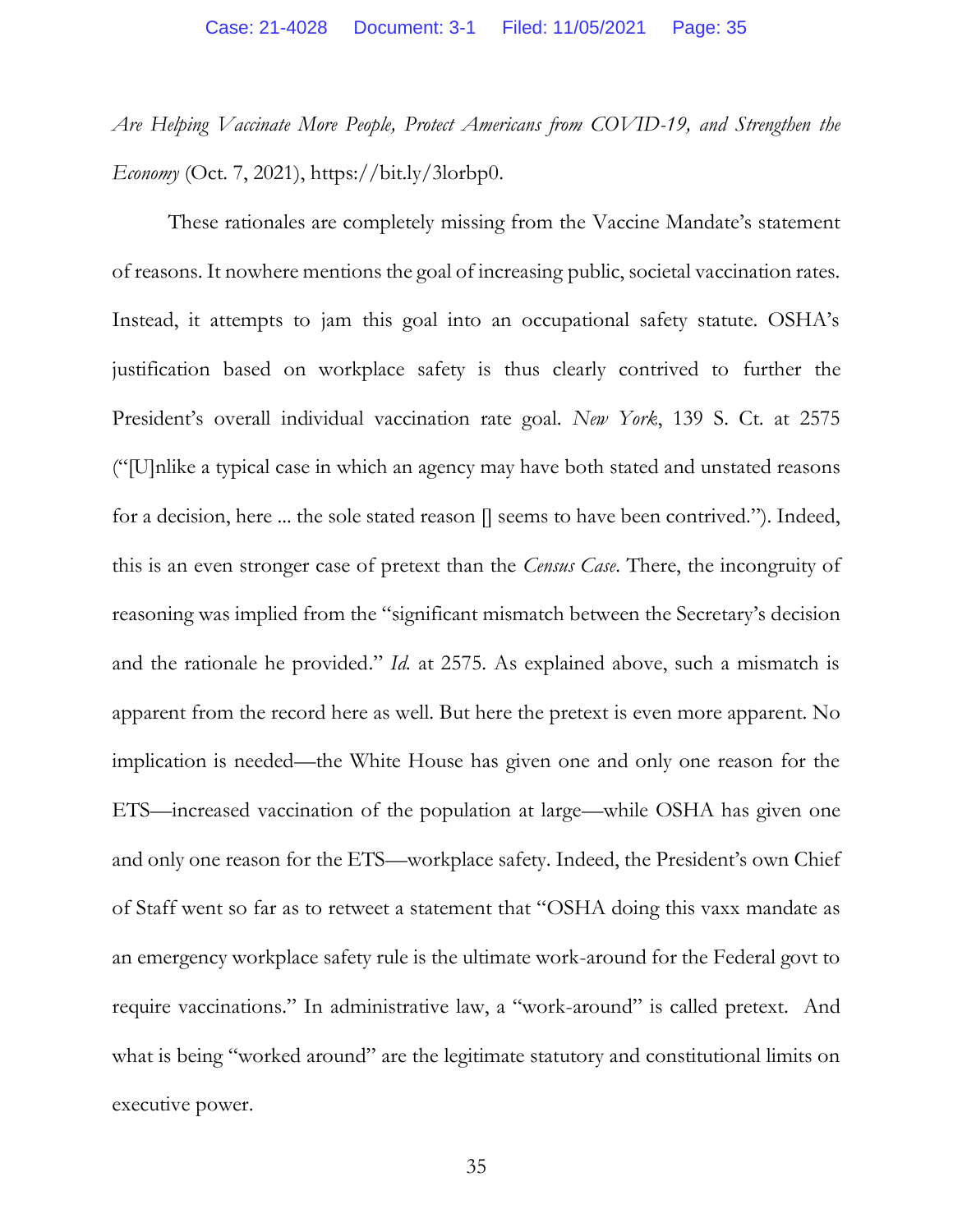The ETS itself doesn't make sense as a workplace safety rule, but is more coherent as an attempt to increase individual vaccination rates. Thus, the fact that the ETS doesn't increase workplace safety for workers who already possess robust natural immunity, and does precious little for workplaces (within a larger company) with a small number of socially-distanced employees suddenly makes sense as a regulatory matter when the true goal of increasing individual vaccination rates is understood. Of course, OSHA's authority only extends to regulating safe workplaces, not individual health decisions. Hence the need for a work-around.

This Court "cannot ignore the disconnect between the decision made and the explanation given." *New York*, 139 S. Ct. at 2575. If increasing individual vaccination rates was the true justification, the agency was required to frankly say so and defend its lawfulness on those grounds. The "reasoned explanation requirement of administrative law ... is meant to ensure that agencies offer *genuine* justifications of important decisions." *Id.* at 2575-76 (emphasis added); *accord Asbestos Info. Ass'n/N. Am.*, 727 F.2d at 425 (statement of reasons must contain the "actual basis" for an ETS). As the President, the White House, and the Chief of Staff's public statements demonstrate, *see supra*, the Administration itself has admitted that the ETS's reliance on the workplace safety provisions of §655(c) is a "distraction" from the President's stated goal to increase individual vaccination rates, *New York*, 139 S. Ct. at 2576. Accepting OSHA's "contrived reasons would defeat the purpose" of judicial review. *Id.*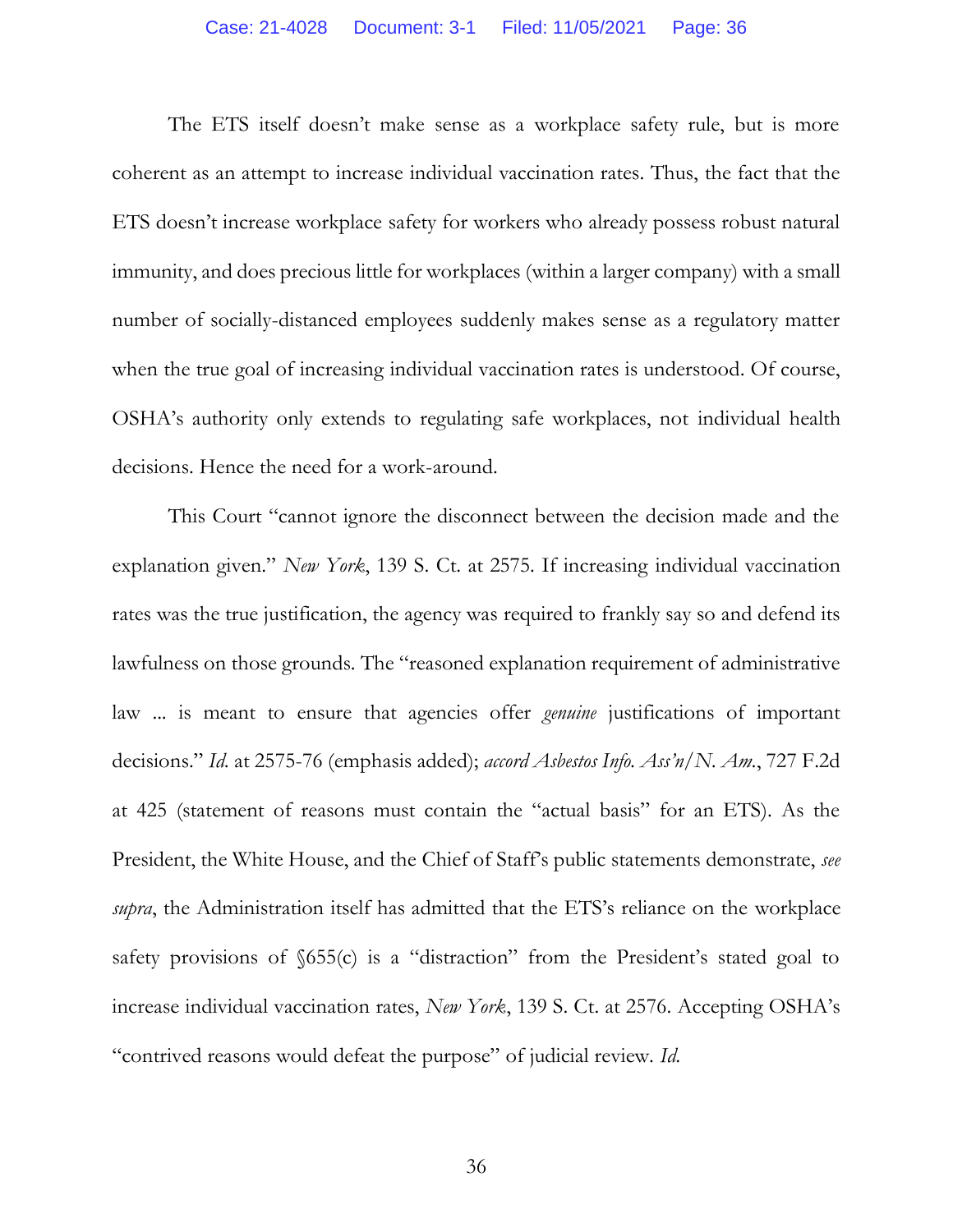# **E. The Vaccine Mandate exceeds the Federal Government's authority under the Commerce Clause.**

Interpreting §655(c) to authorize the Vaccine Mandate would create grave constitutional doubts about that provision under the Commerce Clause. The Vaccine Mandate far exceeds the Federal Government's power under its only possible source of authority—the Commerce Clause. "Congress has never attempted to rely on [the Commerce] power to compel individuals not engaged in commerce to purchase an unwanted product," much less their decision not to inject an unwanted substance into their bodies or be subjected to unwanted and invasive weekly testing. *NFIB*, 567 U.S. at 549. Although "there is a first time for everything ... sometimes 'the most telling indication of [a] severe constitutional problem ... is the lack of historical precedent' for Congress's action." *Id.* 

The Supreme Court has "always recognized that the power to regulate commerce, though broad indeed, has limits." *Id.* at 554. Among such limits is the need for actual commercial activity to regulate. The Court's Commerce Clause analysis invariably has employed a "class of activities" test when assessing the constitutionality of statutes and regulations purporting to regulate interstate commerce. *See, e.g.*, *Maryland v. Wirtz*, 392 U.S. 183, 193 (1968) (explaining that courts may not "excise, as trivial, individual instances falling within a rationally defined class of activities"); *Perez v. United States*, 402 U.S. 146, 152-153 (1971) (describing *United States v. Darby* as deciding whether "a *class of activities* was held properly regulated by Congress"; and explaining that in *Heart*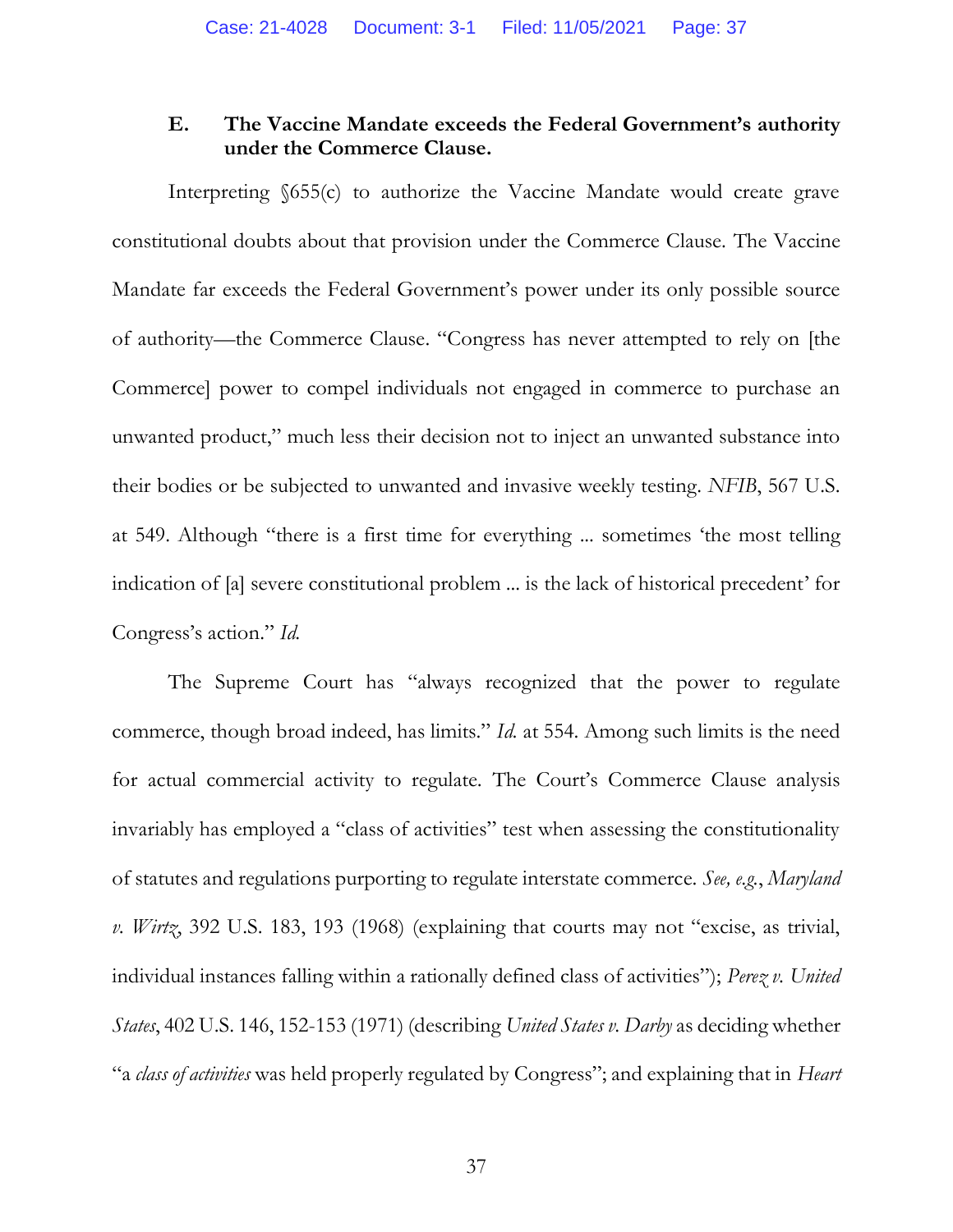*of Atlanta Hotel v. United States* and *Katzenbach v. McClung*, "[i]t was the 'class of activities' test which we employed . . . to sustain an Act of Congress requiring hotel or motel accommodations for Negro guests"). Under the Court's more recent Commerce Clause jurisprudence, the ETS Rule cannot be understood to substantially affect interstate commerce inasmuch as the regulated activity—an employee's decision not to inject a substance—is not commercial activity and therefore the Mandate cannot survive the class of activity test. Just as the "individual mandate's regulation of the uninsured" at issue in *NFIB* was "particularly divorced from any link to existing commercial activity," so too is the Vaccine Mandate here. *NFIB*, 567 U.S. at 556.

Moreover, the decision not to receive the mandated injection is even less of a federally regulable commercial activity than the uninsured's decision not to purchase health insurance in *NFIB*—because, unlike the mandated health insurance in *NFIB*, unvaccinated individuals are provided the vaccine for *free*. Thus, as between the unvaccinated employee and either the employer or the vaccine provider there is likely no commerce or exchange of goods for money for Congress or OSHA to regulate.

The Vaccine Mandate is unlike other run-of-the-mine occupational health regulations that regulate employers' interstate commercial activities and the workplace conditions in which those activities are conducted. Typical occupational health and safety regulations impose health and safety requirements upon employers to mitigate the risks created by the work itself and particular to the workplace. OSHA regulations mandating employers to require their employees to wear hard hats on construction sites,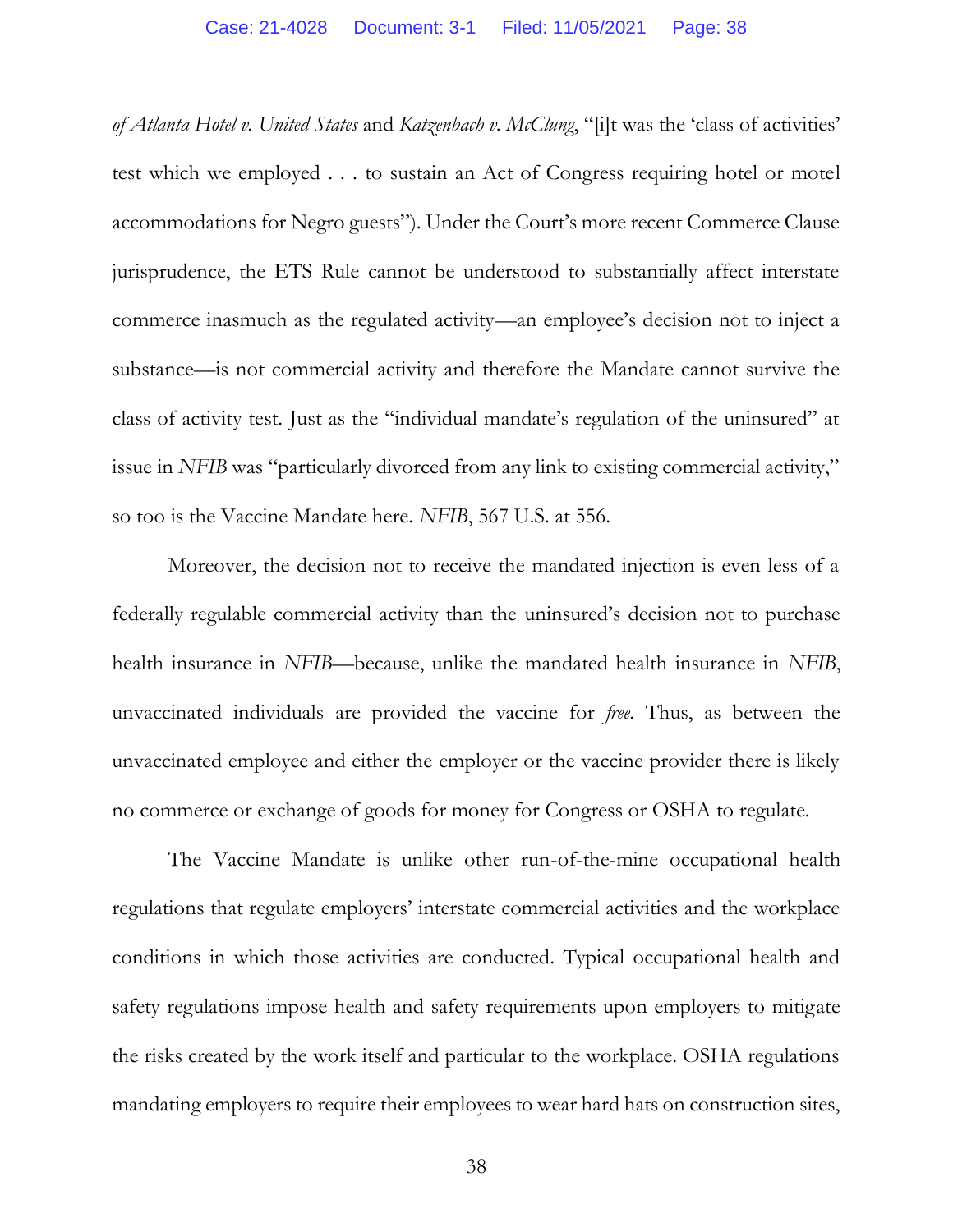for example, regulate risks associated with performing a particular commercial activity and those risks are intrinsic to that activity. At bottom, the Vaccine Mandate does not regulate commercial activity at all. It is a coercive enforcement mechanism<sup>6</sup> used in a transparent effort to transcend the judicially recognized limits of the Federal Government's enumerated powers and to regulate non-commercial, individual conduct that the Government may not otherwise regulate.

Unvaccinated people "for reasons of their own" may fail to do what the government thinks is "good for them or good for society," and this failure "joined with similar failures of others  $\parallel$  can readily have a substantial effect on interstate commerce." *Id.* at 554. Congress lacks "the same license to regulate what we do not do," which, if granted, would "fundamentally chang[e] the relation between the citizen and the Federal Government." *Id.* at 555. At its core, the Mandate works on businesses—preventing them from hiring or retaining individuals who are not vaccinated or willing to undergo onerous testing—and individuals—preventing them from working at companies with 100 employees or more unless they get vaccinated or undergo testing. Accepting OSHA's description of the Vaccine Mandate as just another workplace safety regulation requires this Court to "'exhibit a naiveté from which ordinary citizens are free.'" *Dep't* 

<sup>&</sup>lt;sup>6</sup> It is no answer that individuals could avoid the mandate by quitting their jobs. The right to refuse medical treatments derives from the "well established, traditional rights to bodily integrity and freedom from unwanted touching." *Vacco v. Quill*, 521 U.S. 793, 807 (1997). And "the unconstitutional conditions doctrine … vindicates the Constitution's enumerated rights by preventing the government from coercing people into giving them up." *Memorial Hosp. v. Maricopa Cty.*, 415 U.S. 250 (1974).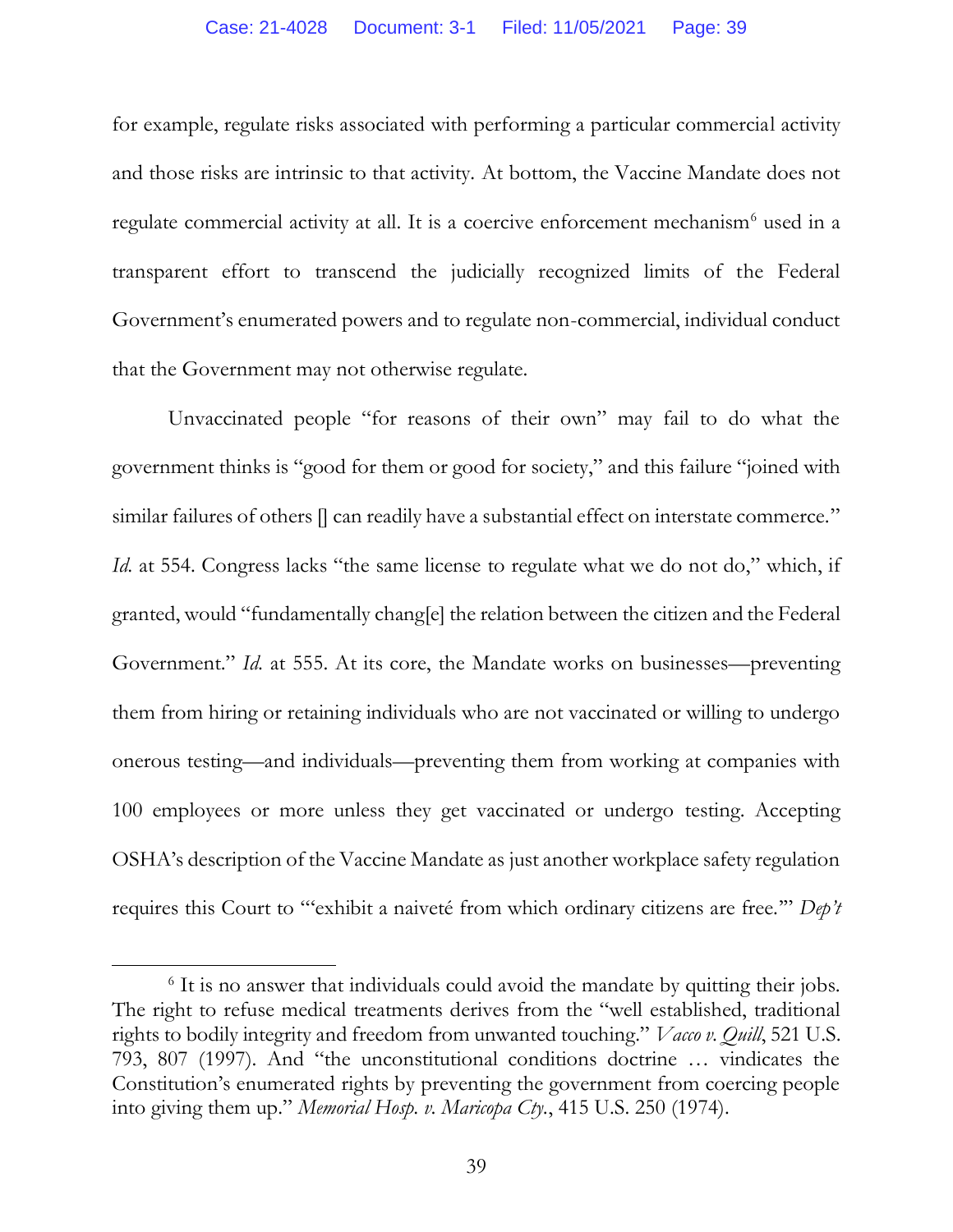*of Com. v. New York*, 139 S. Ct. at 2575-76. Indeed, the ordinary citizens subject to the Mandate will not have any trouble concluding that the ETS is a Vaccine Mandate, not just another workplace regulation.

OSHA's interpretation of §655 violates another limitation on federal power by acting as though there were a general federal police power. *See, e.g.*, 86 Fed. Reg. at 61508 (noting ETS "preempts even 'nonconflicting' State and local occupational safety and health requirements relating to the issues addressed by this standard"). But "[t]he Commerce Clause is not a general license to regulate an individual from cradle to grave, simply because he will predictably engage in particular transactions." *NFIB*, 567 U.S. at 558. Instead, "[a]ny police power to regulate individuals as such, as opposed to their activities, remains vested in the States." *Id.* The Federal Government has no power under the Commerce Clause to condition the right of an individual to work at a company with 100 employees on getting a vaccine or being subjected to onerous testing requirements. There is no 100-person exception to States' traditional police power.

Public health and vaccination in particular have long been recognized as an aspect of police power reserved to the *States*, not the Federal Government. *See, e.g.*, *Jacobson v. Commonwealth of Massachusetts*, 197 U.S. 11, 24 (1905); *see also Hillsborough Cty.*, 471 U.S. at 719 ("[T]he regulation of health and safety matters is primarily, and historically, a matter of local concern."); *S. Bay United Pentecostal Church v. Newsom*, 140 S. Ct. 1613 (2020) (Roberts, C.J., concurring in the denial of application for injunctive relief) ("Our Constitution principally entrusts '[t]he safety and the health of the people"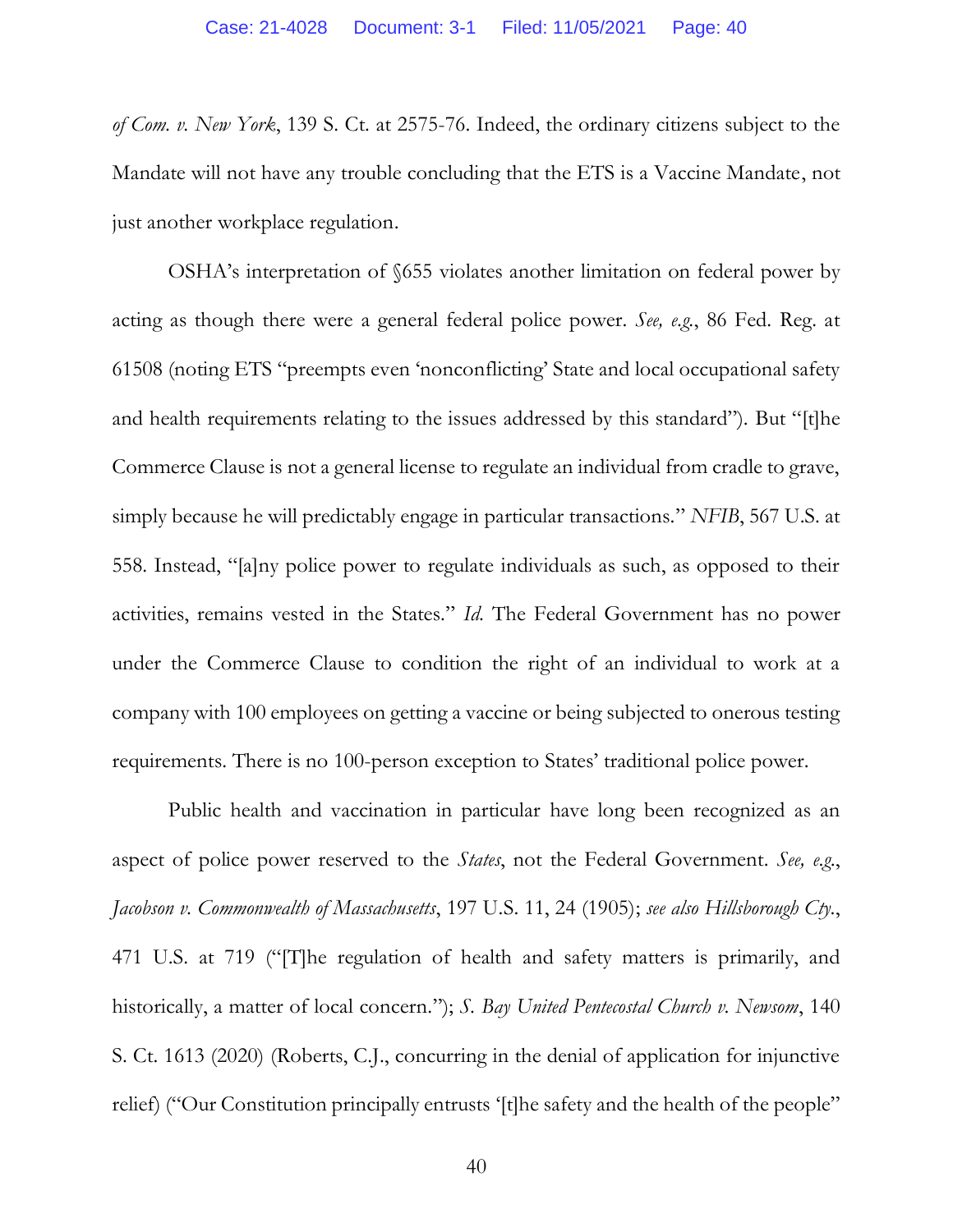to the politically accountable officials of the States 'to guard and protect.'"); *State v. Becerra*, 2021 WL 2514138, at \*15 ("The history shows ... that the public health power ... was traditionally understood — and still is understood — as a function of state police power."). This makes sense; state governments are better equipped to analyze the economic conditions, relative risks, and other tradeoffs inherent in imposing mandates like the ETS. And if the people are unhappy with their local leaders' assessments, they can more easily effect a change in leadership. OSHA's reading would contract States' general police power to only individuals employed by companies with fewer than 100 employees. In other words, OSHA's interpretation of §655(c) would give the Federal Government a general police power over every American employed by a company with 100 or more employees. If the Federal Government can tell businesses what to require their individual employees to inject into their bodies merely because they work at such a company, there is no limit to OSHA's power under §655(c). This result is untenable under the Commerce Clause, which "must be read carefully to avoid creating a general federal authority akin to the police power." *NFIB*, 567 U.S. at 536.

Simply put, if the decision not to buy health insurance is not a class of activity regulable under the Commerce Clause, then neither is the decision to refuse a vaccine. To hold otherwise would warp the Commerce Clause into a plenary federal police power. Accordingly, this Court should hold §655(c) as interpreted by OSHA violates the Commerce Clause, or, alternatively, adopt a narrowing construction to save §655(c)'s constitutionality. *See United States v. Jin Fuey Moy*, 241 U.S. 394, 401 (1916).

41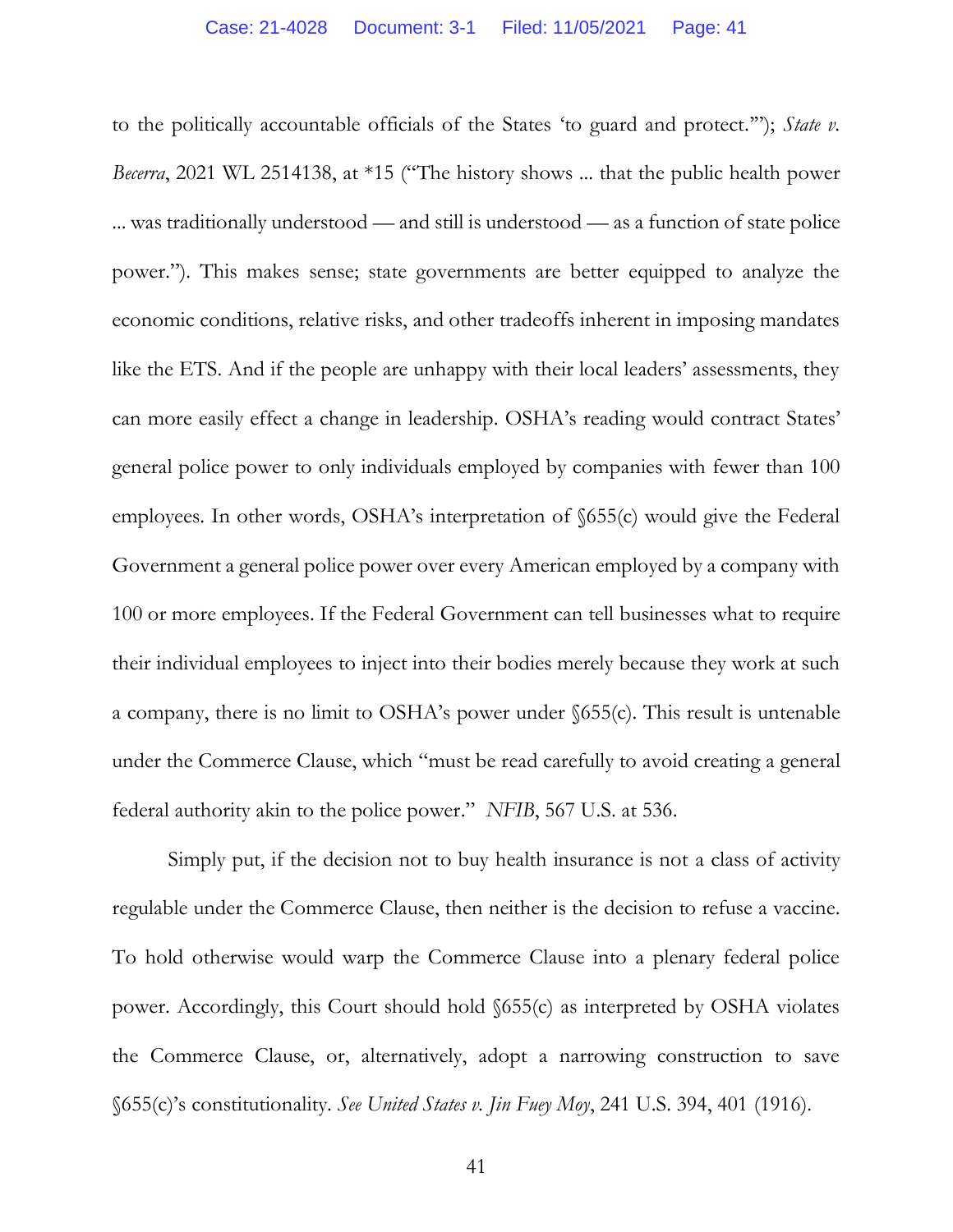# **F. As interpreted by OSHA, §655(c) violates the Nondelegation Doctrine.**

If §655 authorizes OSHA to mandate vaccines for every citizen who is employed by a company with over 100 employees or face onerous testing requirements, §655 has no limiting principle and thus violates the nondelegation doctrine. "The Constitution confers on Congress certain 'legislative [p]owers,' Art. I, § 1, and does not permit Congress to delegate them to another branch of the Government." *Gundy v. United States*, 139 S. Ct. 2116, 2130 (2019) (Alito, J., concurring in the judgment). When Congress vests decision-making authority in an agency, "*Congress* must 'lay down by legislative act an intelligible principle to which the person or body authorized to [act] is directed to conform.'" *Whitman*, 531 U.S. at 472.

OSHA's reading of §655(c) renders the statute standardless. By asserting that it is not limited to regulating workplace-specific dangers, OSHA eviscerates any congressionally-enacted restraint on its discretion. Both "the degree of agency discretion" and "the scope of the power congressionally conferred" must be limitless in order for OSHA to claim authority to use a workplace safety standard to mandate a personal health choice. *Id.* at 475. Indeed, OSHA's expansive interpretation of the OSH Act vindicates long held concerns about §655's delegation. *See, e.g.*, *Indus. Union*, 448 U.S. at 686 (Rehnquist, J., concurring in the judgment); *see also* Antonin Scalia & Bryan A. Garner, Reading Law 136-37 (2012) (noting potential nondelegation problems posed by the OSH Act).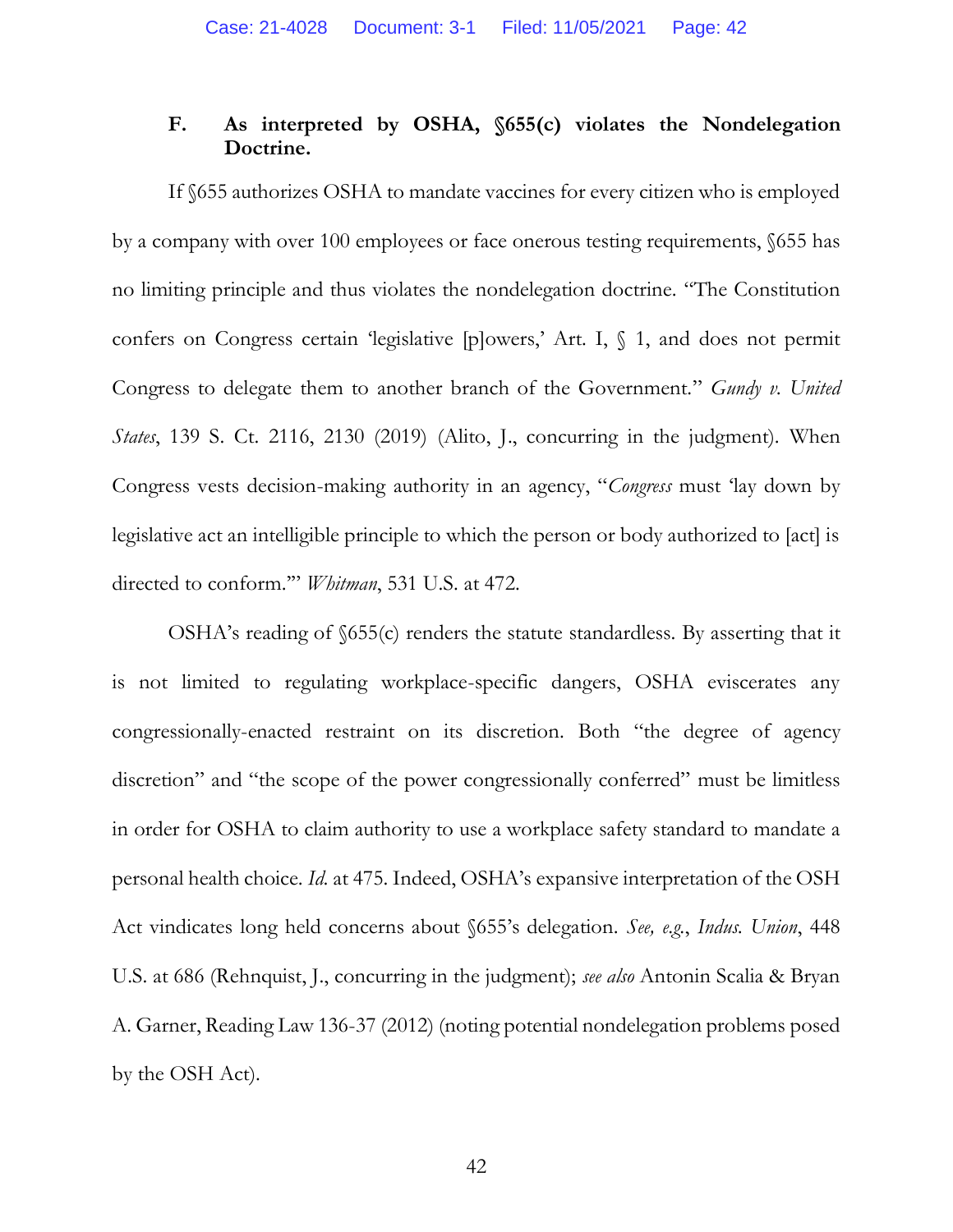As with the eviction moratorium, OSHA's interpretation allows it to "do anything it can conceive of to prevent the spread of disease" and grant the Administrator "near-dictatorial power for the duration of the pandemic, with authority to shut down entire industries." *Tiger Lily*, 5 F.4th at 672. Congress lacks authority to delegate "unfettered power" over the American economy to an executive agency. *Id.*; *see also State v. Becerra*, 2021 WL 2514138, at \*20, \*37 (M.D. Fla. June 18, 2021) (noting similar agency interpretation of statutory term "necessary" is "unbounded" and "causes separation-of-powers problems"). Accordingly, Congress's "delegation to [OSHA] of authority to decide major policy questions" violates the nondelegation doctrine*. Paul v. United States*, 140 S. Ct. 342 (2019) (Statement of Justice Kavanaugh respecting the denial of certiorari).

To avoid this serious constitutional issue, the Court must not adopt OSHA's expansive reading of §655(c). *See Tiger Lily*, 5 F.4th at 672 ("[T]o put 'extra icing on a cake already frosted,' the government's interpretation of  $\S$  264(a) could raise a nondelegation problem."); *State v. Becerra*, 2021 WL 2514138, at \*37. However, if the Court agrees with OSHA that the text of §655(c) does grant it unbounded discretion to impose a Vaccine Mandate, §655(c) is unconstitutional under the nondelegation doctrine.

# **II. The ETS Causes Petitioners Irreparable Injury.**

The losses Petitioners allege are more than sufficient to satisfy the irreparable injury prong of the stay test. "[C]omplying with a regulation later held invalid almost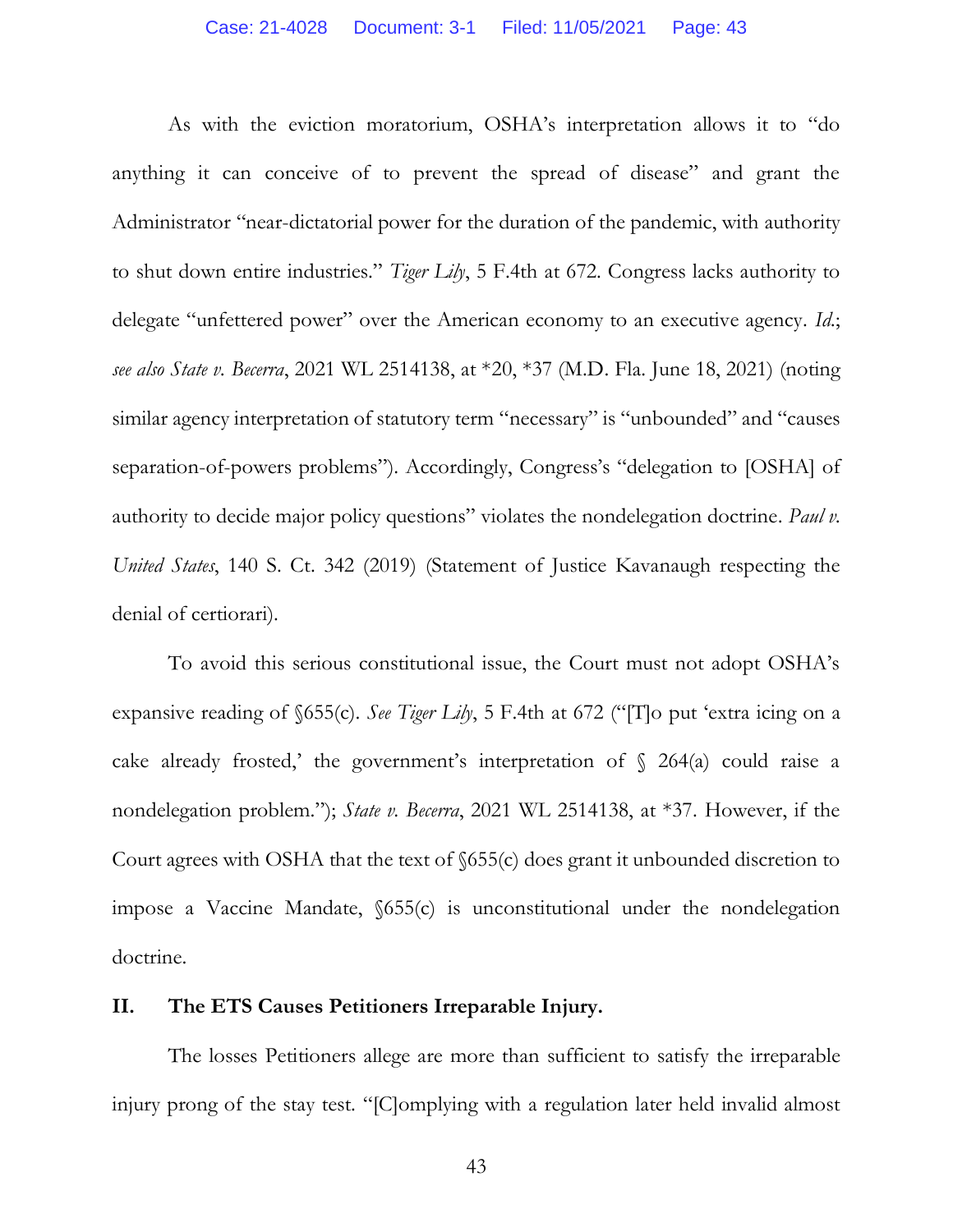always produces the irreparable harm of nonrecoverable compliance costs." *Thunder Basin Coal Co. v. Reich*, 510 U.S. 200, 220-21 (1994) (Scalia, J., concurring in part and in the judgment). When determining whether injury is irreparable, "it is not so much the magnitude but the irreparability that counts...." *Enter. Int'l*, 762 F.2d at 472.

Petitioner Phillips will incur significant and immediate losses—more than \$900,000 in the first year—in attempting to comply with the Vaccine Mandate. Moreover, the Mandate will imperil Phillips's business moving forward given significant labor market shortages. *Cf. Performance Unlimited, Inc. v. Questar Publishers, Inc.*, 52 F.3d 1373, 1382 (6th Cir. 1995). Indeed, Phillips currently has 7 openings, which she has sought to fill but cannot. And studies show that at least seven million affected workers report that they definitely will not get the vaccine. *See* Goldman Sachs, *The Effect of the Biden Vaccine Mandate on Vaccination and Employment* (Sept. 13, 2021), https://bit.ly/3FkoPj4. These findings accord with Phillips's own study of her work force. In a survey of her employees, 17 employees have said that they will not get the vaccine or submit to weekly testing, even if it means losing their jobs. And another 27 employees will not get the vaccine, but will submit to weekly testing. *See* Declaration of Angela R. Phillips, Ex. A*.* Any loss to her current employee pool would imperil her ability to conduct business, and could lead to enormous financial losses from penalty clauses, if not the cancellation of customer orders altogether. *Cf. Texas v. United States Env't Prot. Agency*, 829 F.3d 405, 434 (5th Cir. 2016) ("Petitioners have raised threatened harms—including unemployment and the permanent closure of plants—that would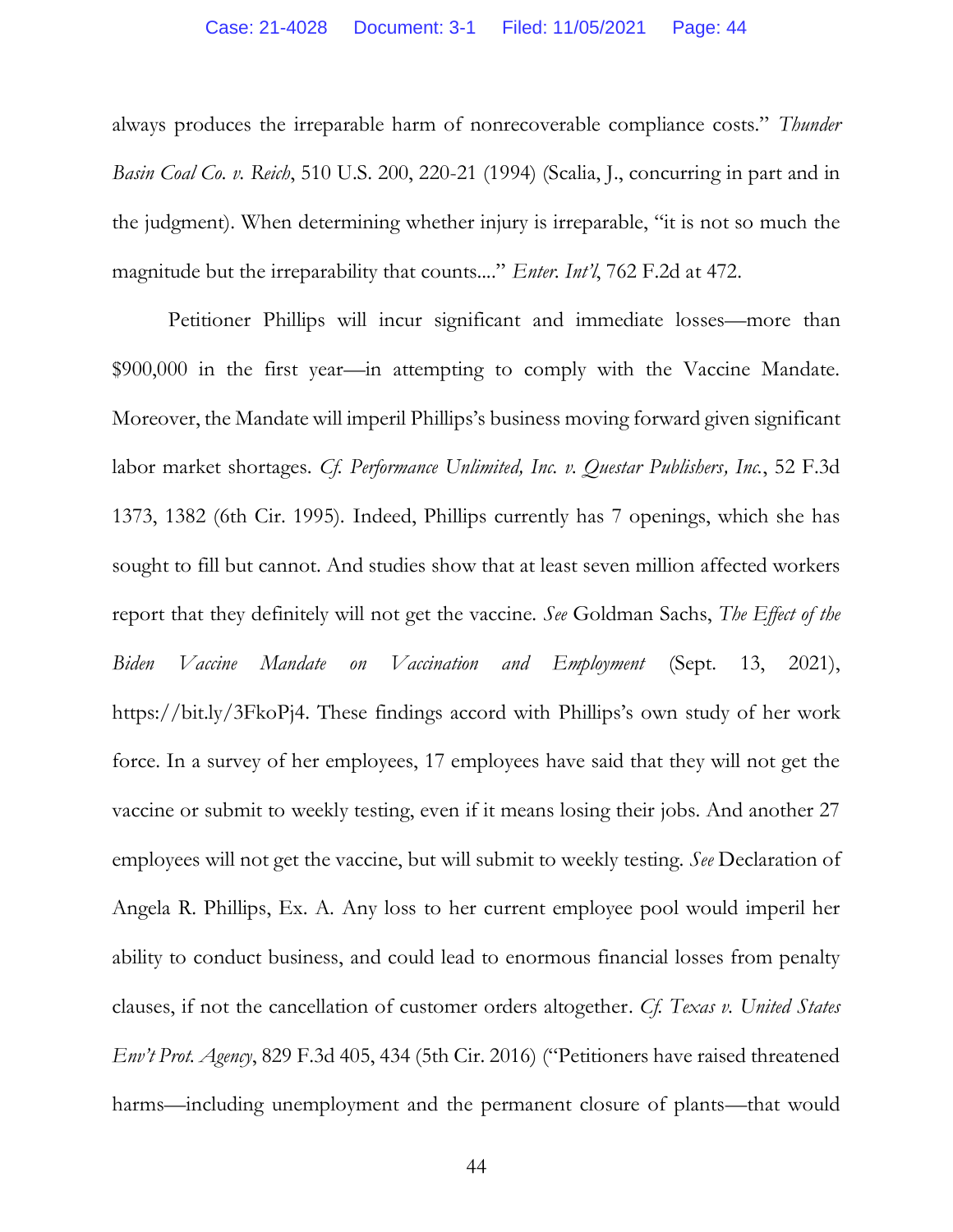arise during the litigation if a stay is not granted, that are irreparable, and that are great in magnitude.").

Petitioner Sixarp will also suffer substantial and immediate losses from the Vaccine Mandate. Sixarp is suffering due to labor shortages, with over 30 positions that it is attempting to fill. Declaration of Rick King, Ex. B ¶8. The Vaccine Mandate will significantly exacerbate this labor shortage as many Sixarp employees have indicated they would quit rather than be subjected to a vaccine mandate and would not work for a company that subjected them to a Vaccine Mandate. *Id.* ¶¶7, 8, 10. Sixarp must immediately begin to prepare for the Vaccine Mandate and expend significant time and money now to begin the multi-step process of setting up a system to ensure compliance. *Id.* ¶12.

These loses are irreparable for several reasons. First, Petitioners' monetary harm is unrecoverable due to sovereign immunity. *Kentucky v. U.S. ex rel. Hagel*, 759 F.3d 588, 599-600 (6th Cir. 2014) (injury irreparable because sovereign immunity may bar claim for money damages); *see also Texas v. United States Env't Prot. Agency*, 829 F.3d 405, 433- 34 (5th Cir. 2016) ("No mechanism here exists for the power companies to recover the compliance costs they will incur if the Final Rule is invalidated on the merits."); *Iowa Utilities Bd. v. F.C.C.*, 109 F.3d 418, 426 (8th Cir. 1996) (same); *State v. Becerra*, 2021 WL 2514138, at \*47 (collecting cases). Second, courts have not hesitated to find irreparable harm from onerous ETS Rules. *Taylor Diving & Salvage Co. v. U. S. Dep't of Lab.*, 537 F.2d 819, 821 (5th Cir. 1976). Third, courts—including the Supreme Court—have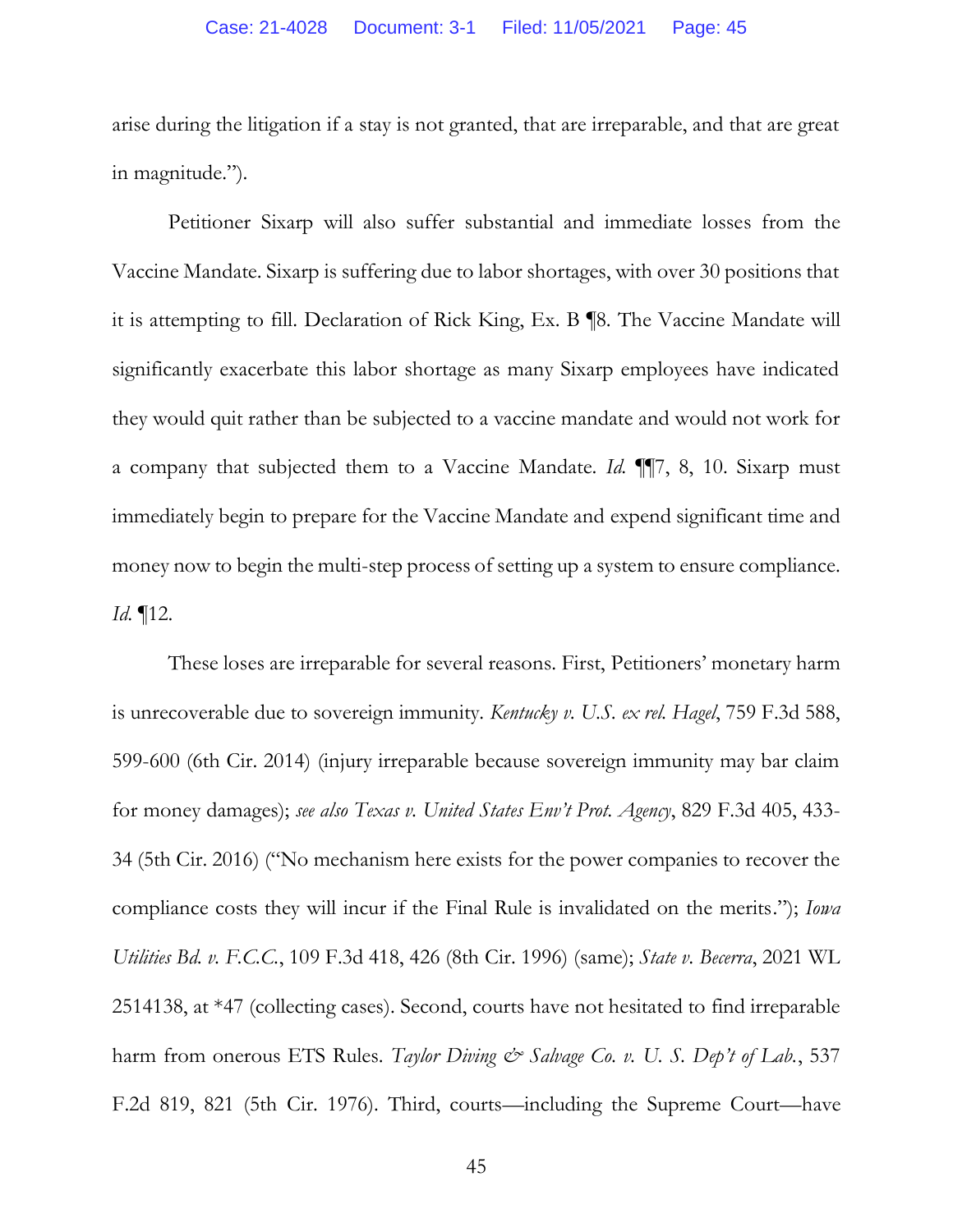found irreparable harm due to compliance with analogous COVID mandates. *See Ass'n of Realtors*, 2021 WL 3783142, at \*4 ("The moratorium has put the applicants, along with millions of landlords across the country, at risk of irreparable harm by depriving them of rent payments with no guarantee of eventual recovery."); *see also State v. Becerra*, 2021 WL 2514138, at \*48. Fourth, the Vaccine Mandate directly and immediately imperils Petitioners' business and ability to function given their current labor shortage and the significant number of current employees who will refuse the vaccine. *Arizona Dream Act Coal. v. Brewer*, 757 F.3d 1053, 1068 (9th Cir. 2014) ("'loss of opportunity to pursue [Petitioner's] chosen profession'" including inability "to expand his business" "constitutes irreparable harm"). Finally, compliance with an unconstitutional standard is per se irreparable harm. *See, e.g.*, *Am. Trucking Associations, Inc. v. City of Los Angeles*, 559 F.3d 1046, 1058–59 (9th Cir. 2009) ("[T]he constitutional violation alone, coupled with the damages incurred, can suffice to show irreparable harm."); *City of Chicago v. Sessions*, 264 F. Supp. 3d 933, 950 (N.D. Ill. 2017) ("plaintiff established a 'constitutional injury' and irreparable harm 'by being forced to comply with an unconstitutional law or else face financial injury.'").

# **III. The Public Interest Supports a Stay.**

OSHA has taken one of the most important regulatory actions in American history without notice and comment or clear congressional authorization. And even if such authorization existed, the ETS would violate the Constitution. *See Gordon v. Holder*, 721 F.3d 638, 653 (D.C. Cir. 2013) ("[E]nforcement of an unconstitutional law is always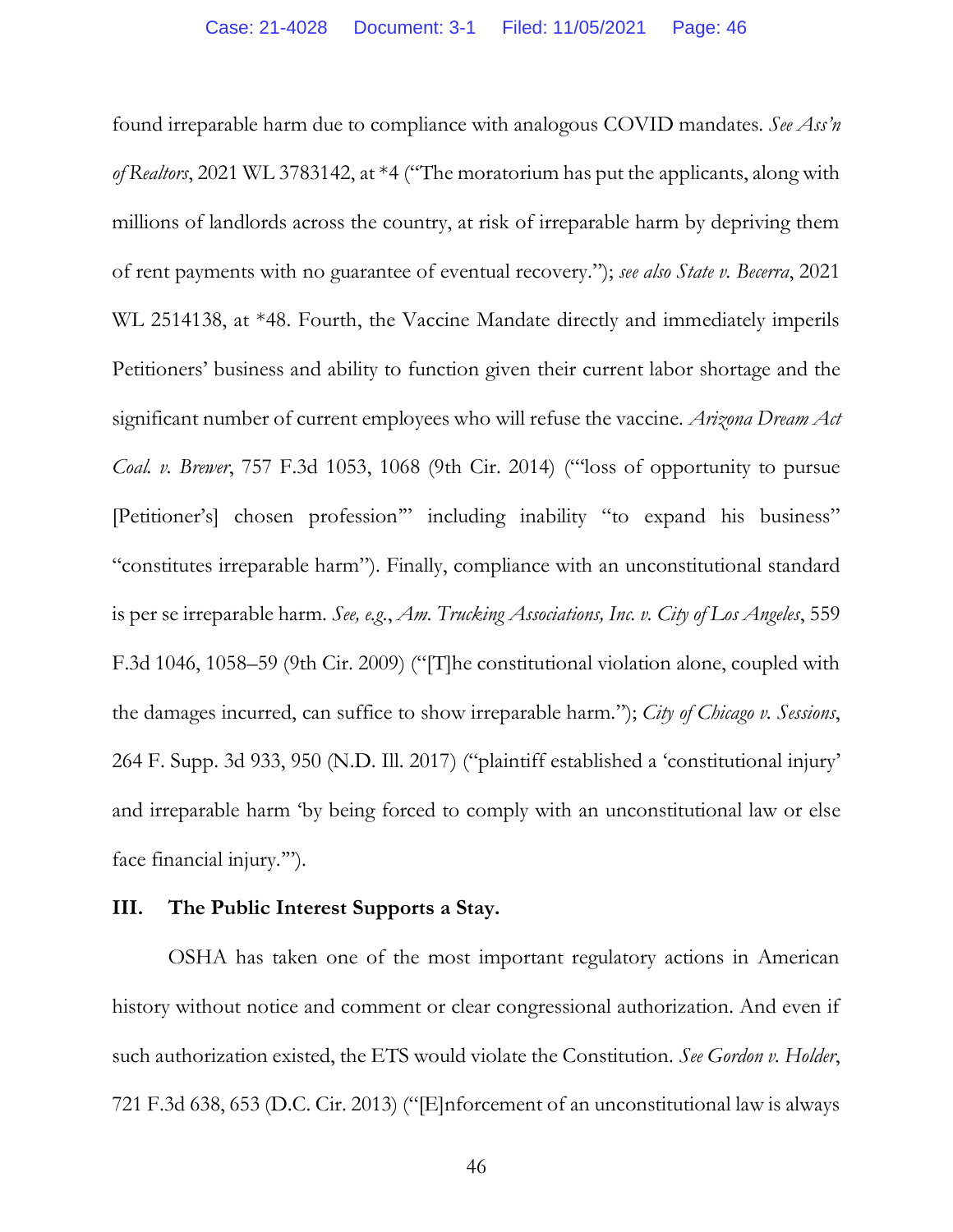contrary to the public interest."). Although "the public has a strong interest in combating the spread of the COVID–19 Delta variant ... our system does not permit agencies to act unlawfully even in pursuit of desirable ends." *Ala. Ass'n of Realtors*, 2021 WL 3783142, at \*4. As with the Eviction Moratorium, "[i]t is up to Congress, not [OSHA], to decide whether the public interest merits further action here." *Id.*

### **IV. The Balance of Harms Favor a Stay.**

The balance of harms factor also favors a stay. Any harm to the government is "outweigh[ed] by the greater public interest in having governmental agencies abide by the federal laws that govern their existence and operations." *Washington v. Reno*, 35 F.3d 1093, 1103 (6th Cir. 1994). And as with the Eviction Moratorium, "[a]s harm to the applicant. Thas increased, the Government's interests have decreased" because of voluntary mandates freely imposed by companies. *Cf. Ala. Ass'n of Realtors*, 2021 WL 3783142, at \*4. "[E]ven in a pandemic, the Constitution cannot be put away and forgotten." *Roman Cath. Diocese of Brooklyn v. Cuomo*, 141 S. Ct. 63, 68 (2020); *see also Marysville Baptist Church v. Beshear,* 957 F.3d 610, 614-15 (6th Cir. 2020) ("While the law may take periodic naps during a pandemic, we will not let it sleep through one.").

# **V. An Immediate Stay Accords With Past Precedent Reviewing ETS Rules.**

Every court to consider a motion to stay an ETS Rule has granted emergency relief staying the ETS's effective date to allow for full stay briefing. *See Asbestos Info. Ass'n/N. Am.*, 727 F.2d at 418 ("this court granted the stay but expedited full hearing on the merits"); *Vistron v. OSHA*, No. 78-3026, 6 OSHC 1483 (6th Cir. Mar. 28, 1978)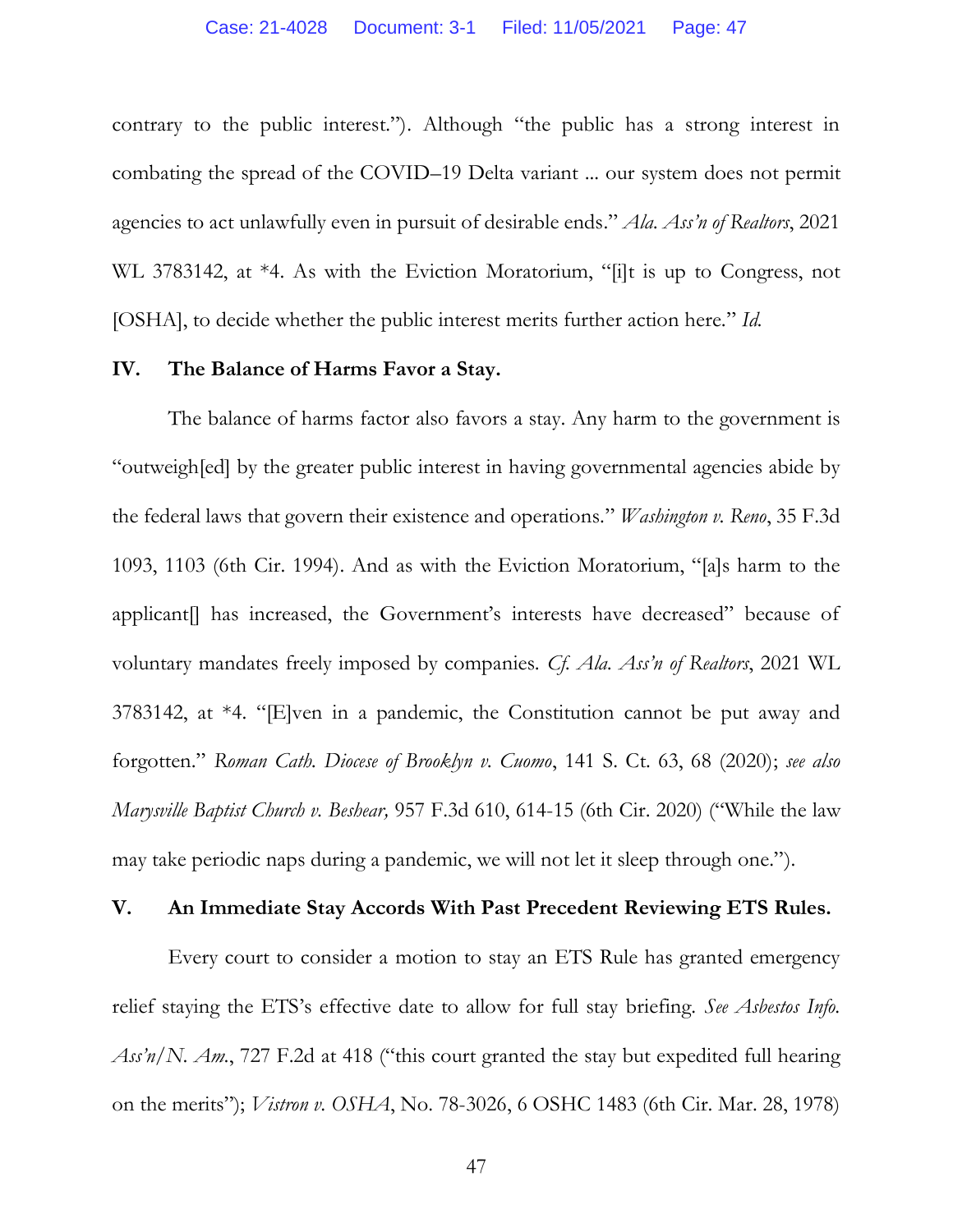("this court promptly on receipt of a motion for stay pending judicial review, signed by petitioners, entered an order staying the emergency temporary standard temporarily 'until the court receives and considers the response and until this present order is superseded by an order of the court disposing of the motion for stay pending appeal'"); *Indus. Union Dep't, AFL-CIO v. Bingham*, 570 F.2d 965, 968 (D.C. Cir. 1977) ("the day before the standard was to take effect, Judge Morgan of that court granted an interim stay of its effectiveness"); *Taylor Diving & Salvage Co. v. U.S. Dep't of Lab.*, 537 F.2d 819, 820 (5th Cir. 1976) ("The Court on July 14, 1976, granted a temporary stay through and including August 14, 1976, to permit full consideration."); *Fla. Peach Growers Ass'n*, 489 F.2d at 126 ("The Growers immediately moved to stay that effective date. A panel of this Court issued a stay, pending further order of the Court.").

*Industrial Union* is particularly instructive because it implicated both the judicial review provisions of §655 and the transfer provisions of 28 U.S.C. §2112. In that case, separate petitions for review of a benzene ETS were filed in the D.C. Circuit and in the Fifth Circuit. The Fifth Circuit, before the §2112 transfer provisions kicked in, granted "an interim stay of" the ETS's effectiveness. *Industrial Union*, 570 F.2d at 968. Only after granting the stay, the Fifth Circuit "transferred th[e] proceeding to th[e D.C.] circuit pursuant to 28 U.S.C. §2112(a)." *Id.* The Fifth Circuit also "extended the stay pending the action of" the D.C. Circuit. *Id.* And the interim stay remained in effect while the D.C. Circuit determined, under  $\Omega$ 112(a), that the case should be transferred back to the Fifth Circuit. *Id.*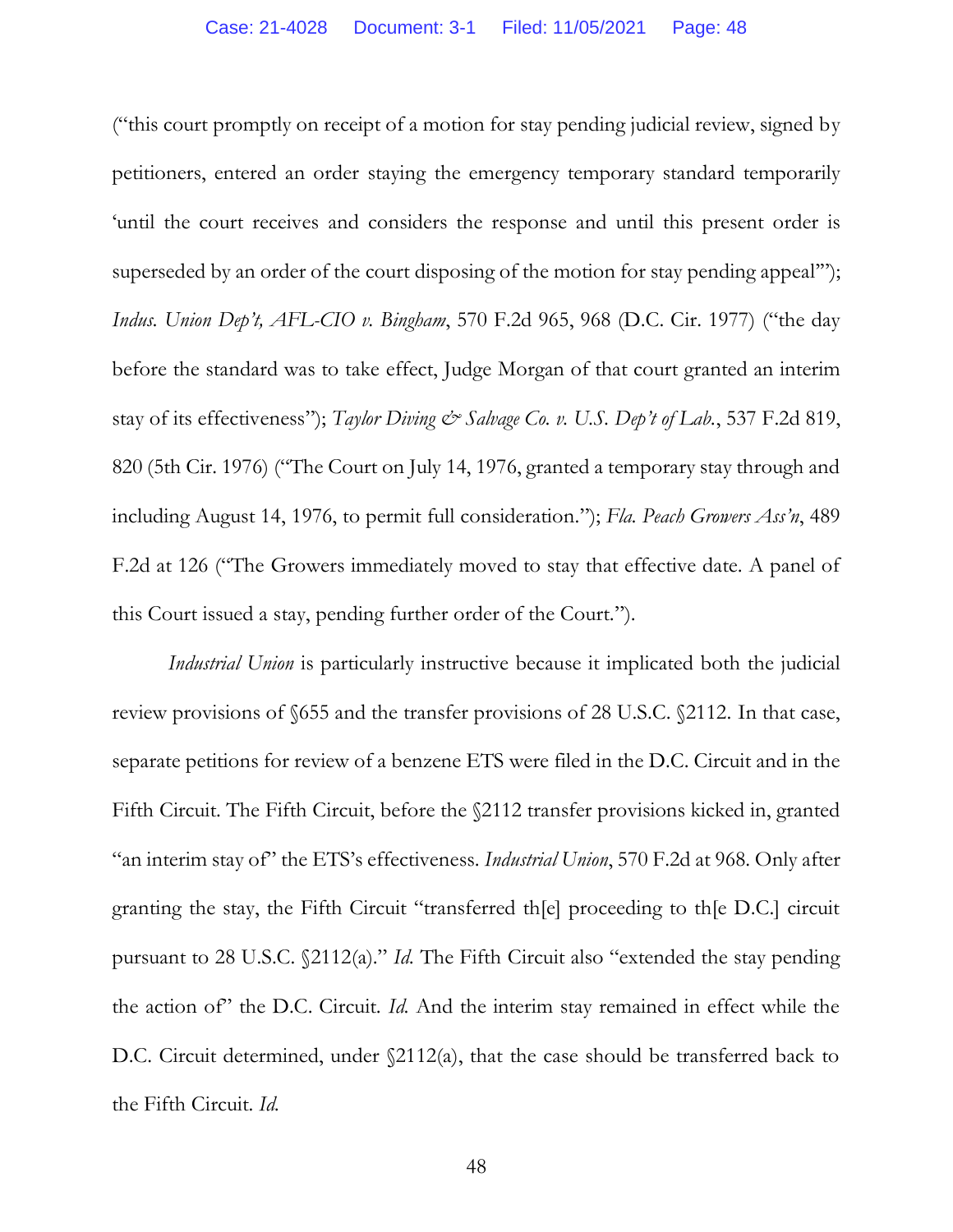*Industrial Union* thus demonstrates the correct order of operations in a petition to stay an ETS that implicates §2112. First, grant emergency stay relief. Second, allow the §2112 machinery to kick into gear. This allows for full stay briefing in the appropriate court and prevents irreparable harm during the §2112 process. *Cf. Roman Cath. Diocese of Brooklyn*, 141 S. Ct. at 74-75 (Kavanaugh, J., concurring) (noting proper course is "granting temporary injunctive relief until the Court of Appeals in December, and then [the Supreme] Court as appropriate, can more fully consider the merits").

# **CONCLUSION**

For the foregoing reasons, this Court should immediately stay the effective date of the ETS pending full appellate review.

Respectfully Submitted,

/s/ Robert Alt Robert Alt (0091753) The Buckeye Institute 88 East Broad Street, Suite 1300 Columbus, OH 43215 (614) 224-4422 robert@buckeyeinstitute.org

Patrick Strawbridge Ten Post Office Square 8th Floor South PMB #706 Boston, MA 02109 patrick@consovoymccarthy.com

Jeffrey M. Harris Daniel Shapiro CONSOVOY MCCARTHY PLLC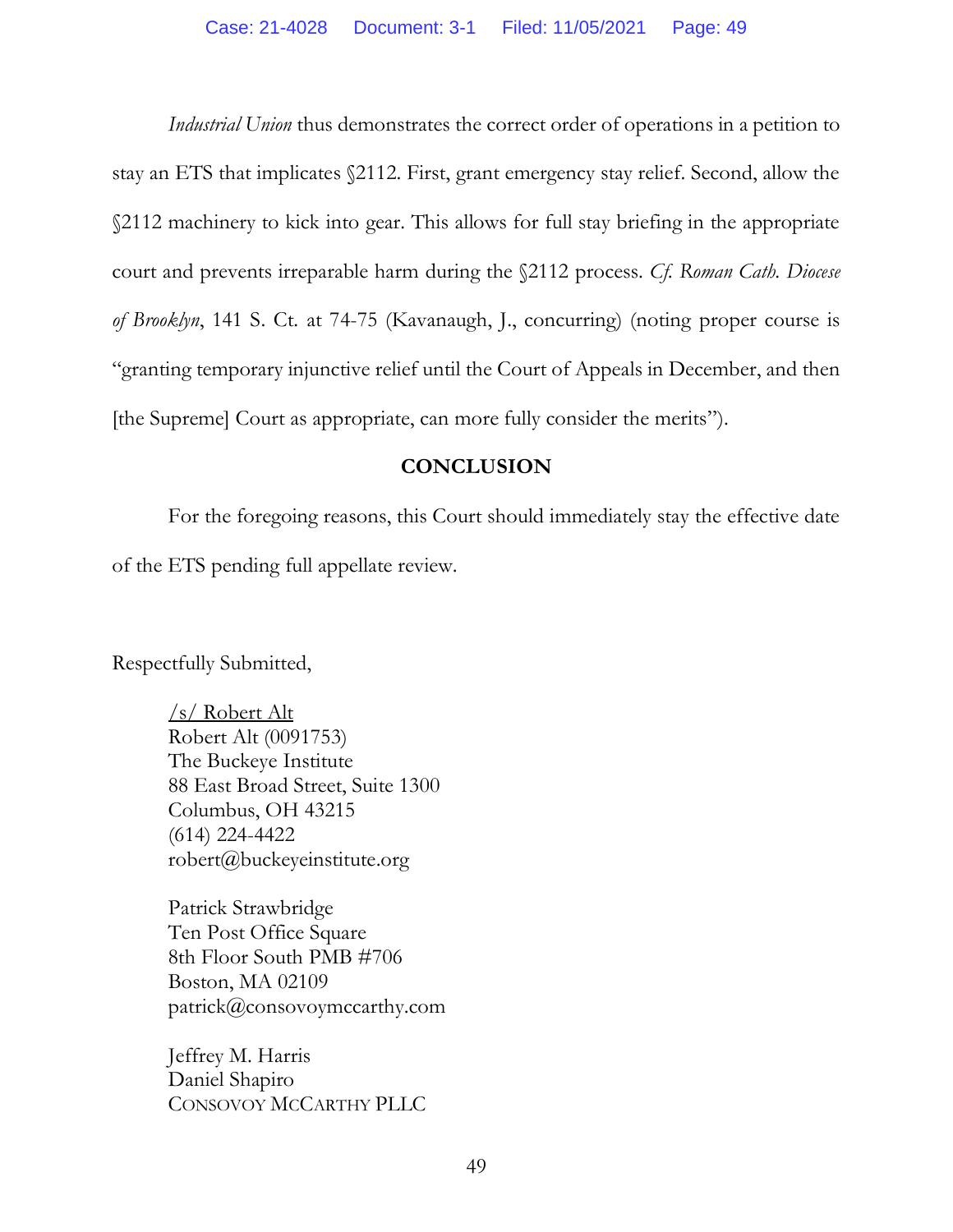1600 Wilson Blvd., Ste. 700 Arlington, VA 22209 (703) 243-9423 jeff@consovoymccarthy.com daniel@consovoymccarthy.com